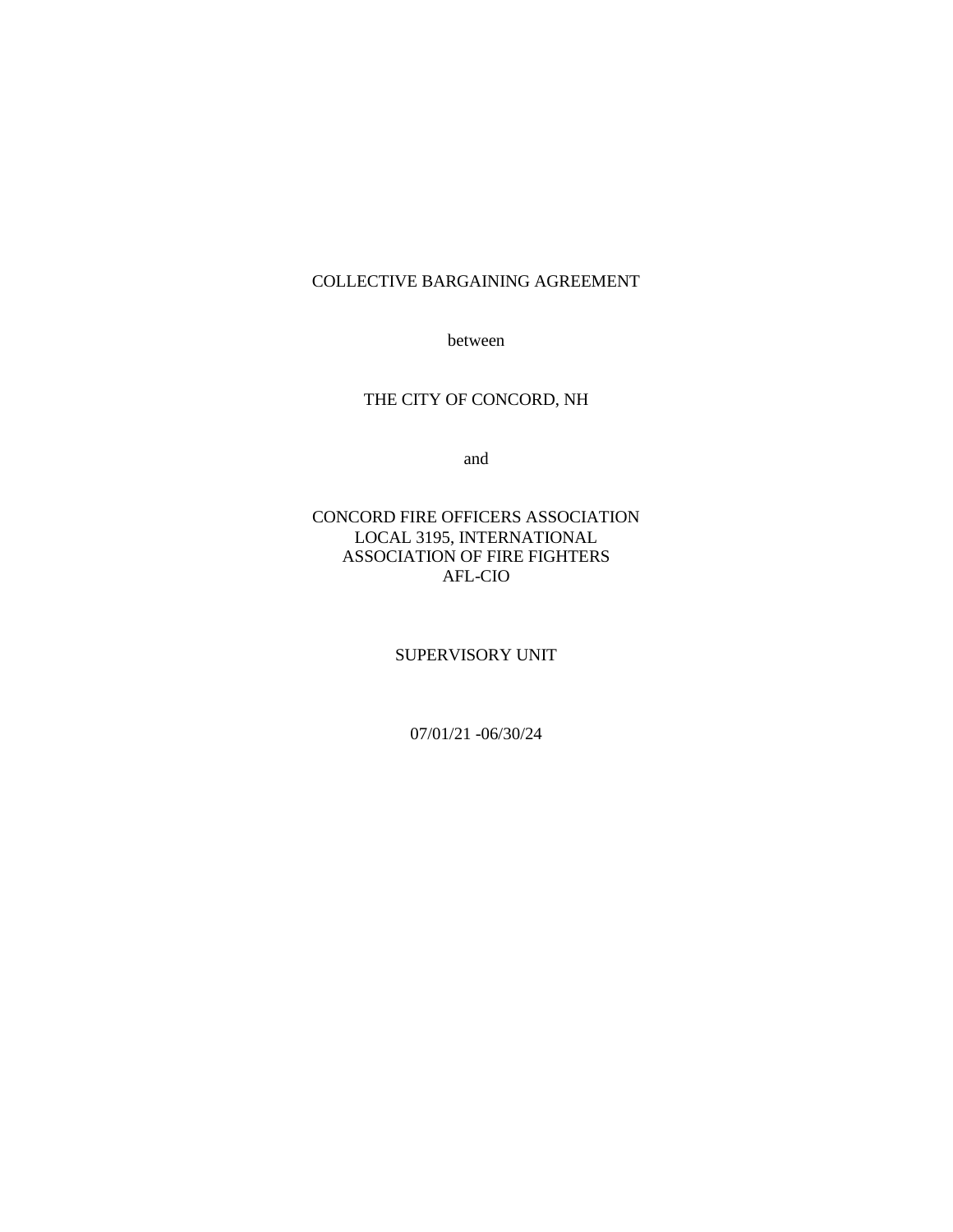### TABLE OF CONTENTS

| <b>ARTICLE</b> | <b>SECTION</b> | <b>TITLE</b>                                 | <b>PAGE</b> |
|----------------|----------------|----------------------------------------------|-------------|
| XXI.           |                | <b>ANNUAL LEAVE</b>                          | 24          |
|                | 1.             | <b>Annual Leave Schedules</b>                | 24          |
|                | 2.             | Scheduled Annual Leave, Suppression          | 24          |
|                | 3.             | <b>Unscheduled Annual Leave, Suppression</b> | 25          |
|                | 4.             | <b>Emergency Annual Leave</b>                | 25          |
| XXIII.         |                | <b>BEREAVEMENT LEAVE</b>                     | 27          |
|                | 1.             | General                                      | 27          |
| XII.           |                | <b>BULLETIN BOARD</b>                        | 13          |
|                | 1.             | <b>Bulletin Board</b>                        | 13          |
| XXIX.          |                | <b>COMMUNICATIONS TO EMPLOYEES</b>           | 34          |
|                | 1.             | Copies of Agreement                          | 34          |
|                | 2.             | Department Rules and Regulations             | 34          |
| <b>XXIV</b>    |                | <b>DEATH BENEFIT</b>                         | 28          |
|                | 1.             | Death Benefit                                | 28          |
| XXXIII.        |                | <b>DEFINITIONS</b>                           | 36          |
|                | 1.             | <b>Definitions' Function</b>                 | 36          |
| X              |                | <b>DISCIPLINE</b>                            | 12          |
|                | 1.             | Just Cause/Prog. Discipline                  | 12          |
| XXXIV.         |                | <b>DURATION OF AGREEEMENT</b>                | 37          |
|                | 1.             | Duration                                     | 37          |
|                | 2.             | Renegotiation                                | 37          |
| XXVII.         |                | <b>EDUCATIONAL BENEFITS</b>                  | 30          |
|                | 1.             | Pay for Non-Req. Courses Higher Learning     | 30          |
|                | 2.             | Required Courses (Off-Duty)                  | 31          |
|                | 3.             | <b>On-Duty Training, Testing</b>             | 31          |
|                | 4.             | Information Sharing, Instruction             | 31          |
|                | 5.             | <b>Professional Development</b>              | 32          |
|                | 6.             | <b>Annual Certification Bonus</b>            | 32          |
| XXX.           |                | <b>EMPLOYEE RIGHTS</b>                       | 35          |
|                | 1.             | Transportation, Sta.-to-Sta.                 | 35          |
|                | 2.             | <b>Housekeeping Duties</b>                   | 35          |
|                | 3.             | <b>Volunteer Services</b>                    | 35          |
|                | 4.             | Liability and Indemnification                | 35          |
|                | 5.             | Access to Personnel Files                    | 35          |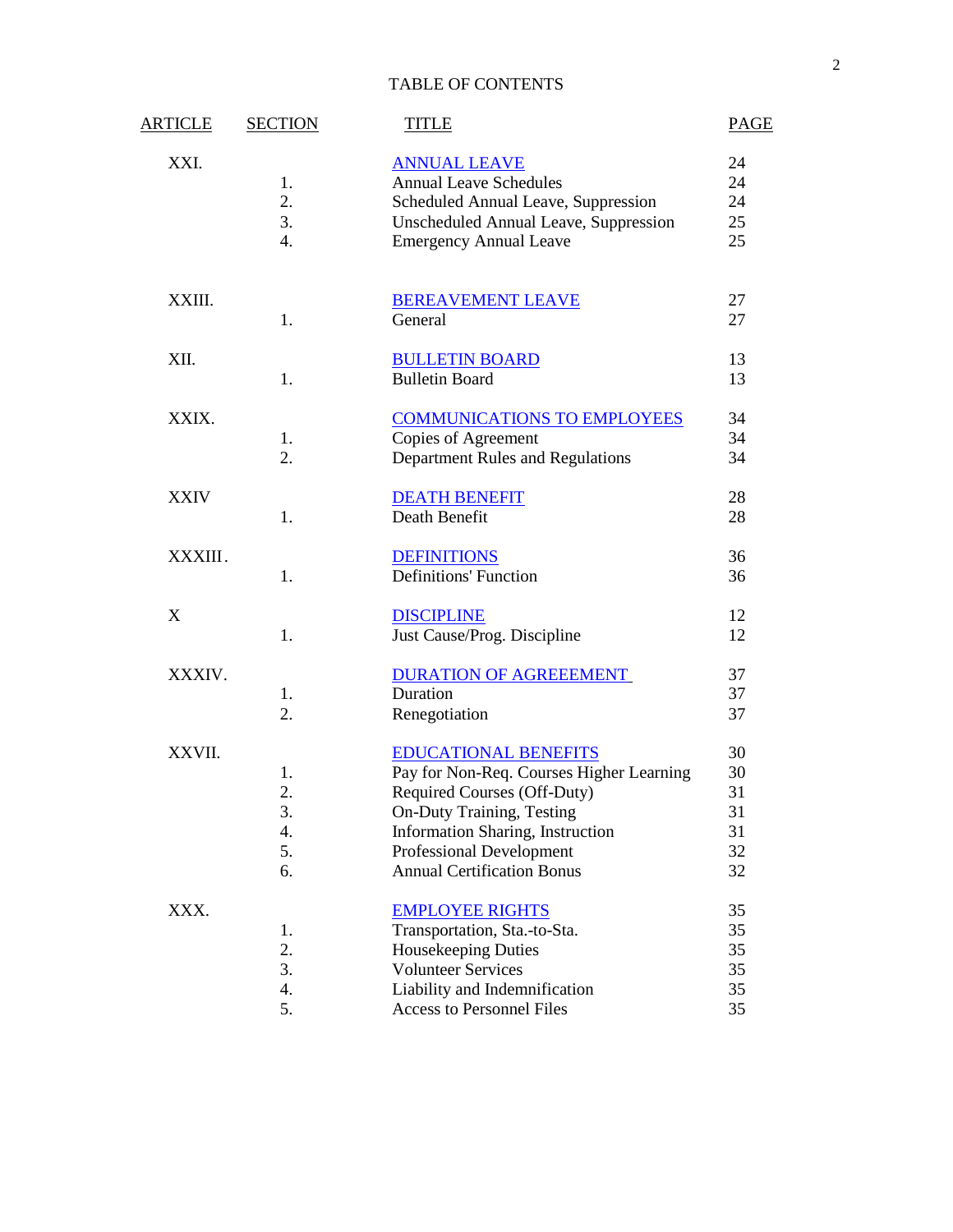| <b>ARTICLE</b> | <b>SECTION</b> | <b>TITLE</b>                      | <b>PAGE</b> |
|----------------|----------------|-----------------------------------|-------------|
| XXXI.          |                | <b>FINAL RESOLUTION</b>           | 35          |
|                | 1.             | General                           | 35          |
| IX.            |                | <b>GRIEVANCE PROCEDURE</b>        | 9           |
|                | 1.             | Definition                        | 9           |
|                | 2.             | <b>Filing Deadline</b>            | 10          |
|                | 3.             | Procedure                         | 10          |
|                | 4.             | Arbitration                       | 11          |
|                | 5.             | <b>Time Limits</b>                | 11          |
|                | 6.             | <b>Right of Employer</b>          | 11          |
|                | 7.             | Exclusions                        | 12          |
| XXVIII.        |                | <b>HEALTH AND SAFETY</b>          | 32          |
|                | 1.             | General                           | 32          |
|                | 2.             | <b>Safety Committee</b>           | 33          |
|                | 3.             | Protective Clothing               | 33          |
|                | 4.             | <b>Work Uniforms</b>              | 33          |
|                | 5.             | Class B Uniform                   | 33          |
|                | 6.             | <b>Dress Uniforms</b>             | 34          |
|                | 7.             | Repair and Cleaning               | 34          |
|                | 8.             | Items To Be Returned              | 34          |
|                | 9.             | Smoking                           | 34          |
|                | 10.            | Wellness & Fitness                | 34          |
| XX.            |                | <b>HOLIDAYS</b>                   | 23          |
|                | 1.             | <b>Observed Holidays</b>          | 23          |
|                | 2.             | Eligibility                       | 23          |
|                | 3.             | Payout of Holidays                | 23          |
|                |                |                                   |             |
| XIX.           |                | <b>INSURANCE</b>                  | 22          |
|                | 1.             | General                           | 22          |
|                | 2.             | Beneflex                          | 22          |
|                | 3.             | Non-Beneflex                      | 22          |
| IV.            |                | <b>LABOR MANAGEMENT COMMITTEE</b> | 7           |
| XXVI.          |                | <b>LAYOFF AND RECALL</b>          | 29          |
|                | 1.             | <b>Layoff Notification</b>        | 29          |
|                | 2.             | Order of Layoff                   | 29          |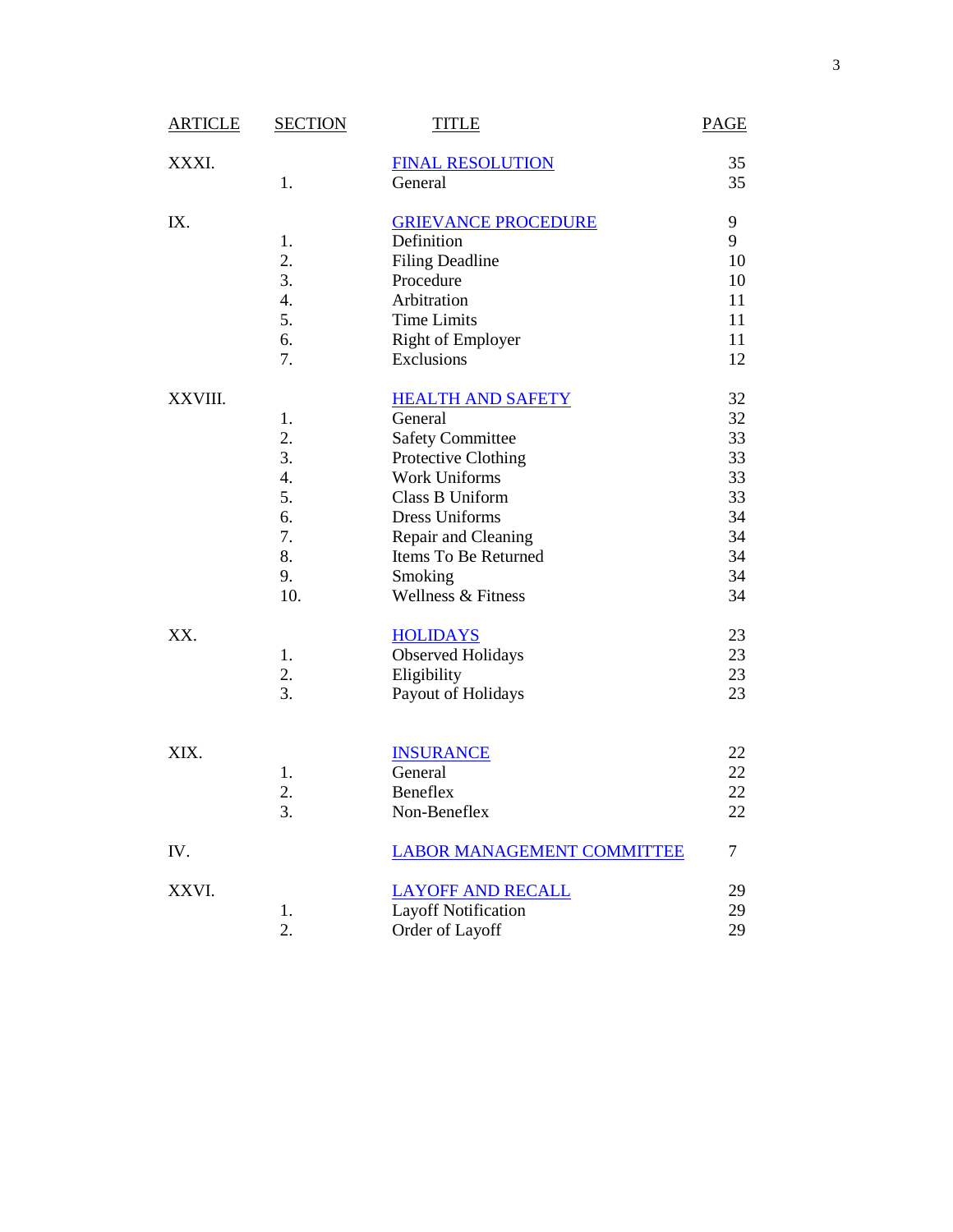|                |                |                                                                           |                | $\overline{4}$ |
|----------------|----------------|---------------------------------------------------------------------------|----------------|----------------|
| <b>ARTICLE</b> | <b>SECTION</b> | <b>TITLE</b>                                                              | <b>PAGE</b>    |                |
|                | 3.             | Order of Recall                                                           | 29             |                |
|                | 4.             | Stipulations                                                              | 29             |                |
|                | 5.             | Notification of Recall                                                    | 30             |                |
|                | 6.             | Return to Bargaining Unit                                                 | 30             |                |
| V.             |                | <b>MANAGEMENT RIGHTS</b>                                                  | $\,8\,$        |                |
|                | 1.             | <b>Retention of Rights</b>                                                | 8              |                |
| VII.           |                | <b>NON DISCRIMINATION</b>                                                 | 9              |                |
|                | 1.             | <b>Equal Treatment</b>                                                    | 9              |                |
| Ш.             |                | <b>NOTICE UNDER AGREEMENT</b>                                             | 6              |                |
|                | 1.             | <b>Written Communication</b>                                              | 6              |                |
|                | 2.             | Proper Notification                                                       | $\tau$         |                |
|                | 3.             | <b>Change of Address</b>                                                  | $\overline{7}$ |                |
| XV.            |                | <b>OUT-OF-CLASSIFICATION WORK</b>                                         | 18             |                |
|                | 1.             | <b>Higher Classification Assignment</b>                                   | 18             |                |
|                | 2.             | Lower Classification Assignment                                           | 19             |                |
|                | 3.             | Selection for Assignment, Suppression                                     | 19             |                |
|                | 4.             | Fire Alarm & Traffic/Fire Prev/Comm Sup                                   | 19             |                |
| XVI.           |                | <b>OUT-OF-DIVISION WORK</b>                                               | 20             |                |
|                | 1.             | General                                                                   | 20             |                |
| XIV.           |                | <b>OVERTIME</b>                                                           | 15             |                |
|                | 1.             | General                                                                   | 15             |                |
|                | 2.             | Overtime Distribution Fire Suppression                                    | 15             |                |
|                | 3.             | <b>Overtime Distribution Other Divisions</b>                              | 16             |                |
|                | 4.             | Overtime Compensation - Out of Division<br>Haz-Mat, Paramedic In-Services | 17             |                |
|                | 5.             | <b>Overtime Compensation - Special Details</b>                            | 17             |                |
|                | 6.             | Callback                                                                  | 17             |                |
|                | 7.             | Overtime Rate                                                             | 17             |                |
|                | 8.             | Fees                                                                      | 17             |                |
|                | 9.             | <b>EMT</b> Certification Training                                         | 17             |                |
| I.             |                | <b>PREAMBLE</b>                                                           | 6              |                |
|                | 1.             | Parties                                                                   | 6              |                |
|                | 2.             | Purpose                                                                   | 6              |                |
| VIII.          |                | <b>PROBATION</b>                                                          | 9              |                |
|                | 1.             | Definition                                                                | 9              |                |
|                | 2.             | Probationary Progress Review                                              | 9              |                |
|                | 3.             | Failure to complete Probation                                             | 9              |                |
| Π.             |                | <b>RECOGNITION</b>                                                        | 6              |                |
|                |                |                                                                           |                |                |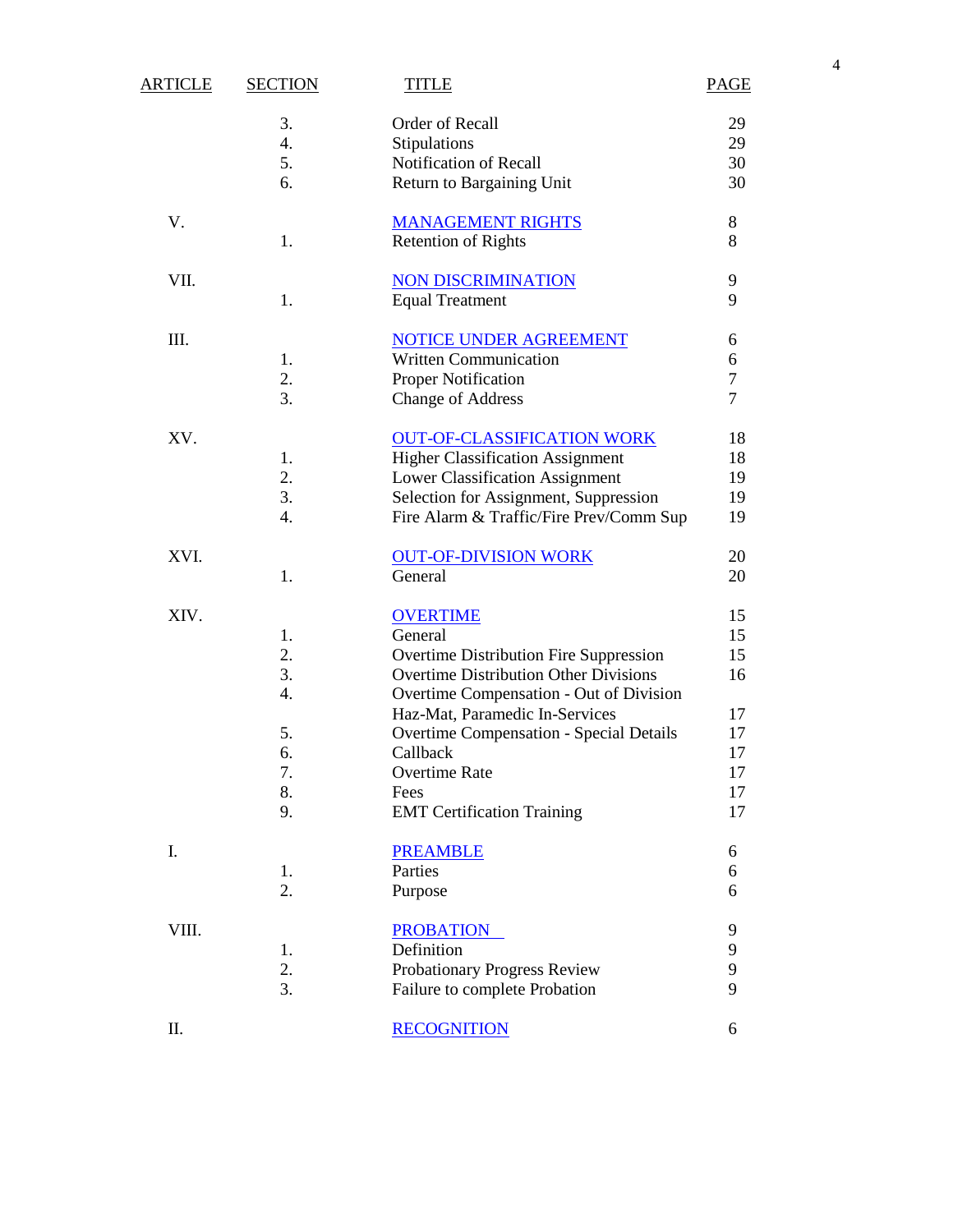| <b>ARTICLE</b> | <b>SECTION</b>   | <b>TITLE</b>                              | <b>PAGE</b> |
|----------------|------------------|-------------------------------------------|-------------|
| XI.            |                  | <b>SENIORITY</b>                          | 13          |
|                | 1.               | Computation                               | 13          |
|                | 2.               | Loss of Seniority                         | 13          |
| XXXII.         |                  | <b>SEVERABILITY</b>                       | 36          |
|                | 1.               | General                                   | 36          |
| XXII.          |                  | <b>SICK LEAVE</b>                         | 25          |
|                | 1.               | Rate of Accrual                           | 25          |
|                | 2.               | Accounting                                | 26          |
|                | 3.               | <b>Authorized Uses</b>                    | 26          |
|                | $\overline{4}$ . | On Duty Injury                            | 26          |
|                | 5.               | Application to Outside Employment         | 27          |
|                | 6.               | Severance Pay                             | 27          |
| XVII.          |                  | <b>SUBSTITUTIONS</b>                      | 20          |
|                | 1.               | General                                   | 20          |
|                | 2.               | Indemnification                           | 21          |
| XXV.           |                  | <b>UNION BUSINESS</b>                     | 28          |
|                | 1.               | <b>Union Business Leave</b>               | 28          |
|                | 2.               | <b>Additional Union Business Leave</b>    | 28          |
|                | 3.               | Involvement in Negotiations               | 28          |
|                | $\overline{4}$ . | Duty Hours and City Facilities            | 29          |
| VI.            |                  | <b>UNION REPRESENTATION</b>               | $8\,$       |
|                | 1.               | <b>Union Officers</b>                     | $8\,$       |
|                | 2.               | Processing Grievances                     | 8           |
| XVIII.         |                  | <b>WAGES</b>                              | 21          |
|                | 1.               | Wage Adjustment                           | 21          |
| XIII.          |                  | <b>WORK WEEK</b>                          | 13          |
|                | 1.               | Work Week                                 | 13          |
|                | 2.               | <b>Shift/Division Transfers</b>           | 14          |
|                | 3.               | Temporary Alternate Duty                  | 15          |
|                | 4.               | Administrative Vacancies/Special Projects | 15          |
|                |                  |                                           |             |

# **Attachments**

| Attachment 1        | - Wage Schedule                          |
|---------------------|------------------------------------------|
| <b>Attachment 2</b> | - Concord Fire Department Verbal Warning |

Attachment 3 - Wellflex Letter of Agreement

5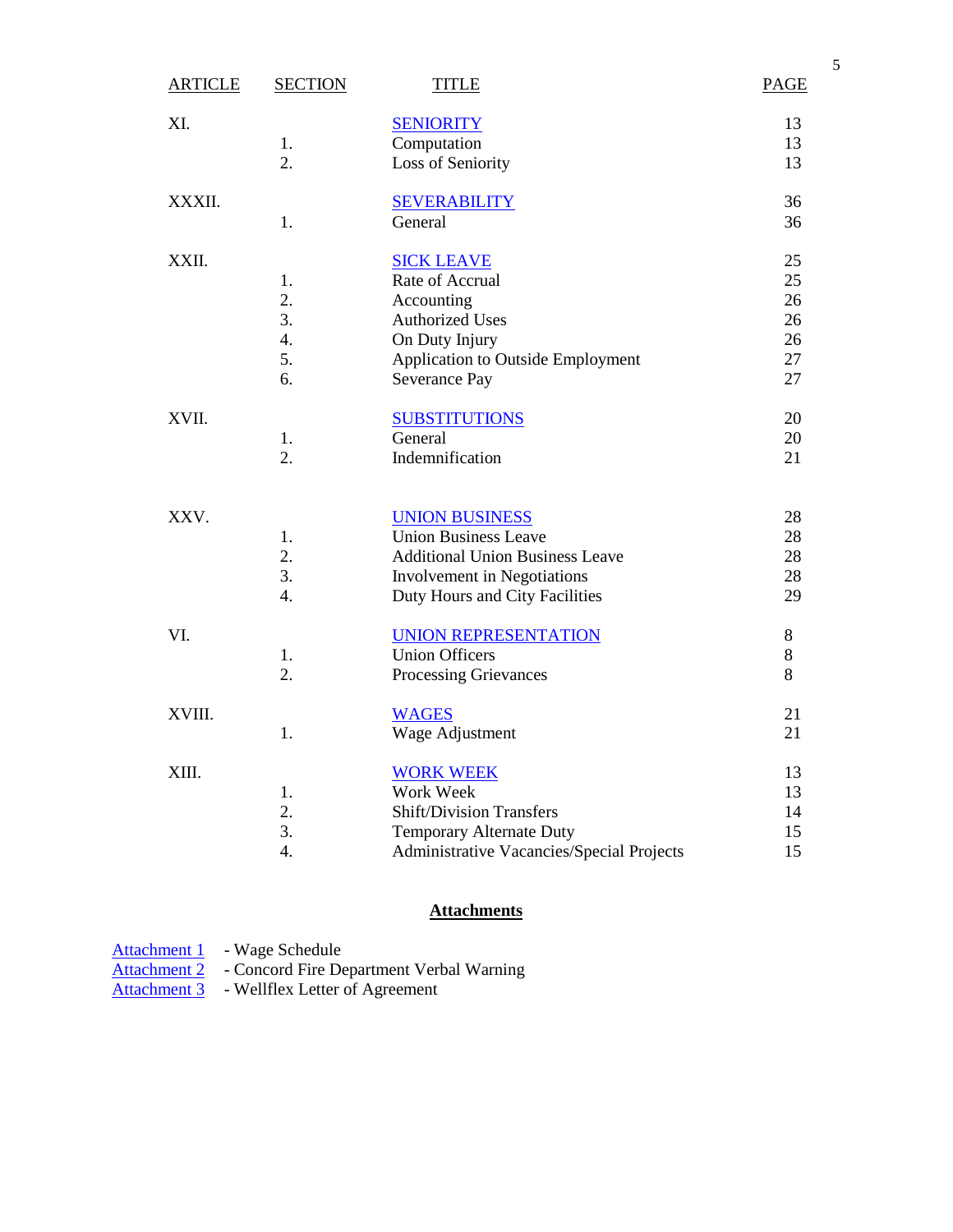## **Article I PREAMBLE**

Section 1. Parties. This Agreement is entered into by and between the City of Concord, a municipal corporation of the State of New Hampshire having its principal place of business at 41 Green Street, Concord, New Hampshire, hereinafter referred to as "EMPLOYER" and the Concord Fire Officer's Association.

Section 2. Purpose. This Agreement has as its purpose the promotion of harmonious relations between the EMPLOYER and the Concord Fire Officer's Association; the establishment of a workable procedure for the resolution of differences; and the setting forth of the terms of employment as provided by New Hampshire Revised Statutes Annotated, Chapter 273-A.

## **Article II RECOGNITION**

Section 1. Recognition The City recognizes the Concord Fire Officer's Association, IAFF Local 3195, (hereinafter, the UNION) as the exclusive bargaining agent for all Fire Lieutenants, Paramedic Fire Lieutenants, Fire Captains, Battalion Fire Chiefs, Assistant Fire Marshal, Public Safety Educator, Fire Alarm/Traffic Signal Supervisor, Fire Alarm and Traffic Superintendent, Fire Marshal, EMS Officer, Fire Training Officer, and Communications Supervisor, hereinafter called "EMPLOYEES" as defined pursuant to RSA 273-A; 1.

### **Article III**

### **NOTICE UNDER AGREEMENT**

Section 1. Written Communications. All written communications between the parties shall contain the following minimal elements:

- a. Name and title of addressee.
- b. Name and title of the sender.
- c. Date.
- d. A statement as to the subject and purpose of the correspondence.
- e. Signature of the sender.

For purposes of this Agreement, all written correspondence to the City Manager, the Fire Chief, or UNION president provided for herein shall be addressed as follows:

To the City Manager: Director of Human Resources and Labor Relations, City Hall 41 Green Street Concord, New Hampshire 03301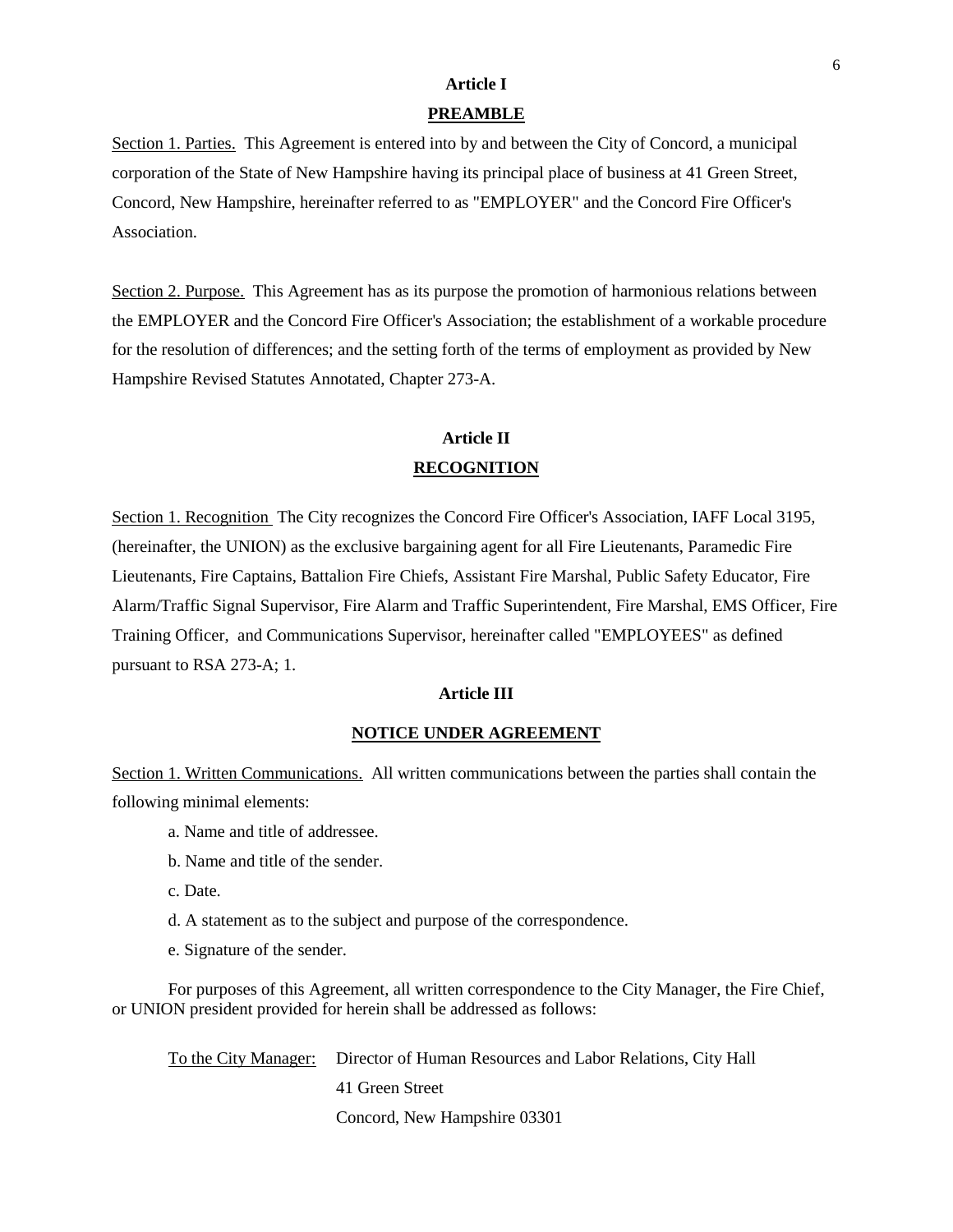| To the Fire Chief: | Fire Chief                                                              |
|--------------------|-------------------------------------------------------------------------|
|                    | 24 Horseshoe Pond Lane                                                  |
|                    | Concord, New Hampshire 03301                                            |
|                    |                                                                         |
| To the UNION:      | The President                                                           |
|                    | Concord Fire Officer's Association                                      |
|                    | IAFF Local 3195                                                         |
|                    | PO Box 0089                                                             |
|                    | Concord, New Hampshire 03302-0089                                       |
|                    | The UNION shall provide for itself a mail box separate from the City's. |

Section 2. Proper Notification. All written notices to the EMPLOYER or UNION, respectively, will be deemed to have been properly given if delivered to the Fire Chief or President of the UNION with copies sent to the Director of Human Resources and Labor Relations and to the UNION Secretary.

Section 3. Change of Address. Either party by written notice to the other party may change the address at which future written notices to it shall be given.

## **Article IV LABOR MANAGEMENT COMMITTEE**

Section 1. The Parties agree that it is in their best interests to maintain an open dialogue with respect to the administration of this agreement and the exchange of information relative to the performance of the Department's mission and the work performance of unit members.

Section 2. The Parties agree that a Labor/Management Committee shall be established as of the effective date of this agreement. The Labor/Management Committee shall consist of members designated by each Party.

Section 3. The Labor/Management Committee shall meet at least bi-monthly at a mutually agreeable time. Agenda items shall be exchanged between the Parties two (2) days prior to such meetings, providing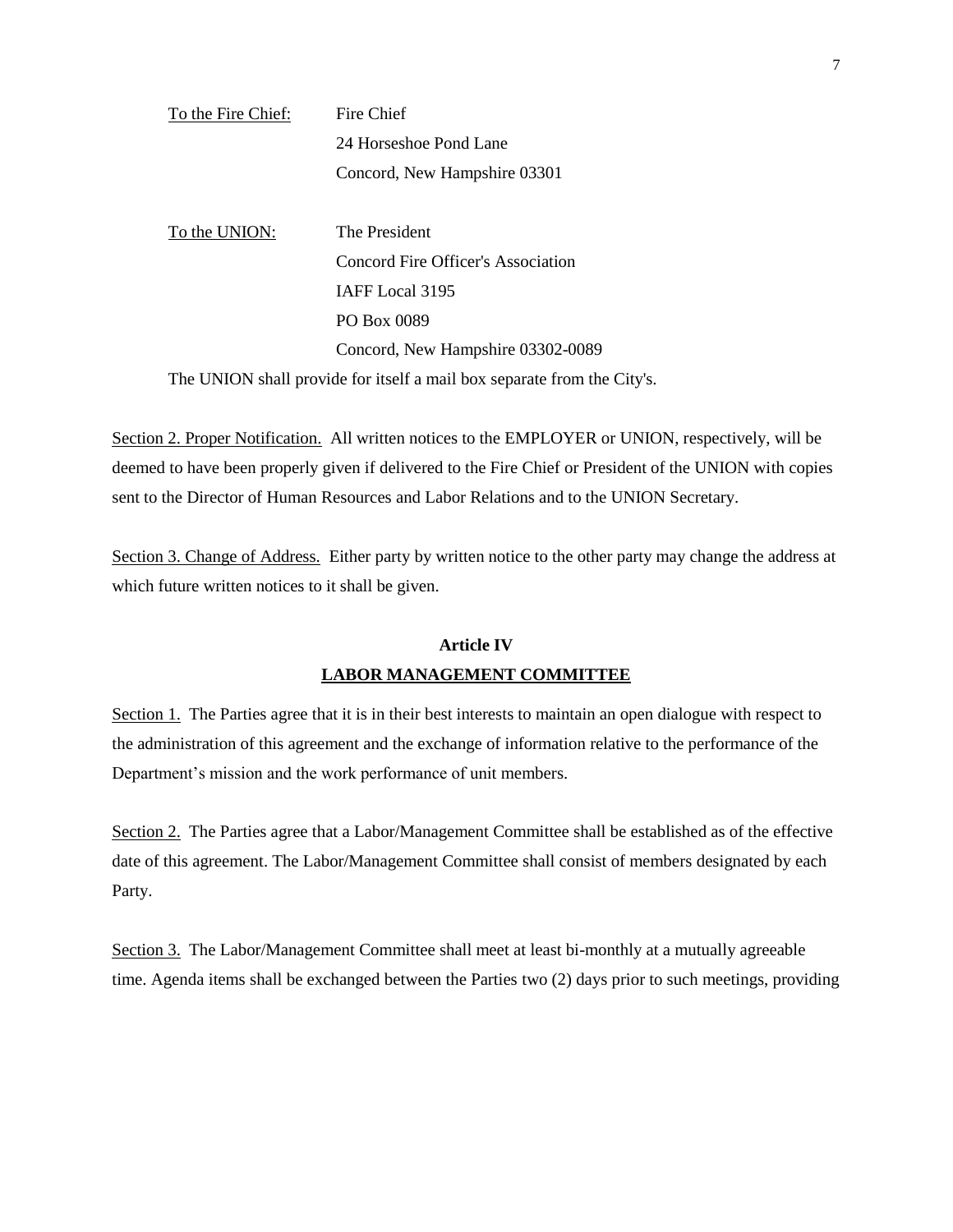that additional items may be added to any agenda without notice. More frequent meetings of the Labor/Management Committee may be scheduled by the mutual agreement of the Parties at any time.

Section 4. The EMPLOYER will provide necessary time off, at the Chief's discretion, for on duty personnel to attend Labor/Management Committee functions.

## **Article V MANAGEMENT RIGHTS**

Section 1. Retention of Rights. The EMPLOYER hereby retains and reserves unto itself, all powers, rights, authority, duties and responsibilities conferred upon and vested in it by the laws and the constitution of the State of New Hampshire and of the United States. Further, all rights which ordinarily vest in and are exercised by public employers except such as are specifically relinquished herein are reserved to and remain vested in the EMPLOYER. The EMPLOYER retains the right to exercise managerial policy within its exclusive prerogative, to manage its affairs efficiently and economically including, but not limited to, the use of technology, and EMPLOYER'S organizational structure, and selection, assignment, number, direction and discipline of its personnel. Further, the EMPLOYER retains the right to adopt, change, enforce or discontinue any rules, regulations, procedures and policies not in direct conflict with any provisions of this Agreement, or existing applicable statutory law as delineated under NH Revised Statutes Annotated or U.S. Code, so as to continue public control of the City of Concord Fire Department.

## **Article VI UNION REPRESENTATION**

Section 1. Union Officers and Grievance Representatives. A written list of UNION Officers (President, Vice President, Secretary, Treasurer), and grievance representatives shall be furnished to the EMPLOYER immediately after their designation and the UNION shall notify the EMPLOYER immediately of any change. There shall be no requirement on the part of the EMPLOYER to recognize any UNION grievance representative until such time as an official written notification has been delivered to the City identifying the representative.

Section 2. Processing Grievances. The UNION grievance representative shall be the Union President or a member of the UNION Executive Board. One grievance representative at a time shall be permitted reasonable paid release time to process a grievance after obtaining approval from the Fire Chief or their designee. The grievance representative shall not be permitted to unduly interfere with the performance of duties of EMPLOYEES.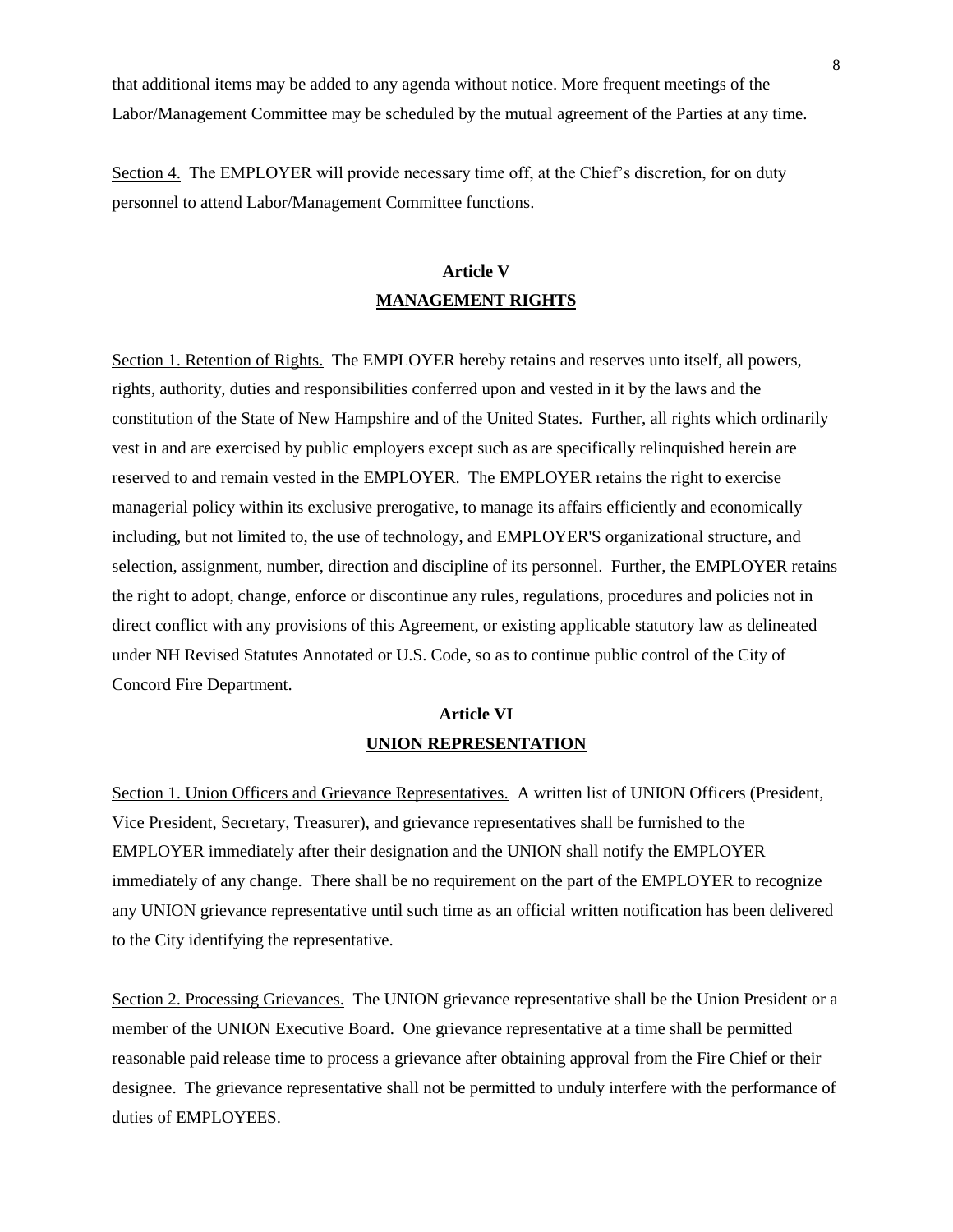If the UNION grievance representative is other than the Union President or an Executive board member, the UNION must notify the Fire Chief in advance of the processing of the grievance.

## **Article VII NON-DISCRIMINATION**

Section 1. Equal Treatment. The EMPLOYER and the UNION agree that there shall be no unlawful discrimination on the basis of religion, age, sex, race, color, national origin, physical or mental disability, pregnancy, marital status, sexual orientation or union status. The EMPLOYER and the UNION shall equally share the responsibility for damages resulting from discrimination caused by the enforcement of the provisions of this Agreement or the collective bargaining process.

The use of the male or female gender of nouns or pronouns is not intended to describe any specific EMPLOYEE or group of EMPLOYEES but is intended to refer to all EMPLOYEES in job classification, regardless of sex.

## **Article VIII PROBATION**

Section 1. Definition. For the purpose of this Article, probation shall refer solely to probation for promotion purposes of Permanent EMPLOYEES.

Section 2. Probationary Progress Review. During any probationary period or extension thereof, the EMPLOYEE and an appropriate superior shall meet periodically to discuss and review the EMPLOYEE'S progress. Such meetings will occur at least once every three (3) months, but not less than two (2) times during the probationary period, and be followed by a written report of progress to the EMPLOYEE.

Section 3. Failure to Complete Probation. Any rejected probationary EMPLOYEE whose probationary appointment is terminated for reasons of unsatisfactory performance shall be reinstated in their former position. The definition of "unsatisfactory performance" for the purpose of this Article and Section only, does not include a sustained discharge for just cause as determined by Article X of this agreement.

## **Article IX GRIEVANCE PROCEDURE**

Section 1. Definition. A grievance is defined as a dispute between the parties as to the interpretation, application or an alleged violation of this Agreement. It is mutually agreed that grievances shall only be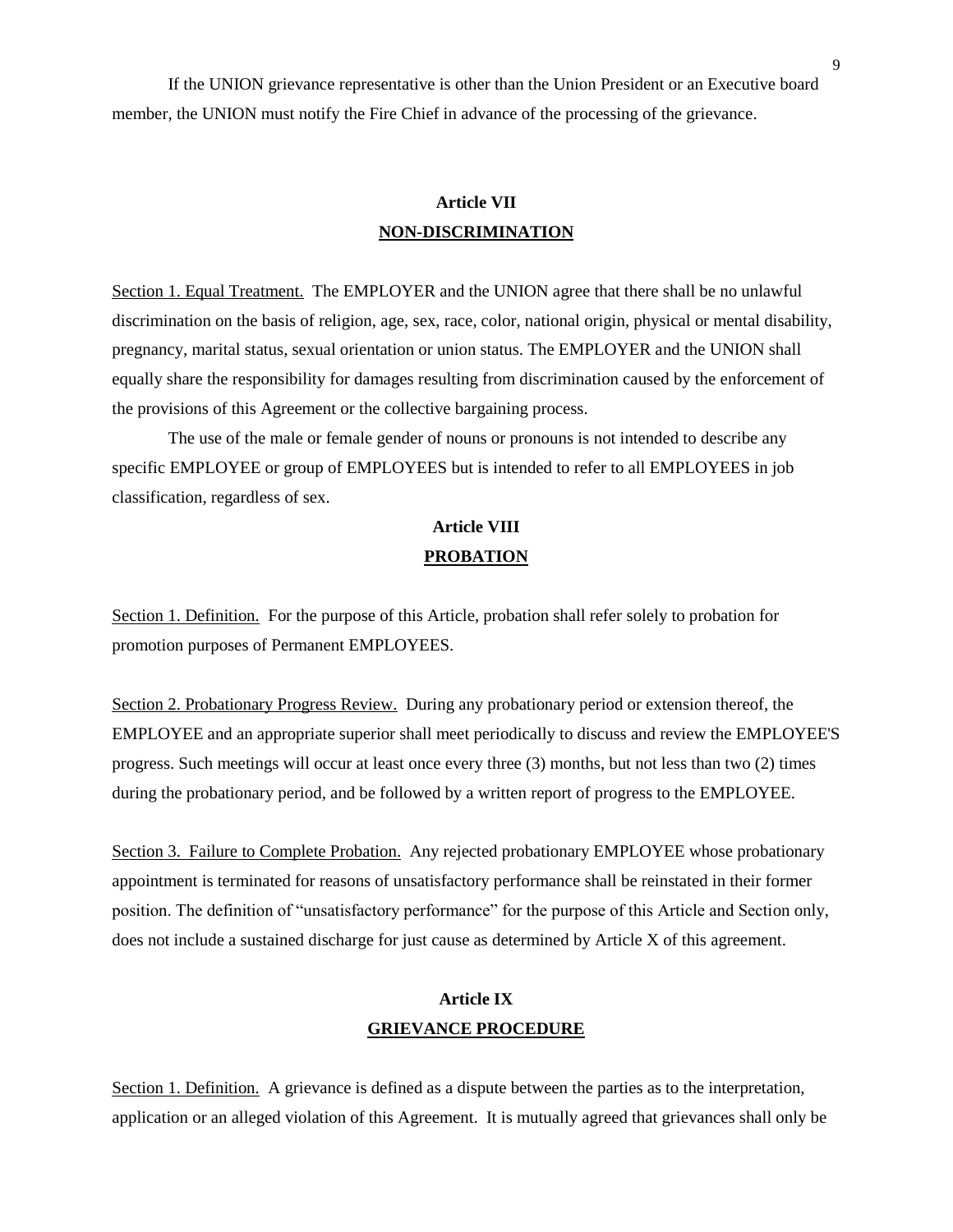allowed on items in this contract during the life of this Agreement and shall be settled in accordance with the procedure herein provided.

Section 2. Deadline for Filing Grievances. Grievances must be taken up promptly, and no grievance will be considered or discussed which is presented later than Ten (10) calendar days after the EMPLOYEE knew or should have known of the occurrence of the event giving rise to the grievance.

#### Section 3. Procedure.

- Step 1. Should any grievance arise, there should be an earnest effort on the part of the parties to settle such grievance through an informal conference between the aggrieved EMPLOYEE and the Union President (executive board member), and the immediate supervisor (e.g. the battalion chief in charge of the battalion, the fire marshal, or the deputy chief as applicable). The resolution of the grievance at this level shall be subject to the approval of the Fire Chief. The request for an informal conference shall take place within ten (10) calendar days from the presentation of such request. If the grievance remains unresolved following the informal conference by the grievant may proceed to Step 2.
- Step 2. It shall be the responsibility of the aggrieved to reduce any grievance to writing, sign and present it to the Deputy Chief, or the Fire Chief, as applicable within ten (10) calendar days following the EMPLOYER representative response in Step 1 above.

The written grievance shall contain the following:

- (a) A complete statement of the grievance and the facts upon which it is based.
- (b) The Article and section or sections of this Agreement claimed to have been violated.
- (c) The remedy or correction requested.
- (d) The signature of the grievant.
- (e) The signature of a UNION officer acknowledging the UNION'S awareness of the grievance.
- (f) Identification of the person representing the grievant.

The Deputy Chief or the Fire Chief, as applicable, shall provide his/her written proposal resolving the grievance within ten (10) calendar days from receipt of the grievance.

If the grievance remains unresolved following the action taken, the grievant may, within Ten (10) calendar days following the decision, proceed to the next step in the grievance procedure.

- Step 3. If the grievance remains unresolved following the action taken by the Division Commander at Step 2, the grievant may, within Ten (10) calendar days following the Deputy Chief's decision, present the written grievance to the Fire Chief. The Fire Chief shall have ten (10) calendar days in which to render a decision.
- Step 4. If the grievance remains unresolved following the action taken by the Fire Chief at Step 3, the UNION may, within ten (10) calendar days after the Fire Chief rendered or should have rendered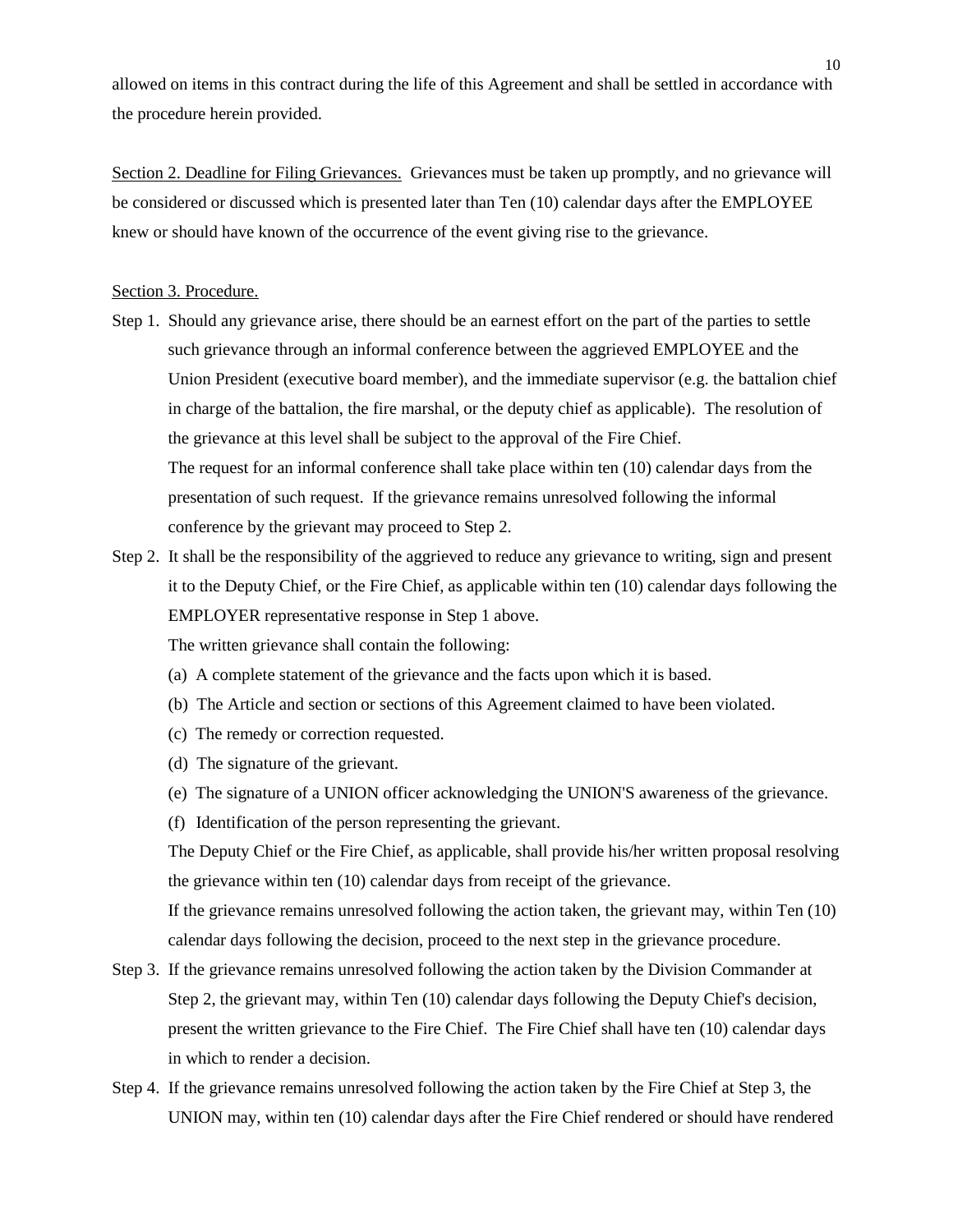a decision, notify the EMPLOYER that it is proceeding to arbitration to resolve the grievance with the New Hampshire Public Employees Labor Relations Board, or another method by mutual agreement. The parties will first endeavor to agree on an arbitrator. If the parties are unable to agree within fifteen (15) calendar days upon the selection of an impartial arbitrator, the dispute shall be referred to the American Arbitration Association for disposition under its voluntary rules and procedures. If the UNION fails to submit said grievance to arbitration it shall be deemed abandoned and no further action shall be taken with respect to such grievance.

### Section 4. Arbitration.

- 4.1 The Arbitrator shall have no authority to amend, modify, nullify, ignore, add to, or subtract from the specific provisions of this Agreement. The Arbitrator shall only consider and make a decision with respect to the specific issue submitted by the Parties, and shall have no authority to make a decision on any other issue not so submitted. The Arbitrator's decision shall be final and binding on the Parties as to the matter in dispute.
- 4.2 The Arbitrator shall be empowered with the authority to resolve disagreements as to the procedural arbitrability of a grievance submitted under this grievance procedure. A hearing on the merits of a case shall not occur on the same day as a hearing on its procedural arbitrability except by mutual consent of the parties.
- 4.3 Nothing in this section limits the right of the Parties to be represented by legal Counsel.
- 4.4 Each party shall pay the expenses of their own representative, and they shall equally share the cost of the Arbitrator.
- 4.5 If either Party desires a verbatim record of the proceedings, it may cause a stenographic record to be made providing it pays for the record and makes a verbatim transcript available without charge to the other Party and to the Arbitrator.

Section 5. Time Limits. The time limits for the processing of grievances may be extended by written consent of both Parties. Where the specified time limits have lapsed and no extension has been provided for as specified herein, the grievance shall be considered settled in accordance with the EMPLOYER'S last response.

In the event that a grievant and the grievant's representative are not scheduled to be on duty between the date that the grievance is submitted to any step in the grievance process and the date in which an answer must be provided, then the time frame for providing an answer shall automatically be extended through the next series of on duty shifts of the grievant and the grievant's representative.

Section 6. Right of EMPLOYER. Nothing contained herein shall be construed as limiting the right of the EMPLOYER to pursue resolution of a grievance under this Article. The EMPLOYER may request, but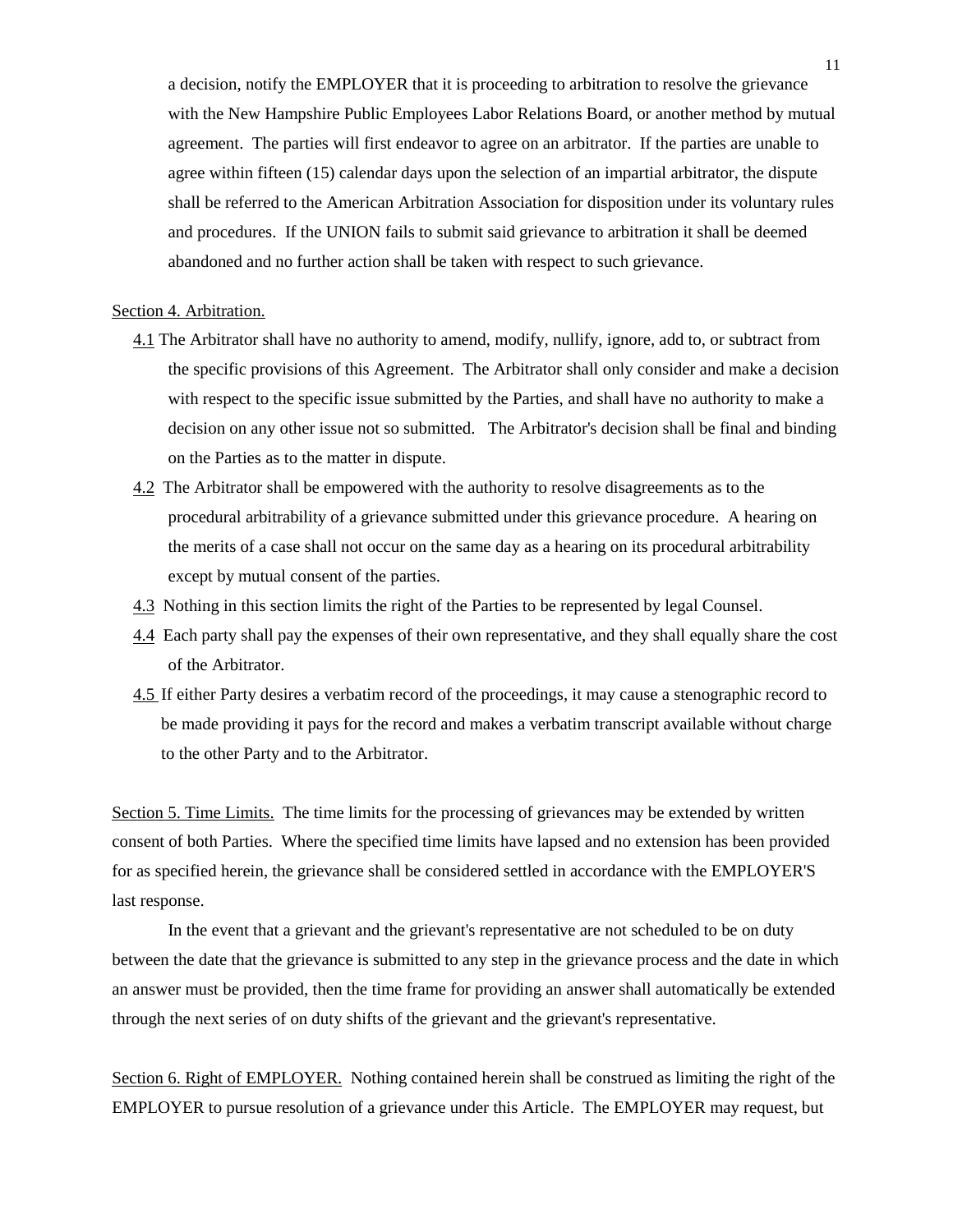not demand, that the parties engage in voluntary mediation. In the event of an agreement to mediate all timelines will be extended. The mediator shall be chosen by mutual agreement. The UNION will be required to file for arbitration within twenty (20) calendar days of a failed mediation. A failed mediation is defined as written notification by the EMPLOYER that it is withdrawing its request to have the matter resolved by mediation, the failure of the parties to choose a mediator within ten (10) calendar days and/or when the mediation does not resolve the matter. Each party shall bear their own attorney fees, if any and the costs and fees of the mediator shall be shared equally. The mediation shall be confidential and not subject to disclosure in any subsequent proceeding.

Section 7. Exclusions. Disputes involving the City Charter, City Ordinances, published policies and regulations, provisions of RSA 273-A and other provisions of law or policies and regulations of appropriate authorities outside the City shall not be subject to the grievance and arbitration procedure set forth herein regardless of whether such matters are quoted, cited, or otherwise incorporated in this Agreement. This grievance procedure shall not cover any matter for which statutory appeals procedures exist.

## **Article X DISCIPLINE**

Section 1. Just Cause and Progressive Discipline. All discipline shall be for just cause and shall be appropriate to the infraction for which the disciplinary action is being taken.

- A. Disciplinary action will normally be taken in the following order:
	- 1. Verbal Warning
	- 2. Written Warning
	- 3. Suspension without Pay
	- 4. Discharge

However, the above sequence need not be followed if an infraction is sufficiently serious to merit an exception.

- B. All written warnings, suspensions and discharge notices shall be in written form and shall be signed by the EMPLOYEE as an acknowledgment of the action only. In addition, an EMPLOYEE may be requested to sign a Verbal warning acknowledgement form (Attachment 2) after a verbal warning has been issued. The EMPLOYEE'S acknowledgment of a verbal warning shall not be construed as a written warning or agreement with said verbal warning.
- C. An EMPLOYEE who is being interviewed by a superior concerning matters for which disciplinary action is being considered to that EMPLOYEE is entitled to UNION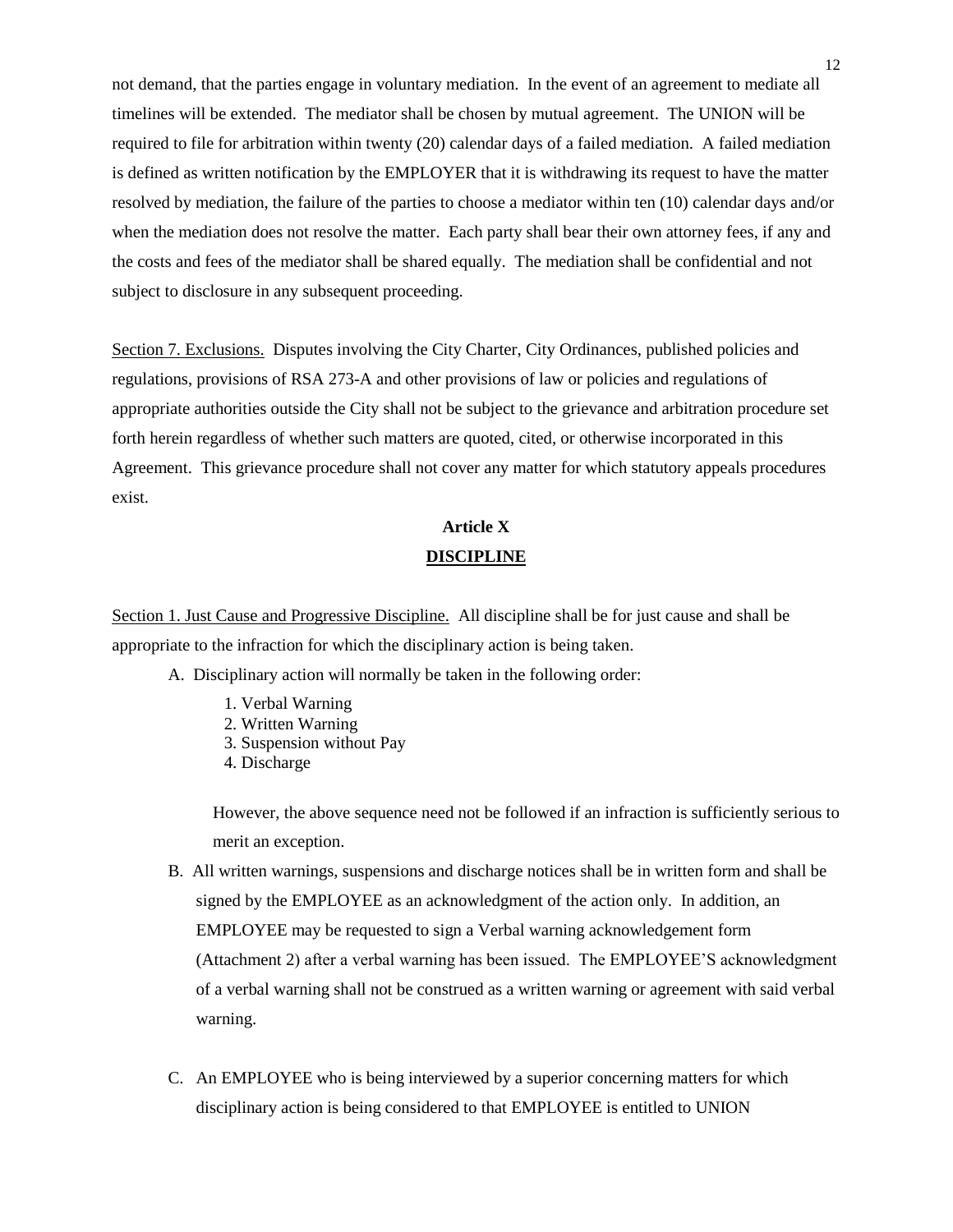representation at the interview. Advance notice of the meeting will be provided where appropriate and where circumstances permit.

# **Article XI SENIORITY**

Section 1. Computation. Unless otherwise specified, seniority of EMPLOYEES shall be computed from their latest date of appointment to the bargaining unit. When two or more EMPLOYEES are hired on the same date, seniority shall be established in the order they are listed on the eligibility roster. However, should two or more employees be appointed from different eligibility rosters on the same date, the employee with the greater departmental seniority shall be deemed to have the greater CFOA seniority.

Section 2. Loss of Seniority. An EMPLOYEE shall lose seniority and their employment with the EMPLOYER shall be considered terminated for all purposes if:

- (a) The EMPLOYEE quits.
- (b) The EMPLOYEE is discharged for just cause.
- (c) The EMPLOYEE who has been laid off fails to respond within three working days of being recalled.
- (d) The EMPLOYEE fails to report to work at the termination of a leave of absence.
- (e) Separated from payroll of the EMPLOYER by layoff for more than twelve (12) months, unless extended in accordance with the provisions of the Article on Lay-Off and Recall.
- (f) The EMPLOYEE retires.

## **Article XII BULLETIN BOARD**

Section 1. Bulletin Board. The EMPLOYER shall provide sufficient space at each facility for the UNION to post notices for membership information. The UNION shall limit posting to official UNION business and will insure that all official notices are appropriately identified.

## **Article XIII WORKWEEK**

Section 1. Work Week. The regular work week for all members of the Department shall be as follows:

1.1 Fire Suppression Division. An average of forty-two (42) hours per week working a twentyfour-hour shift followed by two shifts covering followed by a second 24-hour shift followed by 96 hours off.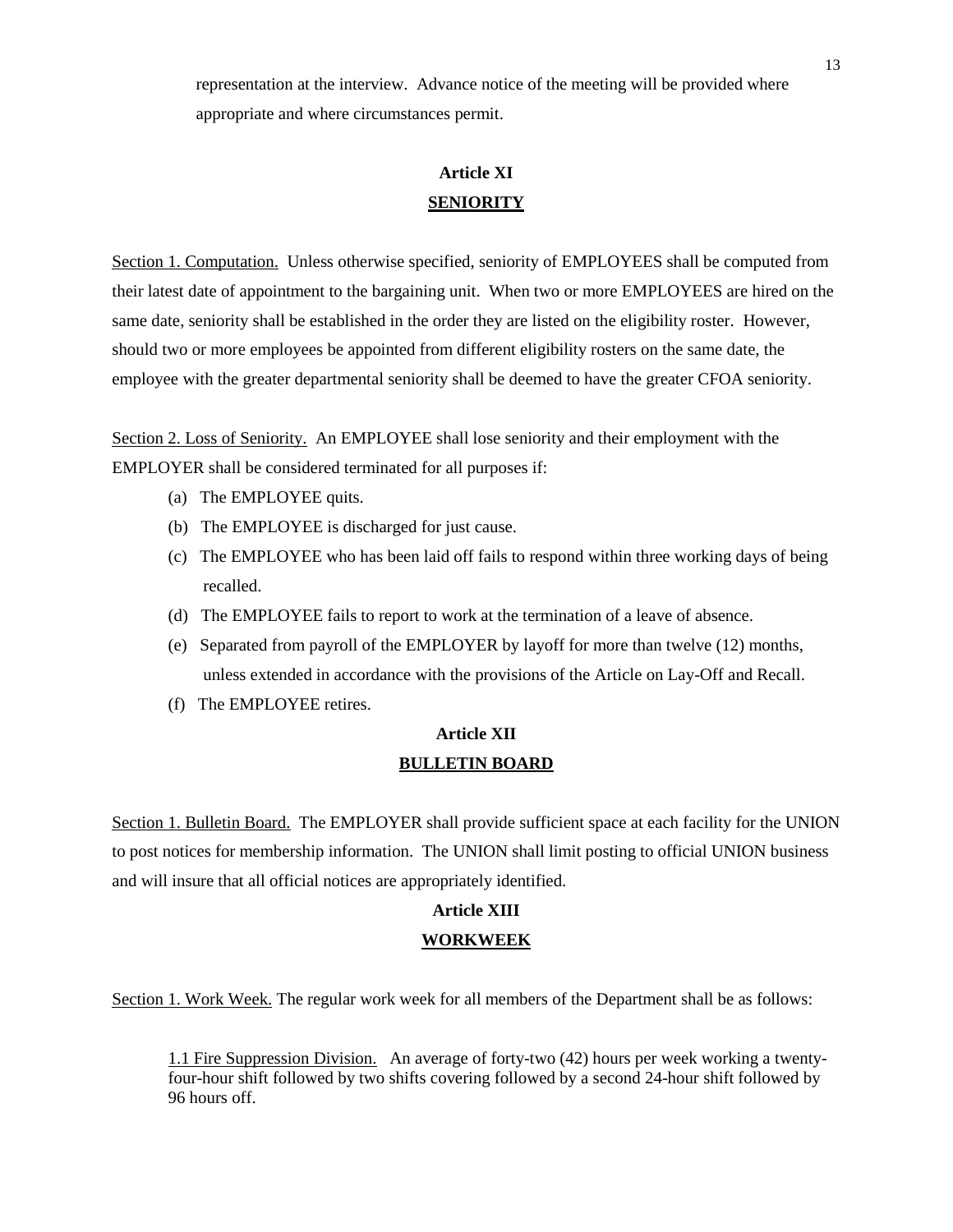1.2 Other Divisions. The normal work week for members of other divisions shall be forty (40) hours per week. The normal workweek for 40-hour employees shall consist of 5 consecutives 8 hour days exclusive of an unpaid lunch period Monday through Friday. Employees may mutually agree with the employer to flex schedules which include irregular daily hours. In such cases employees shall be paid overtime for all hours over 40 in any one week. If no mutual agreement can be reached the City may implement a change with a 30-day notice to the party. In the event of any change annual and sick leave accruals shall be based on the normal workweek. Holidays shall be paid at 8 hours.

Section 2. Shift**/**Division Transfers, Suppression. EMPLOYEES transferred from one Battalion to another Battalion or Division may be required, as the result of the transfer to work more or less than their standard number of hours in the regular work schedule of the Battalion from which they are transferred. The hours worked shall be calculated as follows:

2.1 Transfers shift to shift, or accounting for hours due to short-term schedule change (i.e. classes):

Step 1: Select the timeframe commencing with the beginning of the last full tour preceding the event, to the end of the first full tour following the event, had the event not occurred and count the total hours the employee would have worked (if transfer is shift to shift, just count shifts for this step and the next).

Step 2: Next, in this timeframe, find the number of hours actually worked with the event taking place.

Step 3: Compare the two figures for a potential shortfall or surplus.

2.2 Transfers from 42 hours to 40 hours - Indefinite:

Step 1: Select the timeframe from the first Day shift of the tour preceding the event up to the beginning of the event (not necessarily a full tour). Add all the hours (including off time) and divide by 4.

Step 2: During this same timeframe, add all hours worked.

Step 3: The difference is the time owed the employee @ OT rate.

Prior to any non-emergency transfer, and upon the request of the affected EMPLOYEE, the EMPLOYER shall meet and confer with the UNION to discuss the operational needs of the Department as well as the conditions of the transfer and the effect that the transfer may have on the affected EMPLOYEE.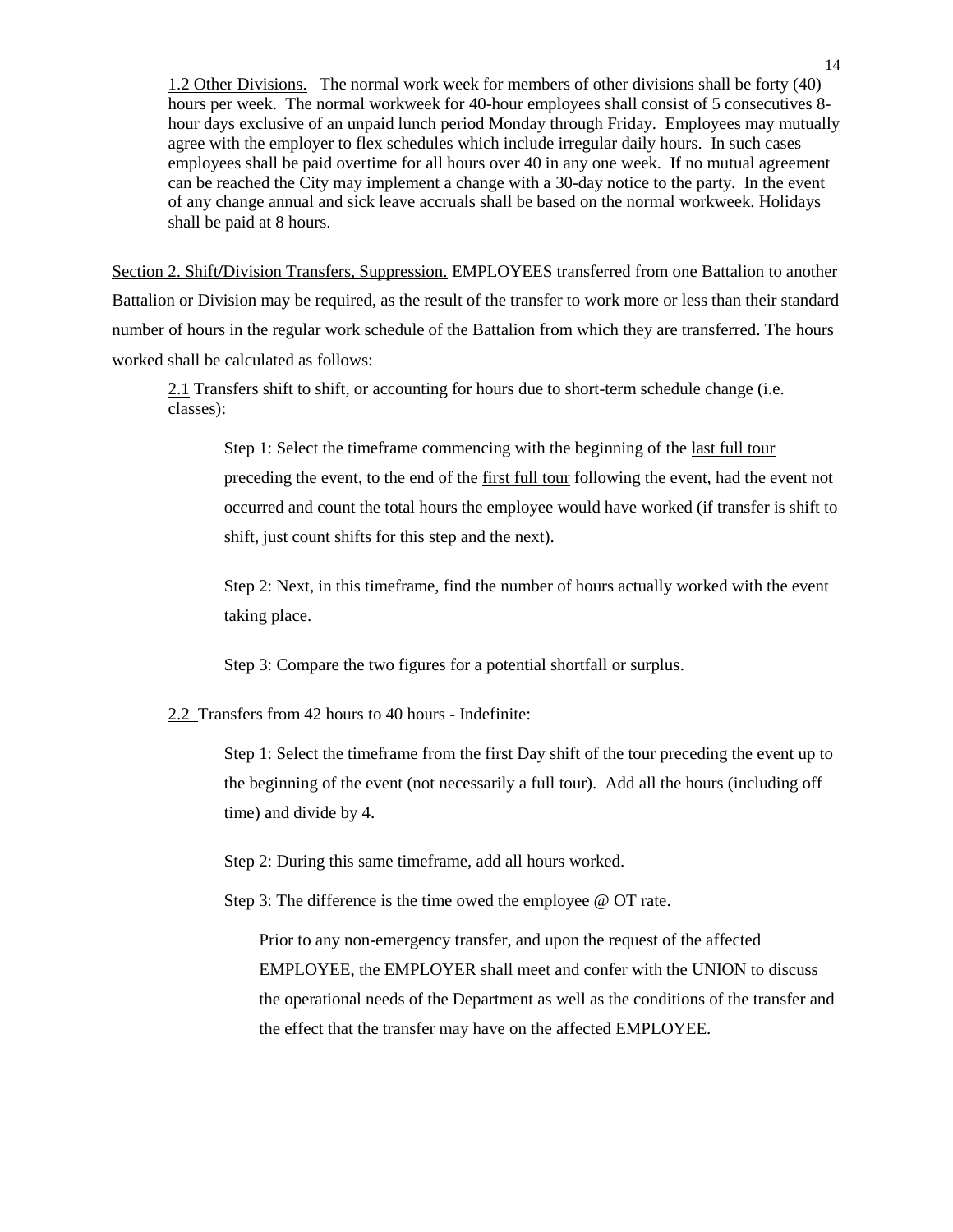Section 3. Temporary Alternative Duty. EMPLOYEE(S) who are temporarily disabled by injury or illness are obliged to return to temporary alternative duty within the Divisions of the Fire Department on one of the above work schedules as designated by the Fire Chief or their designee provided:

- 1. They have been released to work by their treating physician.
- 2. Their physician prescribed work conditions can be met within the limits of reasonable accommodation by the EMPLOYER.

Holidays- Forty-two-hour employees assigned to the 40-hour week (TAD) schedule refer to article XX, Section 2.

Section 4. Administrative Vacancies/Special Projects. Company Officers, as specified in Note 1 Article XIV, may be transferred with the agreement of the Fire Chief and UNION to the 40-hour schedule, not to exceed six (6) months to fill administrative vacancies or special project needs.

- 1. Transfers of this nature shall not be used as discipline.
- 2. In instances where a related hardship may result, the EMPLOYER agrees to meet and confer with the UNION prior to the transfer.
- 3. For Special Projects, the EMPLOYER will identify the need to the President of the Union prior to any such transfer occurring. Such identification shall be for informational purposes only and shall not be considered all inclusive.
- 4. Battalion Chiefs may be transferred at the discretion of the Fire Chief in the event a position is not filled using the above method. In this instance the EMPLOYER reserves the right to make the transfer and bargain with the UNION over any impacts associated with the transfer.
- 5. When administration is responsible for making a vacancy on a Battalion (i.e., special projects, administrative vacancies or held open vacancy), the vacancy will be considered staffed for those members requesting annual leave on the Battalion.

#### **Article XIV**

### **OVERTIME**

Both parties recognize that staffing configurations are at the sole discretion of the City and may be adjusted in order to address changed public safety needs as determined by the fire chief or her/his designee. In cases when staffing buffer is adjusted, no change in the overtime hiring method will occur. The City agrees to notify the UNION at least 30 days prior to changing staffing configurations.

Section 1. General. The EMPLOYER reserves the right to require EMPLOYEES to remain on duty or to return to duty, at such times and for such lengths of time as it shall deem necessary.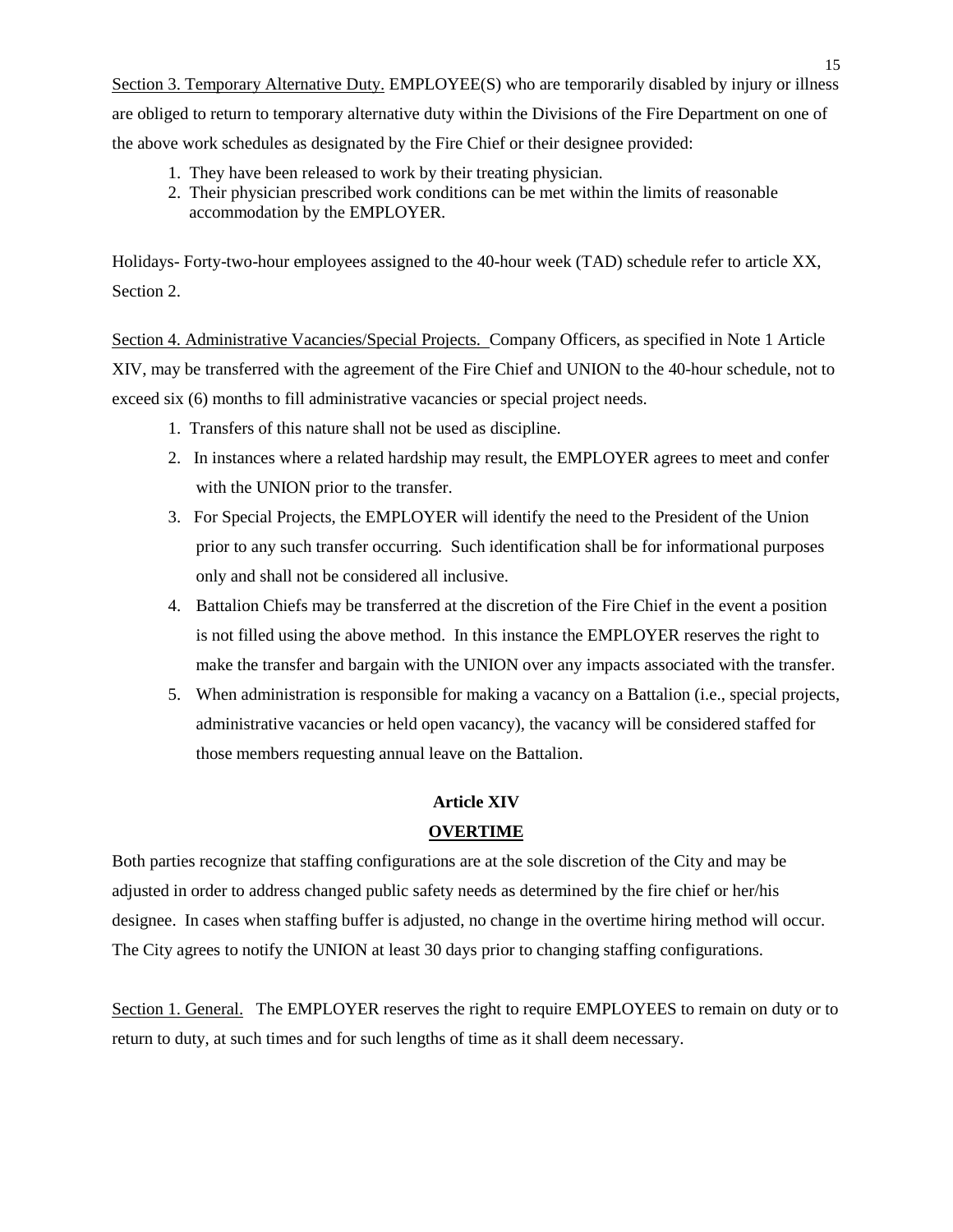Section 2. Overtime Distribution, Fire Suppression. Minimum staffing coverage requirements, as determined by the EMPLOYER, shall be assigned in accordance with classification and hours worked (or offered), by Battalion.

Mandatory overtime hours worked (or offered) will be recorded on a register, by Battalion, maintained by the employer. Hours worked (or offered) as a result of Section 2 will be the only hours "charged" to the register.

Employees from the covering Battalion shall be responsible for the staffing needs of the next scheduled Battalion through scheduled overtime (note 3) or recall (note 4). Should there be insufficient employees from the covering Battalion, then on-duty personnel may be subject to annexed time (note 5), and employees from the subsequent off-duty Battalions may be used on a voluntary recall (note 4) basis.

When overtime is assigned, that overtime will typically be assigned to members from CFOA, Local 3195 except for absences involving the following:

- A. Vacancies that exceed thirty consecutive calendar days; or
- B. If all attempts to hire eligible 3195 members have been completed and no member is available.

Furthermore, no more than two acting officers from L-1045 shall be allowed unless 3195 members are ineligible, unable to be contacted, or fail to respond. Actors shall have completed the department approved mentoring program. Under exigent circumstances, or as a last resort, the Chief or designee may use actors at their sole discretion.

Section 2a. Transfers/Temporary Assignment Changes. When it becomes necessary to transfer and/or temporarily assign an Employee from one Battalion to another, the Employee shall maintain their hours worked (or offered) and are inserted into the "new" Battalion's register in numerical order.

Section 3. Overtime Distribution, Other Divisions/Bureaus. Minimum Staffing Coverage requirements, as determined by the EMPLOYER, for all other Divisions shall be in accordance with *Classification*, Department seniority, within the Division. Should there be insufficient EMPLOYEES within a Division then overtime shall be distributed to EMPLOYEES from other Divisions as per Article XVI. This section shall apply to Fire Suppression, Fire Prevention, Fire Alarm, Fire Training, EMS, and Communications.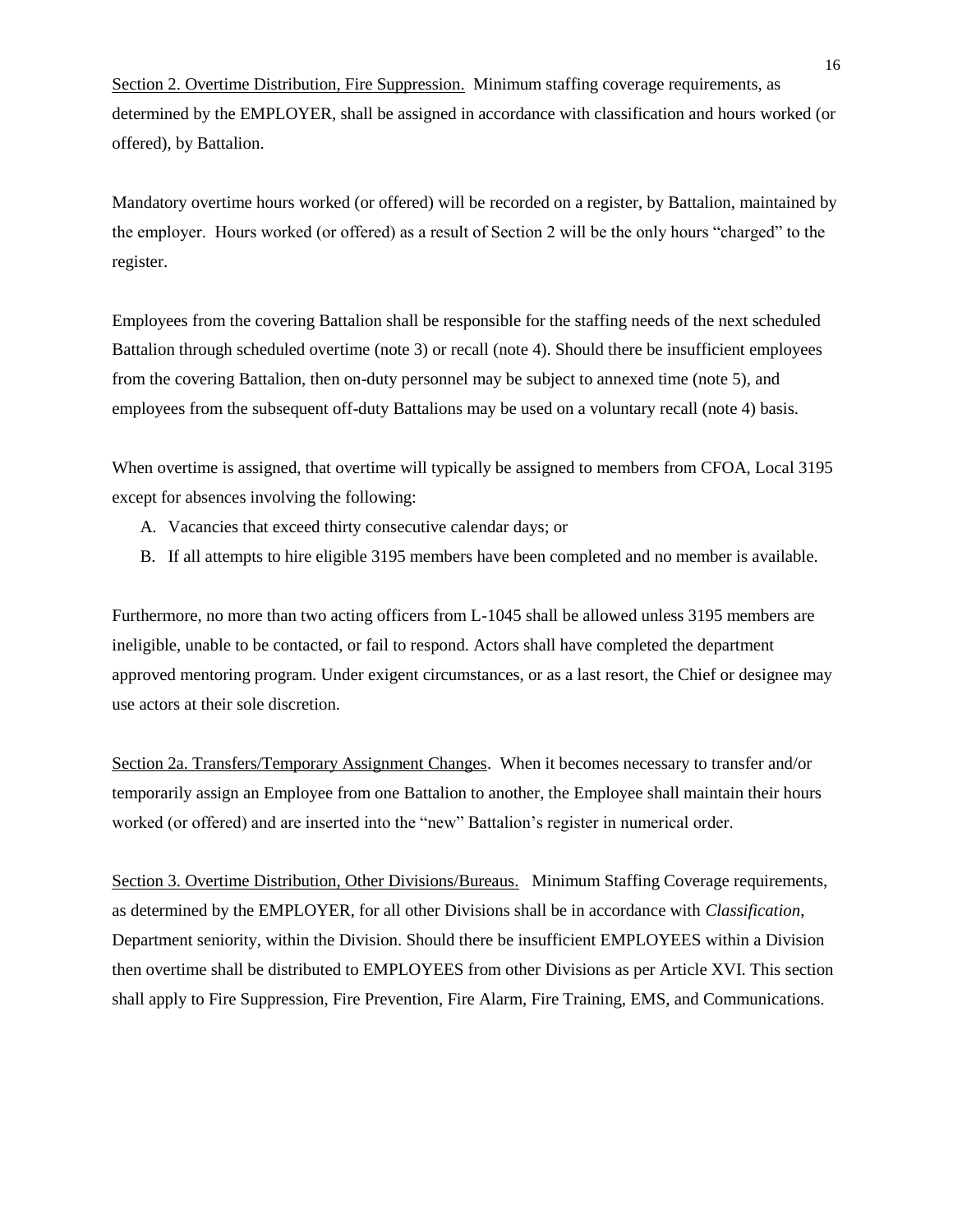#### Section 4. Overtime Compensation, Out of Division, Haz-Mat, Paramedic Recertification, Meetings.

- A. Out of Division Haz-Mat Scheduled Overtime for training as Concord members of the Regional Haz-Mat Team will be paid at One and One Half (1 1/2) times the Employee's hourly rate and recorded on an Out of Division lists as opportunity worked.
- B. Paramedic Recertification Scheduled Overtime for Paramedic Recertification will be paid at One and One Half (1 1/2) times the Employee's hourly rate for a minimum of four (4) hours and be considered voluntary.

Section 5. Overtime Compensation , Special Details. *Scheduled Overtime* related to Special Details shall be managed in accordance with section 2.

Section 6 Callback. Callback overtime is at the sole discretion of the Fire Chief or their designee and will not be credited to the overtime register.

Section 7 Overtime Rate. Overtime at the rate of one and one-half (1 1/2) times the EMPLOYEES' scheduled hourly rate shall be paid for all hours actually worked beyond their regularly scheduled work shift with the exception of those working a flex schedule as defined in Article XIII, Section 1, Subsection 1.2. *Callback (note 6 & note 7)*, and *Recall* (note 4) shall be a four (4) hour minimum. *Scheduled Overtime (note 3)* shall be a two (2) hour minimum. *Annexed Time (note 5)* and *Voluntary Return (note 8)* shall be for time actually worked. *Meal Hours (note 9)* and *Administrative Oversight (note 10)* shall be one (1) hour.

Section 8 Fees. Fees paid EMPLOYEES for subpoenas related to incidents occurring in the performance of duties shall be returned to the City.

Section 9 EMT Certification training. Eight (8) hours annually of scheduled overtime for EMT-Basic and EMT-Advanced recertification training shall be paid at one and one-half times the Employee's hourly rate for City-provided training during non-scheduled work hours. The City shall not be obligated to provide additional trainings on-duty should an employee not attend the assigned opportunity.

### (NOTES)

Note 1 Classification, for the purposes of this Section, Battalion Chiefs, Paramedic Captains, Captains, Paramedic Lieutenants, and Lieutenants shall be equally classified as Company Officers. Note 2 Seniority; This system will utilize a "check box" system where the company officers will be arranged on a list by seniority and overtime opportunities will be offered by consecutively working down the list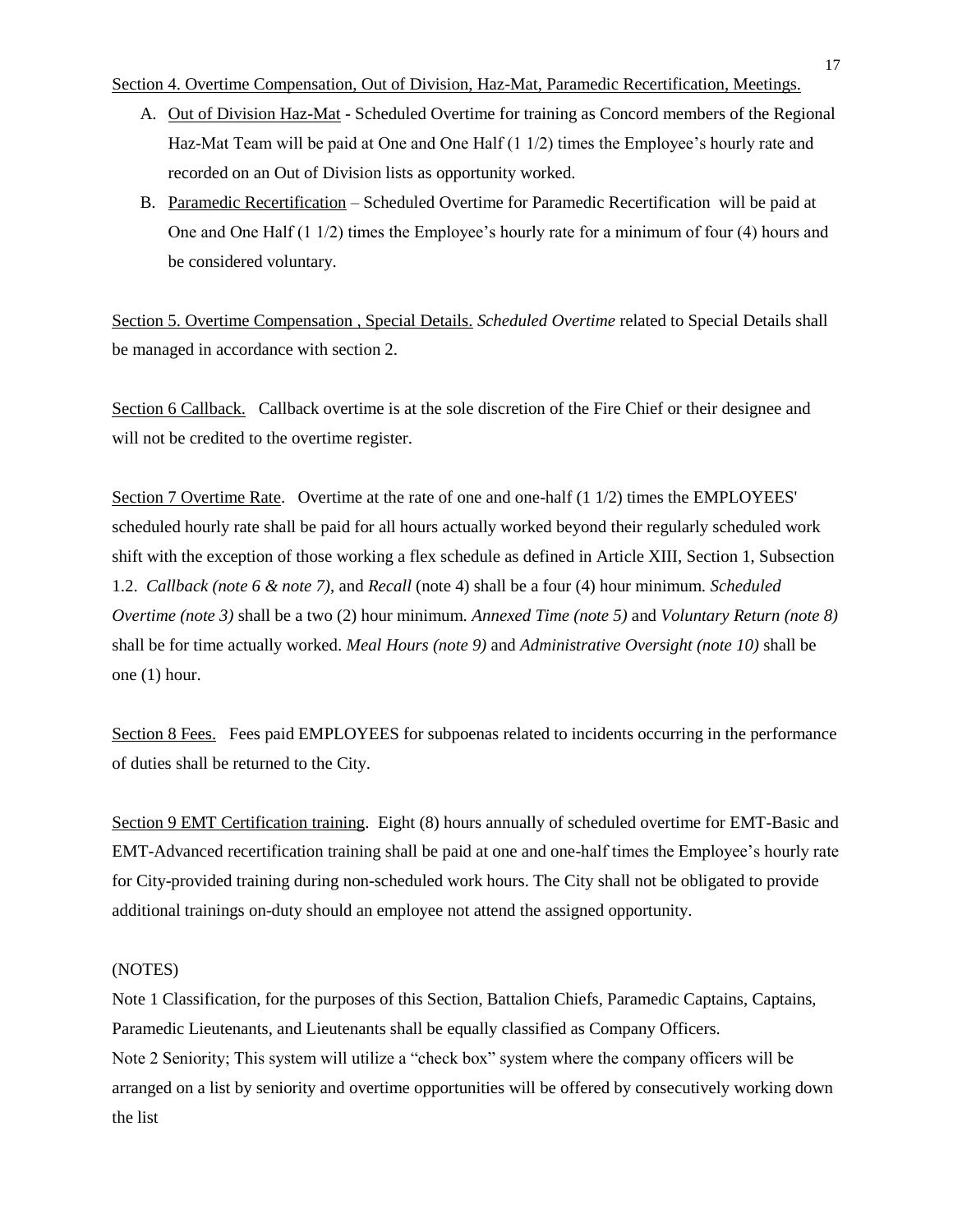Note 3 Scheduled Overtime, for the purposes of this Article, pertains to mandatory, pre-scheduled (assigned when on-duty), non-annexed, staffing coverage worked by Covering Battalion EMPLOYEES. Note 4 Recall, for the purposes of this Article, pertains to covering Battalion or subsequent off-duty Battalion EMPLOYEES who are contacted, when off-duty, to return to duty for minimum Staffing Coverage.

Note 5 Annexed Time, for the purposes of this Article, pertains to mandatory, pre-scheduled (assigned when on-duty) staffing coverage annexed consecutively to one end or the other of the scheduled work shift.

Note 6 Callback, Suppression - for the purposes of this Article, pertains to the following: pilot coverage, audibles, general alarms, Departmental inquiries or administrative matters, and subpoenas for incidents occurring in the performance of duties.

Note 7 Callback, Other Divisions - for the purposes of this Article pertains to the following: audibles, general alarms, Departmental inquiries or administrative matters, Fire Alarm/Traffic System emergencies, Fire Investigations, and subpoenas for incidents occurring in the performance of duties.

Note 8 Voluntary Return, for the purposes of this Article, pertains to a request for EMPLOYEES to return, at their convenience, to handle such things as personnel matters, and insurance issues, etc. Note 9 Meal Hours, for the purposes of this Article, pertains to the option of EMPLOYEES who are subject to Annexed Time of greater than four (4) hours to one end or the other of their scheduled work shift to be paid an additional overtime hour or take an hour off.

Note 10 Administrative Oversight for the purposes of this Article pertains to Non-Suppression EMPLOYEES required to perform administrative duties that do not require the EMPLOYEE'S actual physical presence in the workplace.

Note 11 EMPLOYEES on annual leave or swaps shall not be responsible for overtime the shift prior to; nor the shift subsequent to the pre-approved leave.

### **Article XV OUT OF CLASSIFICATION WORK**

Section 1. Higher Classification Assignment. An Employee who is required to work out of classification in a position assigned a higher Labor Grade shall be compensated at the higher rate of pay as long as the EMPLOYEE shall have worked in the higher classification for a minimum of (1) full hour per occurrence. The rate of pay for higher classification work shall be determined by:

1.1 Adding five percent (5%) to the EMPLOYEE'S current regular hourly rate and then placing the EMPLOYEE at the step-in grade which is closest to this hourly rate without being less. Payment for higher classification work shall be made within the applicable pay period.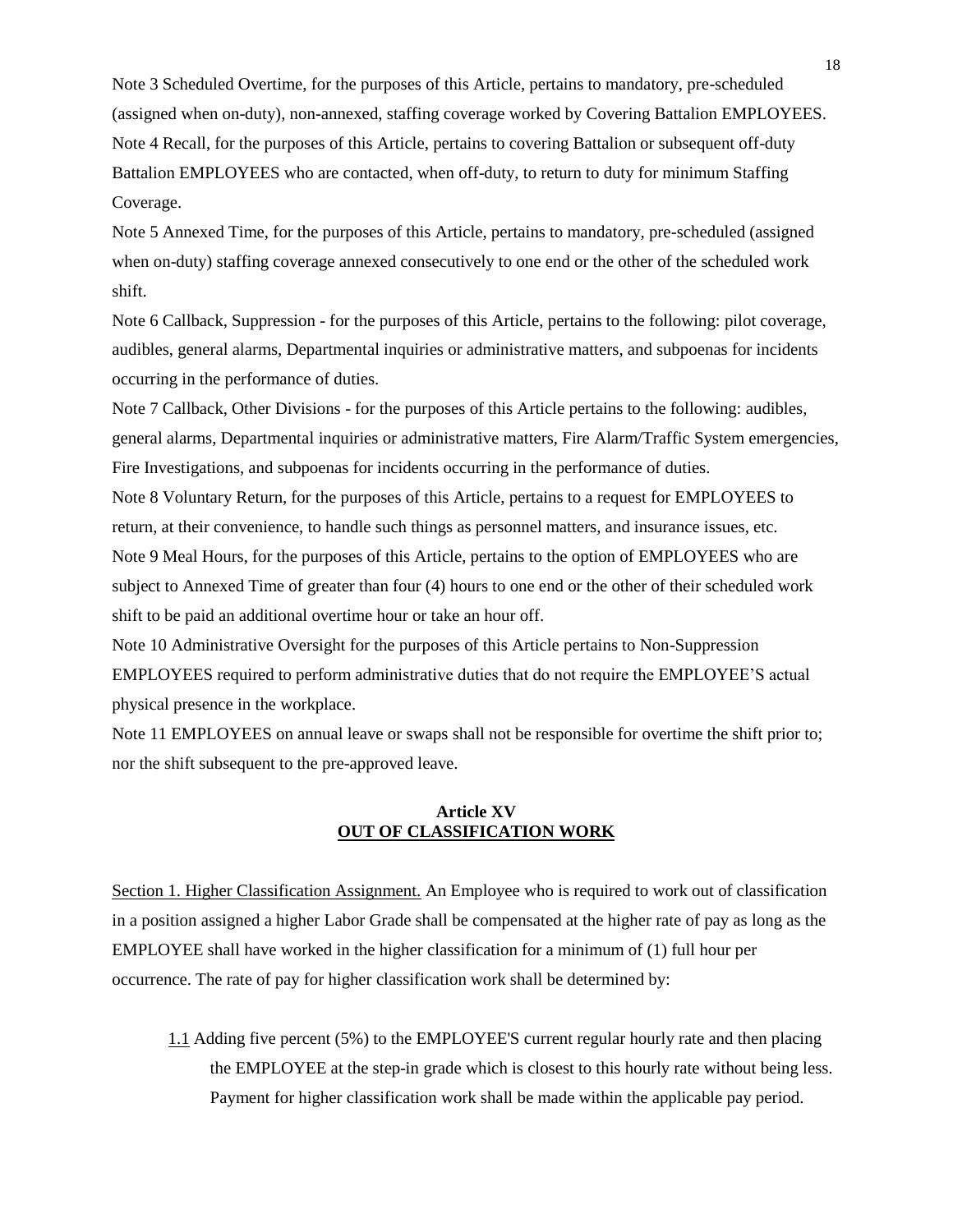Section 2. Lower Classification Assignment. When an EMPLOYEE is required to work out of

classification in a position assigned to a lower classification there shall be no reduction in their rate of

pay.

### Section 3. Selection for Assignment, Suppression.

There shall be two methods of selection for assignment, suppression: Short Term and Long Term.

- 3.1 *Short Term Assignment*. When it becomes necessary for the EMPLOYER to utilize an EMPLOYEE above their regularly assigned Labor Grade for a period of less than thirty (30) calendar days, the selected EMPLOYEE shall be in the following order:
- 1. Shifts highest positioned mentored employee on Battalion Chief promotional roster.
- 2. Highest positioned on-duty mentored employee on Battalion Chief promotional roster.
- 3. Shift's mentored Captain.
- 4. Covering Shift's Battalion Chief.
- 5. Covering Shift's highest mentored employee on Battalion Chief promotional roster.
- 6. Off duty Battalion Chiefs (voluntary).
- 7. Off duty mentored employee on promotional roster (voluntary).
- 8. Annex current on duty Battalion Chief or Acting Battalion Chief.

3.2 *Long Term Assignment*. When it becomes necessary for the EMPLOYER to utilize an EMPLOYEE above their regularly assigned labor grade for a period of thirty (30) calendar days or longer, the selected EMPLOYEE shall:

- 1. Be the highest positioned, available EMPLOYEE on the applicable *Promotional Roster.*
- 2. Have successfully completed the department approved mentoring program.

### Section 4. Fire Alarm & Traffic Signal Supervisor/Fire Prevention/Communications

Supervisor/Training/EMS. When it becomes necessary for the EMPLOYER to utilize an EMPLOYEE

above their regularly assigned labor grade for a period of more than thirty (30) days, then the selected

EMPLOYEE shall be an actor who meets the minimum requirements necessary to fill the position, as

determined by the Fire Chief. The vacancy will be posted on a Department Directive to establish a list of

interested candidates to temporarily fill the role. EMPLOYEES who meet the minimum requirements to

fill the position shall take precedence over members of L1045.

### **(NOTES)**

### **Note 1** *Promotional Rosters.*

For the purposes of this Article, will continue to be used whenever practicable even though they are beyond their expiration dates.

**Note 2** *City Rights.*

The city reserves the right to remove a person from acting status for the usable life of the roster, "for just cause".

### **Note 3** *Acting Term.*

At the sole discretion of the employee, after a period of six (6) months in an acting position, the employee has the option of removing themselves from acting status. However, this employee's position on the promotional roster remains unaffected. If no one else is on the promotional roster, this section does not apply.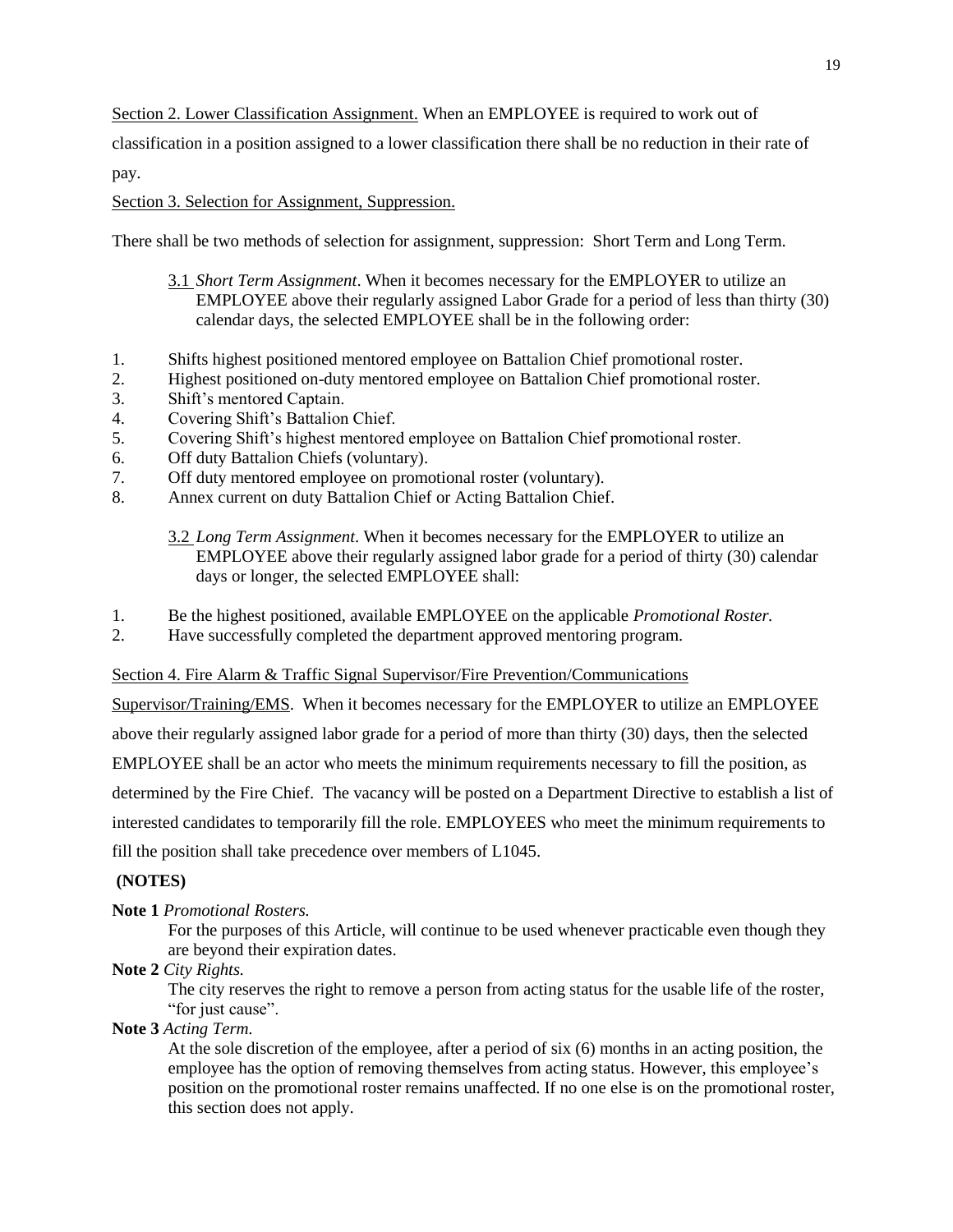#### **Article XVI**

### **OUT-OF-DIVISION WORK**

Section 1. General. An EMPLOYEE may, in addition to their normal work week, perform/receive available work/training opportunities outside their Division as such work is announced by the EMPLOYER. For the purpose of this article the divisions shall be, Fire Suppression, Fire Prevention and Fire Alarm/Communications. The following conditions shall apply:

- (a) The EMPLOYEE must possess the necessary qualifications to perform/receive the available work/training.
- (b) Within Fire Suppression, Fire Prevention and Fire Alarm/Communications some assignments may extend beyond one day.
- (c) All Out of Division overtime shall first be offered In-division, where applicable.
- (d) All Out of Division work shall be on a voluntary, case by case basis.
- (e) A check box system will be used and the opportunities offered will be recorded if worked, offered, or unavailable.
- (f) Out of Division lists will be in order of department seniority and will be reset each year with the exception of sitting Concord members of the regional Hazardous Materials team which normally carry over year to year.
- (g) Sign up for Out of Division lists shall open  $1/1$  and close  $1/31$ , becoming effective annually on 3/1.
- (h) Out of Division Qualifications and Lists found in the Administrative Regulation titled Overtime Hiring, shall not be altered without first meeting and conferring with Local 3195

This Article does not preclude administration from requesting on a DD, volunteers for a special project not encompassed by the existing Out of Division lists. Selection for this shall be at the sole discretion of the Fire Chief or his/her designee, but shall not be made in an arbitrary or capricious manner.

## **Article XVII SUBSTITUTIONS**

Section 1. General. EMPLOYEES recognize that primary employment responsibility is to the City and the requirement that they adhere to established work schedules. However, it is permissible for mutually qualified EMPLOYEES to substitute for one another subject to the approval of the Fire Chief or their designee.

- 1. Requests for substitutions must be made by the EMPLOYEE in writing at least (24) hours in advance and on a form provided by the EMPLOYER. In verifiable emergency situations where routing the written request within the deadline is not possible, requests may be made by telephone to the Fire Chief or their designee, subject to the Department's Administrative Regulations.
- 2. Substitutions shall be repaid within twelve months from when they occurred.
- 3. Substitutions shall not result in any additional costs to the EMPLOYER.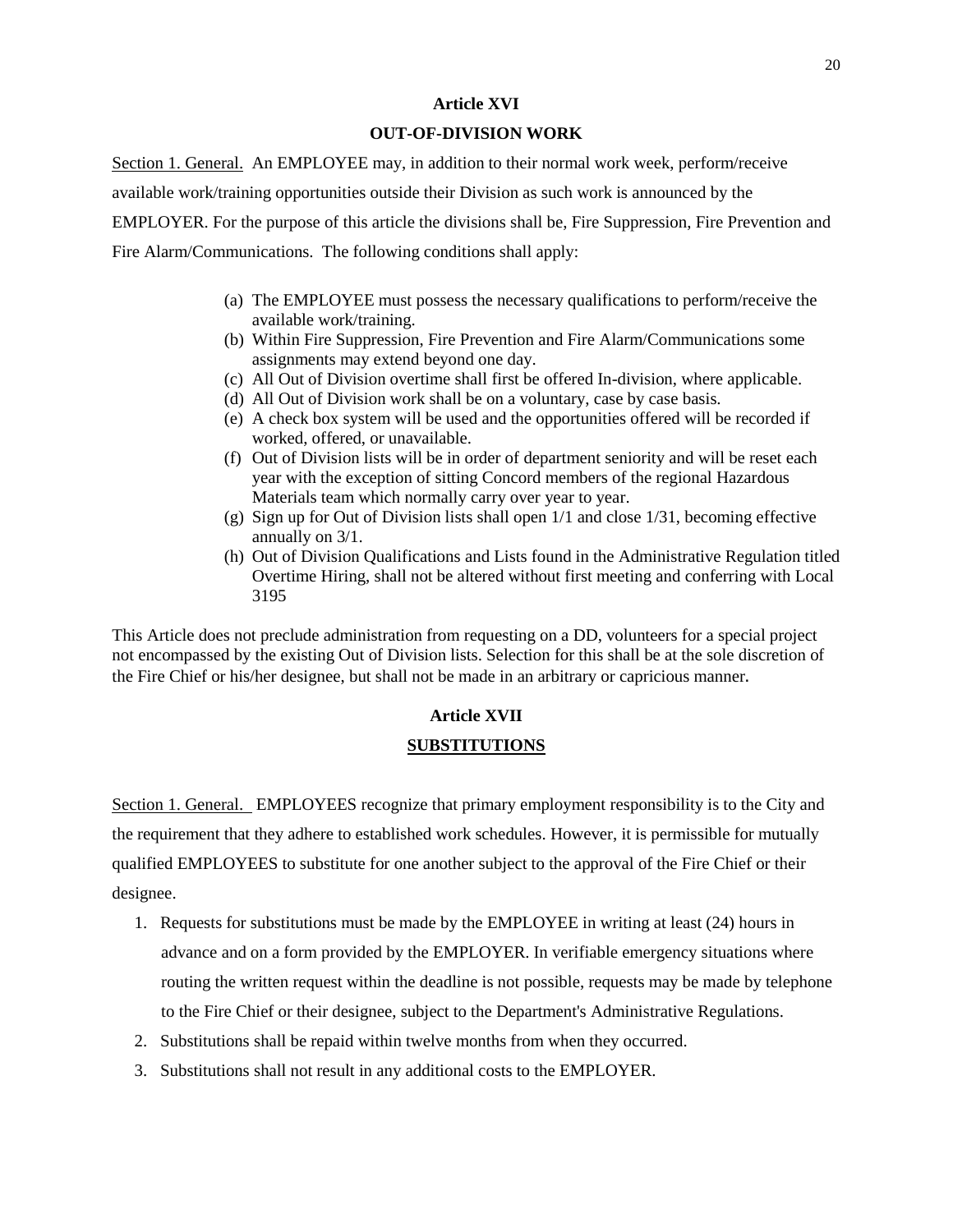- 4. Substitutions for the purposes of outside employment or business activity are prohibited. For purposes of this subsection, Military Leave or an official call-up for Forest Service firefighters by the NH Division of Forest and Lands shall not be considered outside employment or business activity. Substitutions for Forest Service duty shall be at the sole discretion of the Fire Chief.
- 5. At no time shall hours worked by the substitute EMPLOYEE be used in computation of overtime wages.
- 6. Substitutions shall not involve monetary exchanges, except those requested by the UNION for the specific purpose of conducting official UNION business. Monetary exchanges include but are not limited to direct cash payments.
- 7. Except in verifiable emergency situations, substitutions shall not be taken during periods of training required for mandatory certifications. It will be the EMPLOYEE'S responsibility to make up any other type of training provided during the substitution.
- 8. Long term Acting Officers from Local 1045 IAFF may substitute with other Officers. Such substitutions must be repaid before the Acting period ends.
- 9. Battalion Chiefs and long-term acting Battalion Chiefs may swap with employees who have completed the Department Mentoring Program and are either on the current BC promotional roster or hold the rank of Captain.

Section 2. Indemnification. The UNION recognizes that the EMPLOYER does not guarantee that the EMPLOYEE will be repaid for time they have substituted and that it is the personal obligation of the EMPLOYEES involved. Therefore, the UNION shall save the EMPLOYER harmless against any and all claims, demands, and suits that shall arise out of, or by reason of any other provisions of this Article.

## **Article XVIII WAGES**

Effective the pay period starting 7/01/2021, all employees shall receive a 2.75% cost of living adjustment. Such adjustment shall be applied to Attachment 1A, Wage Schedule for an across the board increase.

Effective the first pay period following 7/01/2022, all employees shall receive a 2.75% cost of living adjustment. Such adjustment shall be applied to Attachment 1A, Wage Schedule for an across the board increase.

Effective the first pay period following 7/01/2023, all employees shall receive a 2.75% cost of living adjustment. Such adjustment shall be applied to Attachment 1A, Wage Schedule for an across the board increase.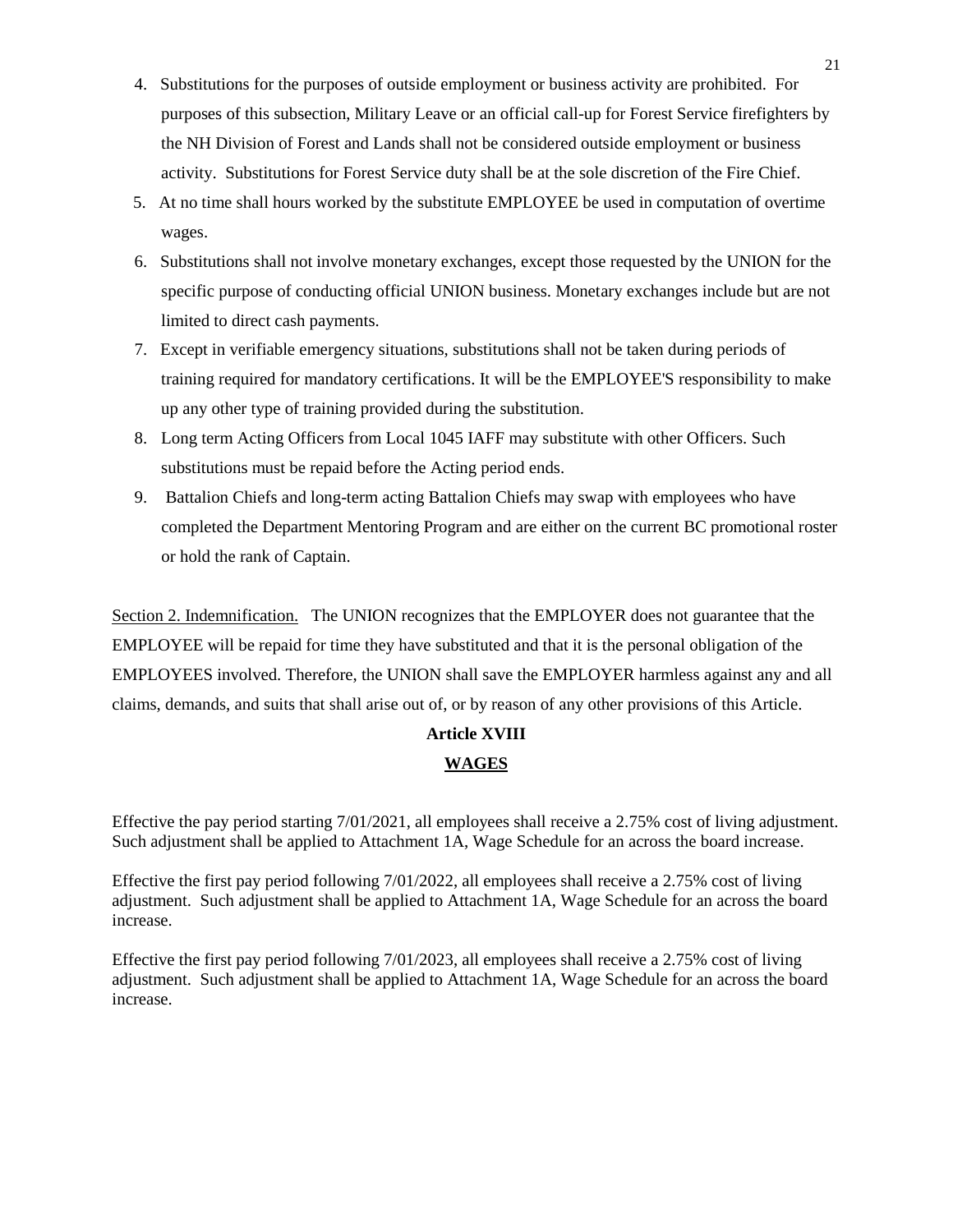## **Article XIX INSURANCE**

### Section 1. General. Effective 07/01/21

Effective 7/1/21, the EMPLOYER will pay 95% of the Single, Two Person, or Family premium for the HDHP \$2/4K plan eligible for and chosen by the employee. In the event the EMPLOYEE elects to choose the HDHP \$2/4K plan, the EMPLOYER will place 50% (\$1000/\$2000) of the deductible in a Health Savings Account ("HSA") for the use and ownership of the EMPLOYEE at the beginning of the plan year. The 50% funding of the HSA for those EMPLOYEES that are eligible for and have chosen the HDHP \$2/4K shall remain in effect until a successor collective bargaining agreement is executed by the parties

Effective 7/1/22, the EMPLOYER will pay 90% of the Single, Two Person, or Family premium for the HDHP \$2/4K plan eligible for and chosen by the employee. The HDHP \$2/4K plan includes an out of pocket maximum of \$2000 for a Single plan or \$4000 for Two Person/Family plan per calendar year. . In addition, the City will contribute a one-time payment in an HSA in the amount of \$250 for a Single plan and \$750 for a Two Person/Family plan on 7/1/22 for those employees who have chosen the HDHP \$2/4K plan for the fiscal year beginning 7/1/22.

In the event the EMPLOYEE is eligible for and chooses a more expensive plan, the EMPLOYEE will be responsible for any costs above the 90% of the Single, Two person or Family Premium for the HDHP \$2/4K. In the event that a plan becomes available that is less expensive than the HDHP \$2/4K plan, and the EMPLOYEE is eligible for and chooses that less expensive plan, the EMPLOYER will pay 90% of the Single, Two Person, or Family premium for that less expensive plan, although the EMPLOYER retains the right to modify the portion of the premium paid by the EMPLOYER for the less expensive plan so long as it is at least 90%. In the event the government eliminates the favorable treatment of the ACA, the parties agree to meet and discuss health care options. The EMPLOYER will pay 90% of the Single, Two Person, or Family premium for the dental plan eligible for and chosen by the employee.

The EMPLOYER reserves the right to change or provide alternate insurance carriers as the EMPLOYER deems appropriate so long as the new coverage and benefits are substantially equivalent to the plan it is replacing. Any change to a substantially equivalent plan must be by mutual agreement of both parties. Such mutual agreement shall not be unreasonably withheld.

Section 2. Beneflex: EMPLOYEES who elect to participate in the Beneflex Program will remain in Beneflex for the duration of this agreement except in the event the Union notifies the EMPLOYER in writing that it no longer wishes to participate in the Beneflex Program. In such an event all EMPLOYEE benefits shall revert to applicable contract articles and none of the Beneflex benefits shall apply. In any event, there shall be no duplication of benefits.

2.1 The EMPLOYER'S Beneflex Program is a matter of City policy and is not a part of this Agreement, nor shall any benefits provided under the Beneflex Program be otherwise provided for within this Agreement. Any matter, any issue, or any question concerning the content or the administration of the City's Beneflex Plan remains within the sole discretion of the City and any review or resolution of those matters will be accomplished through the applicable City procedures and forums.

Section 3. Non-Beneflex If the UNION chooses not to participate in the Beneflex Program the EMPLOYER agrees to provide one group health insurance alternative from Harvard Pilgrim. Benefits shall be substantially equivalent to the Harvard Pilgrim POS, the Harvard Pilgrim PPO Plan or a mutually agreeable HMO. The increased employee cost by switching will not exceed 5% of the premium of the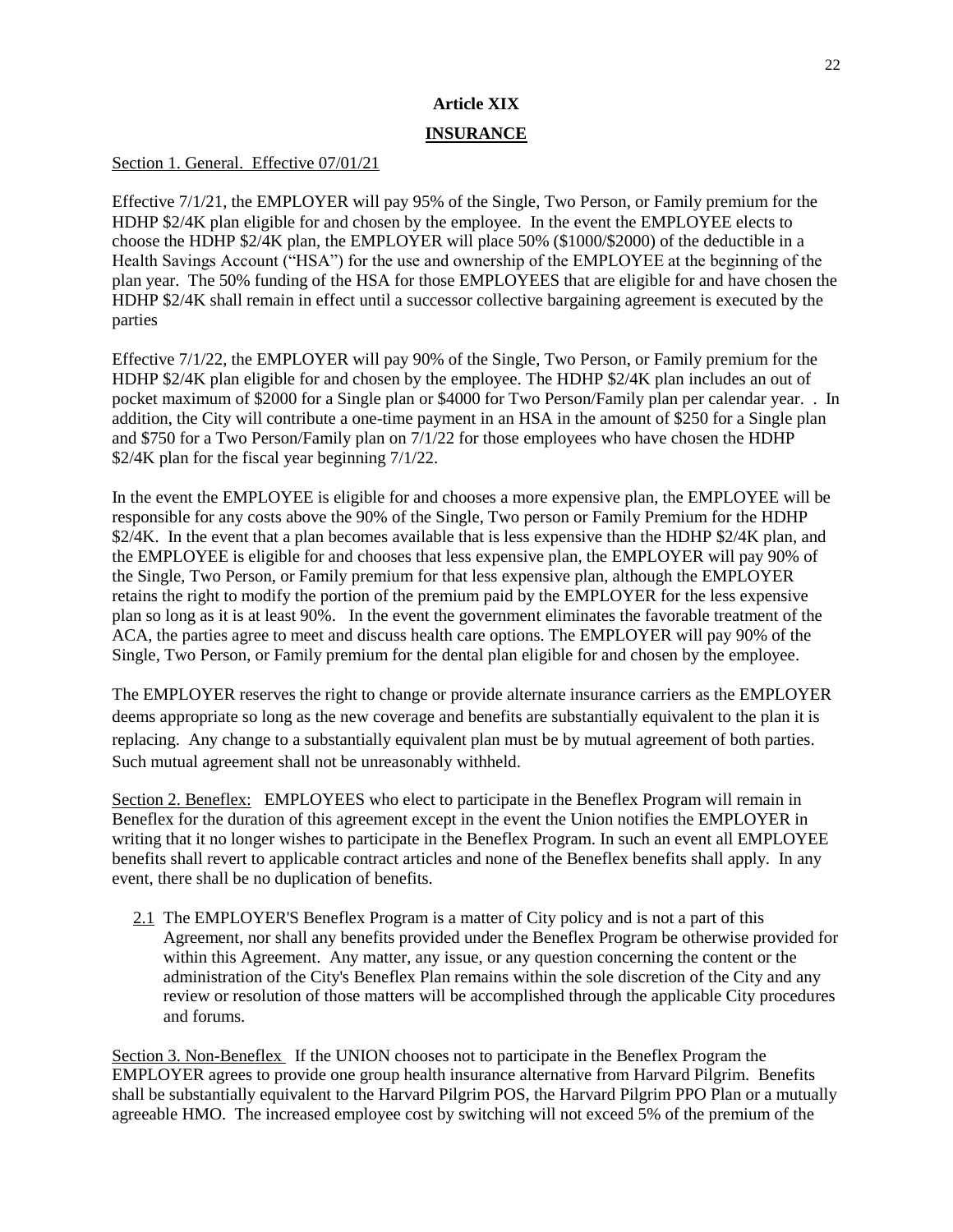similar Beneflex Program in effect at the time in which the Union chooses not to participate, subject to the rules and regulations of such carriers.

Premium contributions shall be as set forth in this Article.

For those EMPLOYEES who do not elect to participate in the Beneflex Program, the following articles shall continue to apply: **Article XXII Sick Leave Article XXIV Death Benefit**

#### **Article XX**

#### **HOLIDAYS**

Section 1. Observed Holidays. The following shall be recognized as paid holidays in accordance with provisions set forth herein:

| New Year's Day | Civil Rights Day* | President's Day        | Memorial Day           |
|----------------|-------------------|------------------------|------------------------|
| Fourth of July | Labor Day         | Columbus Day           | Election Day (State) * |
| Veteran's Day  | Thanksgiving Day  | Day after Thanksgiving | Christmas              |

\* Non-suppression EMPLOYEES observe an annual floating holiday instead of Civil Rights Day and Election Day.

Section 2. Eligibility.

- 2.1 EMPLOYEES who work forty-two (42) hours per week (average) shall be compensated ten (10) hours at the EMPLOYEES' regular hourly rate whether they work the holiday or not.
- 2.2 Non-Suppression EMPLOYEES shall receive a day off with pay for each observed holiday.
- 2.3 Forty-two-hour EMPLOYEES working a 40-hour work schedule as a result of Temporary Alternate Duty shall, when scheduled to work on a holiday, be required to take the day off and will not receive that holiday's ten (10) hours of additional pay as referenced in Section 2.1 above.

#### Section 3. Payout of Holidays

EMPLOYEES shall, once annually, have the option to select to have their holiday pay distributed by the EMPLOYER in two lump sum checks. The EMPLOYEE will be required to submit a request, on a department request form, no later than November 1st. The City will retain the EMPLOYEE'S ensuing pay at the hourly rate at the time of occurrence of the holiday, until the Friday following Memorial Day and the Friday preceding Thanksgiving of the following year. Should an EMPLOYEE terminate employment for any reason, the holiday pay withheld to date shall be distributed to the EMPLOYEE in full. Should an employee fail to submit a request prior to the aforementioned date, the EMPLOYER will assume the EMPLOYEE has opted to receive their pay as described in 2.1 above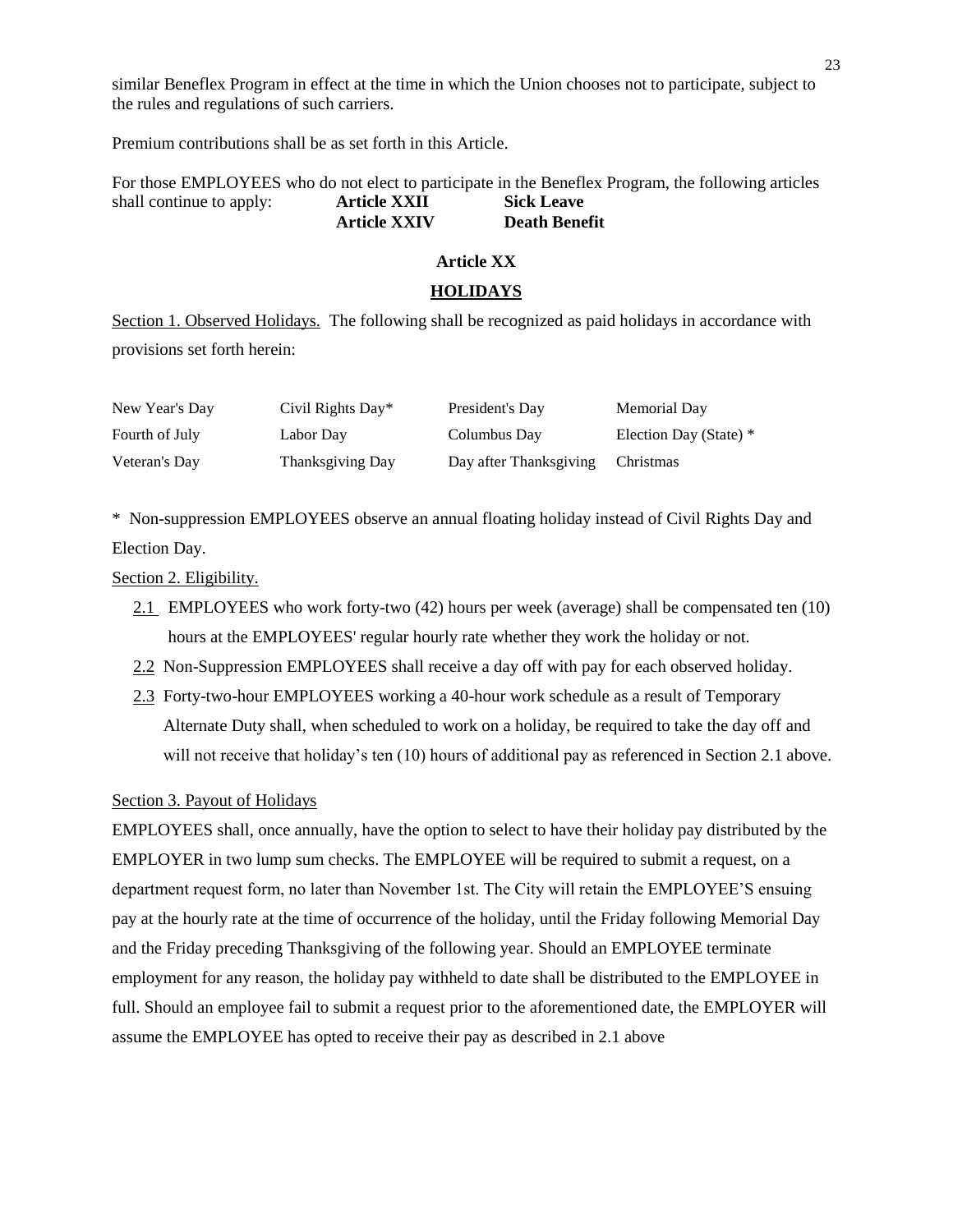### **Article XXI**

### **ANNUAL LEAVE**

Section: 1. Annual Leave Schedules. An EMPLOYEE'S paid annual leave shall be determined as

follows:

1.1 *Suppression Division Accrual Rates*

| Period of Employment                                                          | <b>Monthly Accrual Rate</b> |
|-------------------------------------------------------------------------------|-----------------------------|
| 0 thru 5 years                                                                | 9.00 hours/month worked     |
| 6 thru 10 years                                                               | 13.00 hours/month worked    |
| 11 thru 15 years                                                              | 15.00 hours/month worked    |
| 16 thru 20 years                                                              | 18.00 hours/month worked    |
| 21 thru 25 years                                                              | 20.00 hours/month worked    |
| Over 25 years                                                                 | 22.00 hours/month worked    |
| 1.1.1 Accumulation - Suppression. Accumulation of annual leave is limited to: |                             |
| $0 - 5$ years = 264 hours maximum                                             |                             |
| $6 - 10$ years = 384 hours maximum                                            |                             |
| 11 - 15 years = 444 hours maximum                                             |                             |
| 16 - 20 years = $540$ hours maximum                                           |                             |
| Over 20 years = $600$ hours maximum                                           |                             |
|                                                                               |                             |

1.2 *Non-Suppression Divisions Accrual Rate*

| Period of Employment | <b>Monthly Accrual Rates</b> |
|----------------------|------------------------------|
| 0 thru 5 years       | 8.33 hours/month worked      |
| 6 thru 10 years      | 10.33 hours/month worked     |
| 11 thru 15 years     | 12.33 hours/month worked     |
| 16 thru 20 years     | 14.33 hours/month worked     |
| 21 thru 25 years     | 16.33 hours/month worked     |
| Over 25 years        | 17.67 hours/month worked     |
|                      |                              |

1.2.1. Accumulation - Non-Suppression. Accumulation of annual leave is limited to:

 $0 - 5$  years = 250 hours maximum  $6 - 10$  years = 322 hours maximum 11 - 15 years  $= 371$  hours maximum 16 - 20 years  $=$  446 hours maximum  $21 - 25$  years = 495 hours maximum Over 25 years=530 hours maximum

EMPLOYEES are responsible to manage their annual leave and as such there is no accrual or payment for loss of annual leave beyond the maximum accrual.

### Section 2. Scheduled Annual Leave, Suppression Bureau.

Choice of Scheduled Annual leave for the Fire Suppression Division shall be granted by Battalion by Department seniority as provided by Department Standard Operating Procedure and all employees will be allowed to take up to their maximum accumulation, if taken in (2 shift) vacation periods. The Annual leave period shall be exclusive of the Christmas - New Year's period as defined by the Fire Chief.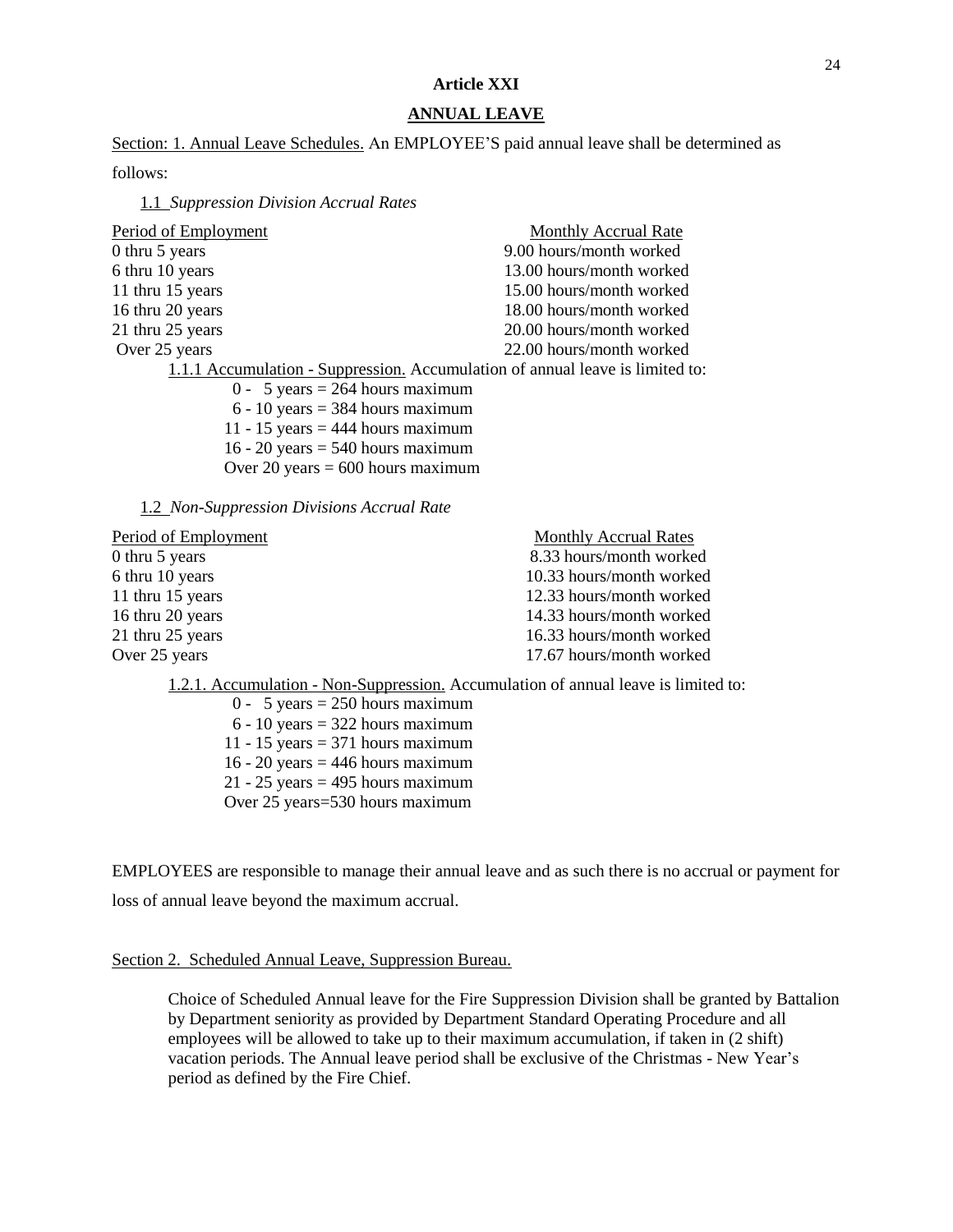(a) Employees will be granted individual, unscheduled, annual days on a first come, first serve basis and seniority basis. Leave will not be approved more than seven (7) days in advance, for unscheduled leave. There is a limit of three (3) bargaining unit (suppression) employees utilizing unscheduled annual leave at a given time. In the event that there is a request to exceed three (3) and a super annual is not utilized, the member(s) with the most department seniority will be granted the annual. Unscheduled annual leave shall be taken at a minimum of four (4) hour increments and thereafter for actual annual time used by quarter hour increments.

(b) Each employee shall be granted sixty (60) hours of unscheduled annual leave opportunities ("super annual") per fiscal year, regardless of predicted staffing levels. "Super annual" leave shall be taken at a minimum of four (4) hour increments and thereafter for actual annual time used by quarter hour increments

(c) The parties agree to meet and confer at mutually agreeable times every six months to discuss Unscheduled Annual Leave usage. The EMPLOYER may suspend section 3(b) for a period of time it deems necessary but not to exceed beyond June 30th of the current fiscal year. This suspension will be based on operational and/or budgetary reasons related to overtime costs resulting from usage of unscheduled annual leave. In the event the EMPLOYER seeks to invoke this section, the EMPLOYER shall provide the UNION notice and shall further provide the UNION sixty (60) calendar days to rectify the problem to the satisfaction of the EMPLOYER.

Reports of usage of unscheduled annual leave will be provided to the UNION biannually (approximately every six months) and will be reviewed at the Labor/management Committee meetings.

Section 4. Emergency Annual Leave. EMPLOYEES may be granted emergency annual leave of up to two shifts at the sole discretion of the Fire Chief or their designee to address such verifiable things as family emergencies.

### **Article XXII**

### **SICK LEAVE**

Section 1. Rate of Accrual. A total of one and one-quarter (1 1/4) sick days shall accrue to an EMPLOYEE for each calendar month worked. Sick time accrual time shall be allocated as follows:

- (a) 1/2 of a work period per month shall be credited to the EMPLOYEE'S Sick Leave Account, accruable to 10 work periods maximum.
- (b)  $3/4$  day per month shall be credited to the EMPLOYEE'S Extended Sick Leave Account, accruable to 80 days maximum.
- (c) Effective July 3, 1988 the maximum accrual in part (a) above shall be 15 days and in part (b) above it shall be 75 days. Persons with accruals in excess of 75 days when this change occurs shall have the extra days credited to their sick leave account. **For those covered under Beneflex section 1 of this article shall not apply.**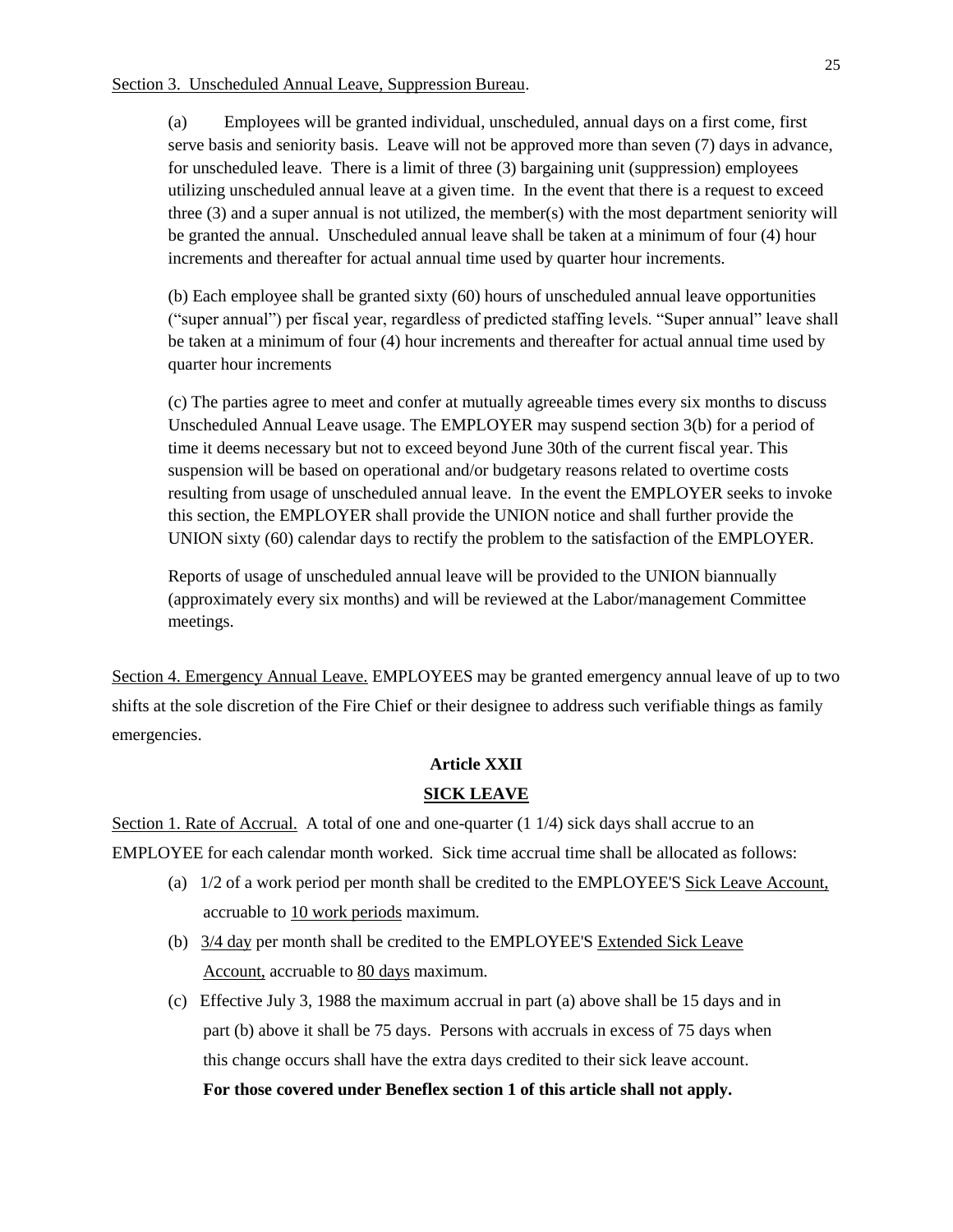#### Section 2. Accounting.

- (a) Authorized sick leave absences of up to 3 work periods shall be deducted from an EMPLOYEE'S Sick Leave Account.
- (b) Commencing with the 4th day of an authorized sick leave absence under this Article deductions shall be made against an EMPLOYEE'S Extended Sick Leave Account.
- (c) In the event an EMPLOYEE'S Extended Sick Leave Account is exhausted, sick leave absences shall be deducted from any remaining accrual in the EMPLOYEE'S Sick Leave Account.
- (d) In the event an EMPLOYEE'S Sick Leave Account or the Extended Sick Leave Account has the maximum accrual the one and one-quarter (1 1/4) day sick leave credit shall be applied in whole to the Account that has less than maximum. An EMPLOYEE shall not lose any portion of their sick leave credit per month until both accounts are at maximum.

**For those covered under Beneflex section 2 of this article shall not apply.**

Section 3. Authorized Uses. Sick Leave shall not be considered a privilege to be used at an EMPLOYEE'S discretion, but shall be allowed only in case of necessity and actual sickness and disability of the EMPLOYEE or because of serious illness in the EMPLOYEE'S immediate family or to meet dental appointments, to take physical examinations or other essential preventive medical measures. All medical appointments shall be scheduled during non-work hours to the extent possible. In the event that a medical appointment must be scheduled during an employee's work shift, a minimum of two weeks notice for scheduled medical appointments shall be required with the exception of verifiable emergencies. When sick leave is used due to illness in the immediate family, use of such leave shall not exceed three (3) work periods at any one time.

"Immediate family" shall include only the EMPLOYEE'S spouse, mother, father, step-mother, step-father, foster mother, foster father, father-in-law, mother-in-law, grandfather, grandmother, sister, brother, child, step-child, foster child, grandchild or any other relative living in the same household.

Section 4. On Duty Injury. EMPLOYEES who are disabled by injury in the performance of duty may use accumulated sick leave at the rate of one-third (1/3) day for each day absent to make up the difference between the amount paid by Worker's Compensation and the EMPLOYEE'S net wage. After the 30th work day of such disability, the difference between the amount paid by Worker's Compensation and the EMPLOYEE'S net wage shall be paid by the EMPLOYER with no deduction from any sick leave account for the next 90 work days. Thereafter sick leave may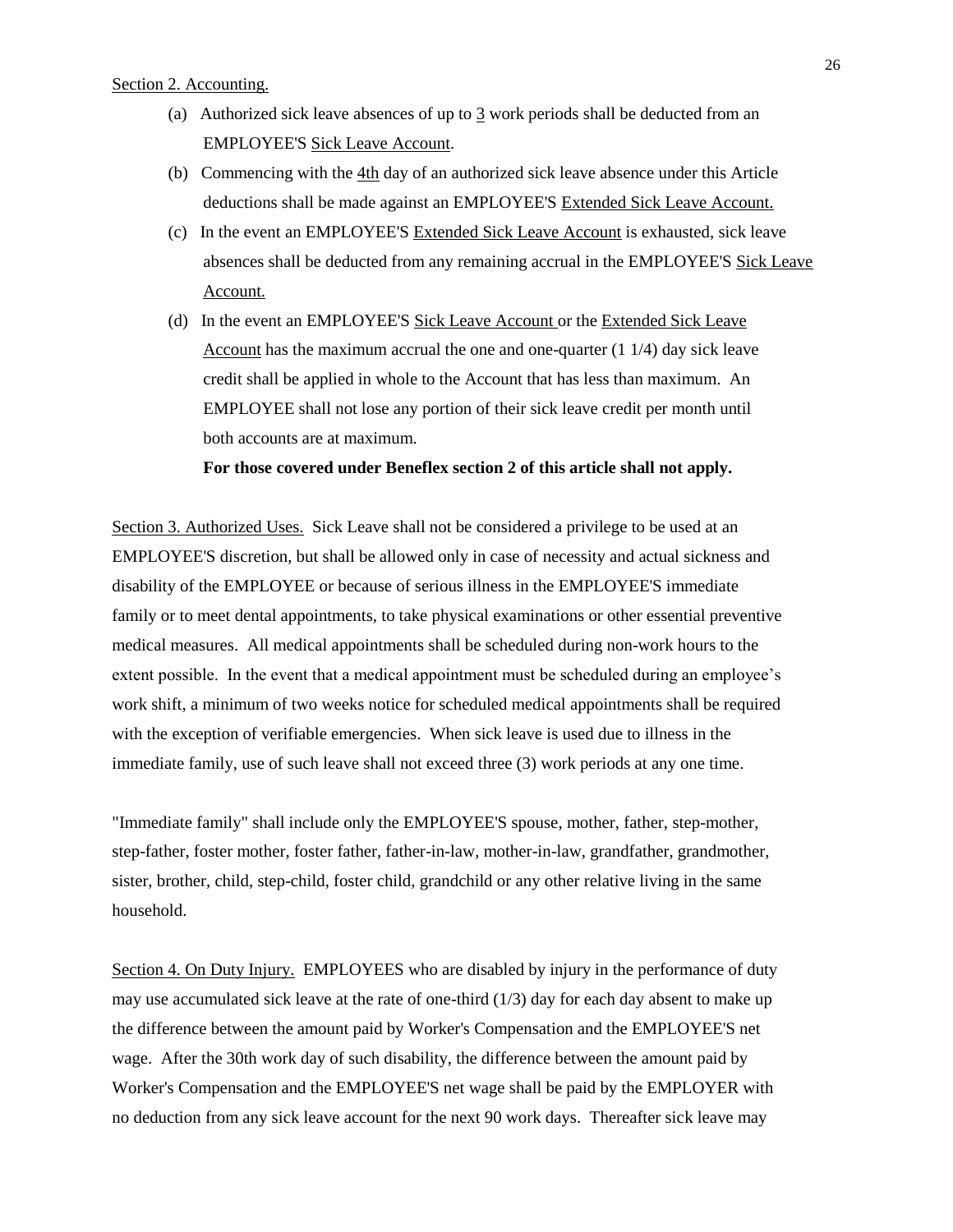once again be used to supplement the Worker's Compensation payment up to net wage until all sick leave accounts are exhausted.

All sick leave taken as a result of a disability incurred in the line of duty shall be taken from the Extended Sick Leave Account until exhausted and then shall be taken from the Short-Term Account.

### **For those covered under Beneflex this section shall not apply.**

Section 5. Application to Outside Employment. Use of sick leave shall not be permissible for illness or injury resulting from employment with another employer.

Section 6. Severance Pay. An Employee who retires from the City having completed at least ten (10) years of creditable City service with the New Hampshire Retirement System and who has applied to receive retirement payments from that system shall be eligible for a severance payment according to the following formula.

#### Severance Pay Formula

Deduct the number of sick leave work periods used during an Employee's last two (2) years of employment from the Number 30 and apply the balance to the payment formula below. In calculating this deduction, an Employee shall not be penalized for the usage of up to three sick leave work periods (or up to three single events) during each year of the last two (2) years of employment.

The Base for calculations in 2021 shall be \$291.34 dollars, and shall be in effect when the non-contractual COLA is effective. This base shall be indexed to the annual across-the-board wage increases granted to non-contractual Employees.

Years of City Service Payment Formula

| 10 years thru 14 years | $.50 *$ Current Base $*$ number of days |
|------------------------|-----------------------------------------|
|------------------------|-----------------------------------------|

15 years thru 19 years .75 \* Current Base \* number of days

20 years and over Current Base \* number of days

In no case shall the amount paid per work period exceed the Employee's standard daily rate. Consecutive sick leave work periods used to involve more than three days shall be computed as single events for purposes of calculating this benefit.

# **Article XXIII BEREAVEMENT LEAVE**

Section 1. General. In the event of death in the Immediate Family, the EMPLOYEE shall be granted up to 4 work periods paid leave of absence to make household adjustments or to attend funeral services. "Immediate Family" is defined in the Sick Leave Article of this Agreement.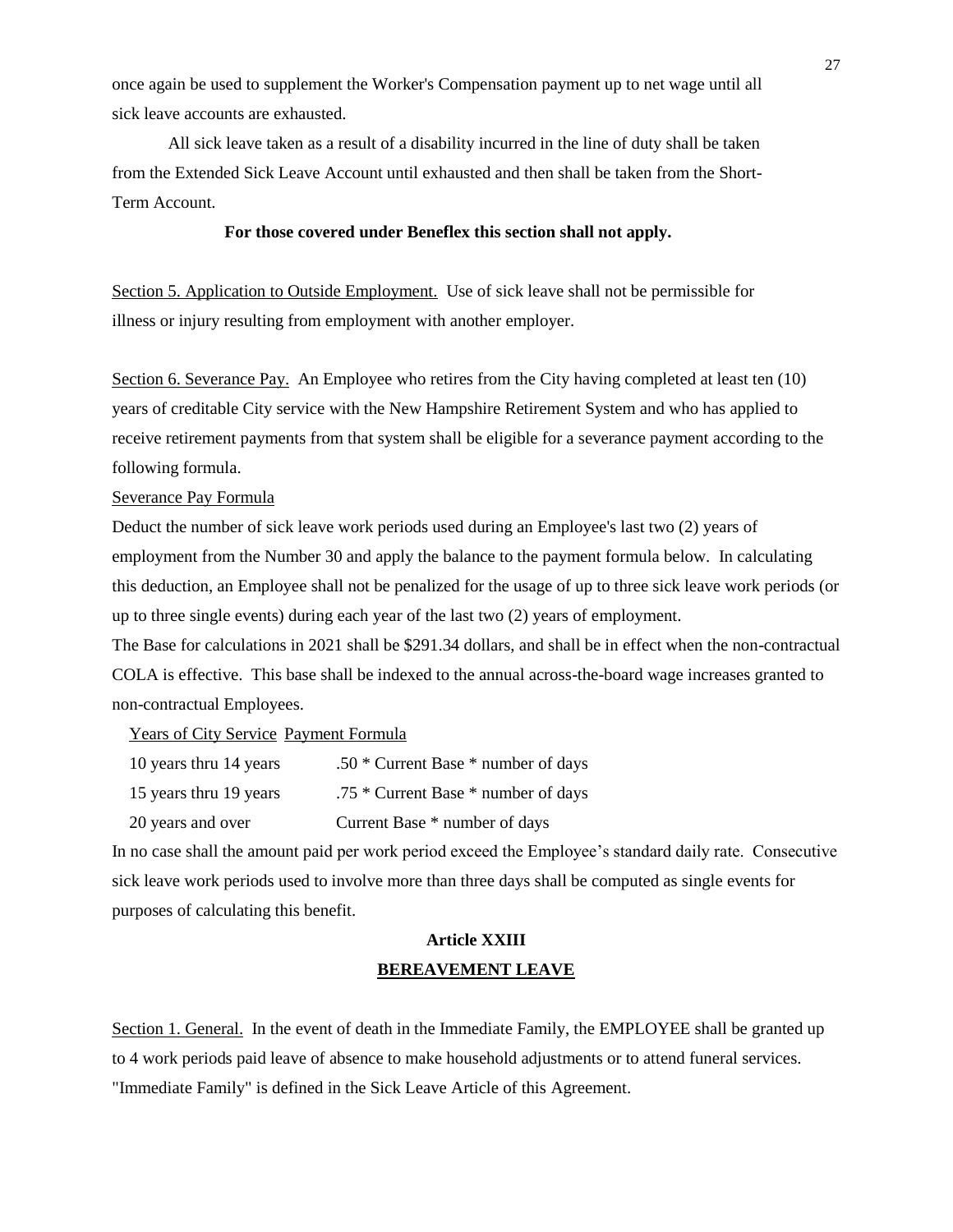## **Article XXIV DEATH BENEFIT**

Section 1. Death Benefit. If an EMPLOYEE shall die from any cause, other than self-employment or employment for another employer, while in City service the City shall pay a sum equivalent to the EMPLOYEE'S annual salary to their designated beneficiary subject to the rules and regulations governing this benefit.

#### **For those covered under Beneflex this section shall not apply.**

# **Article XXV UNION BUSINESS**

Section 1. Union Business Leave. With approval of the Fire Chief, the President, Vice President, Secretary and Treasurer of the UNION or their designated representatives shall be entitled to a combined total of ninety-six (96) hours leave with pay per calendar year for official UNION business and conventions. The following conditions shall apply to such UNION Business Leave under this Article:

(a) Requests for leave shall be made to the Fire Chief by the President, Vice President, Secretary or Treasurer at least 24 hours in advance.

(b) No more than two (2) UNION Officers shall be granted such leave at any one time.

(c) UNION Business Leave shall be taken at a minimum of four-hour increments.

Section 2. Additional Union Business Leave. An additional thirty-six (36) hours may be granted at the discretion of the Fire Chief provided such leave does not necessitate overtime, call-back or other expenses to the EMPLOYER and shall be taken in whole day increments.

Section 3. Involvement in Negotiations. An EMPLOYEE who is acting in an official capacity as a member of a negotiating committee of the UNION during their scheduled working hours, and while actually negotiating with the City Manager or their designated representative, shall be entitled to leave with pay which shall be limited to three (3) EMPLOYEES.

3.1 Should an EMPLOYEE be eligible for overtime which would occur in whole or in part during a designated time of contract negotiations or while taking part in negotiations; the EMPLOYEE (s) shall be passed over for that overtime opportunity unless they notify the hiring officer within two (2) hours of the scheduled overtime opportunity that he will be available to work it at the appointed time. For purposes of this section the swapping of overtime is permissible.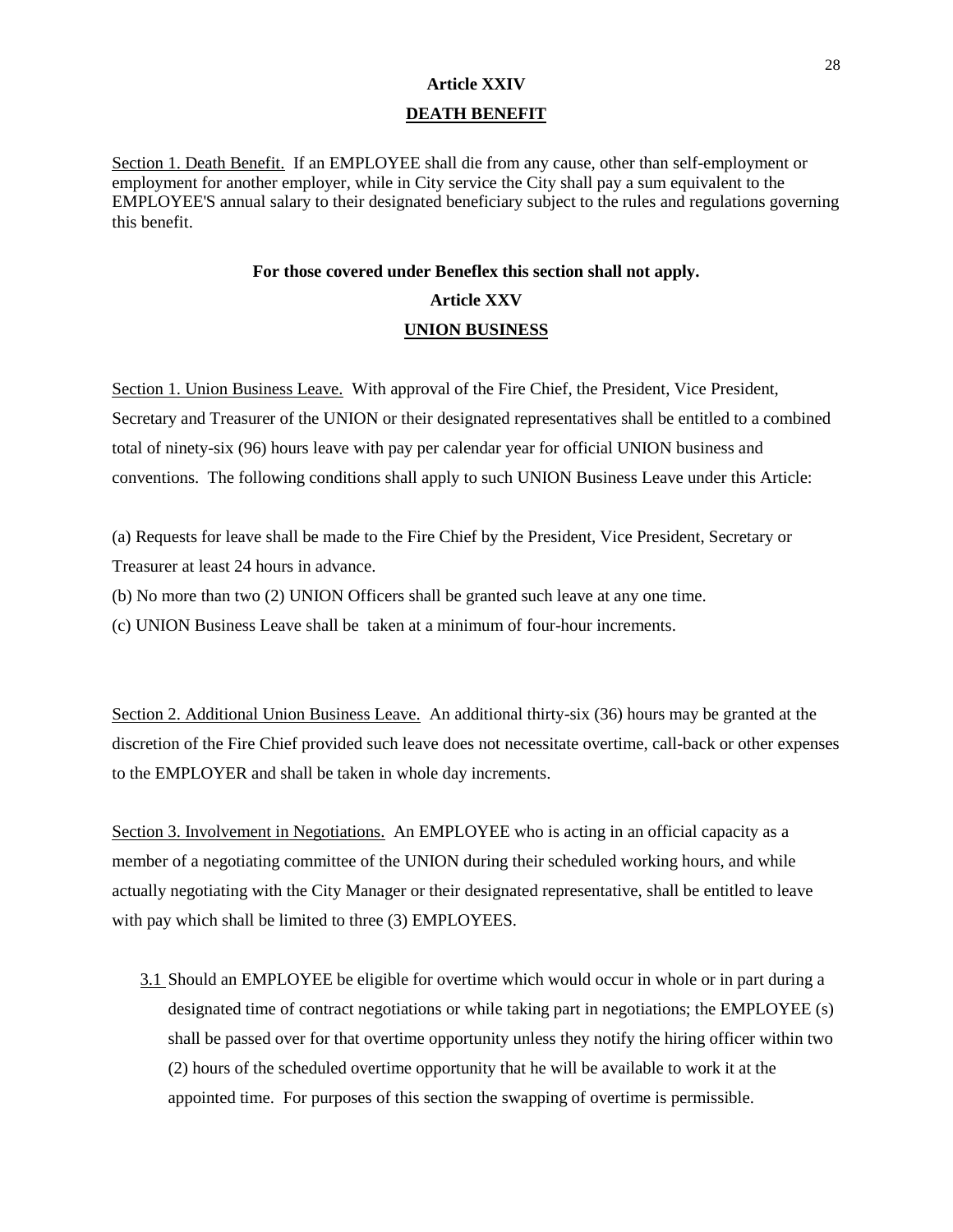Section 4. Duty Hours and City Facilities. The internal business of the UNION shall be conducted during non-duty hours. Use of EMPLOYER'S facilities shall be allowable by permission of the Fire Chief. Requests to use the EMPLOYER'S facilities shall be made at least twenty-four (24) hours in advance of said business meetings. Such meetings shall not entail the use of City vehicles, equipment or any other cost to the EMPLOYER.

# **Article XXVI LAYOFF AND RECALL**

Section 1. Layoff Notification. In the event of a layoff, the Fire Chief shall notify the affected EMPLOYEE in writing at least fifteen (15) days prior to the effective date of such action stating the reasons for such layoff.

Section 2. Order of Layoff. Layoffs shall occur in the following order by job classification and work division involved:

- (a) Temporary Employees
- (b) Probationary Employees (New Hires)
- (c) Permanent Employees

Permanent EMPLOYEES shall be laid off in the inverse order of seniority by classification and the division involved, with bumping rights as follows: The most junior person in the classification where the layoff occurs shall be removed but may bump the most junior person in a classification of equal or lower labor grade for which they are qualified provided they have more department seniority. A person who is so bumped may in turn bump the most junior person in classification of equal or lower labor grade for which they are qualified provided they have more department seniority. This method shall be followed until opportunities in the UNION are exhausted.

Section 3. Order of Recall. EMPLOYEES shall be called back by inverse order of layoff.

Section 4. Stipulations. A laid off EMPLOYEE shall be eligible for recall if the recall notice is issued within twelve (12) months from the date of layoff. If, during the (11th) month of lay off, the laid off EMPLOYEE submits a written request to the Fire Chief to remain on the recall list then the EMPLOYEE shall remain on the list for an additional twelve (12) months. An EMPLOYEE may remain on the recall list for an additional twelve (12) months by making such a request in writing to the Fire Chief during the twenty third (23rd) month of lay off. Nothing in the Article shall be construed to eliminate the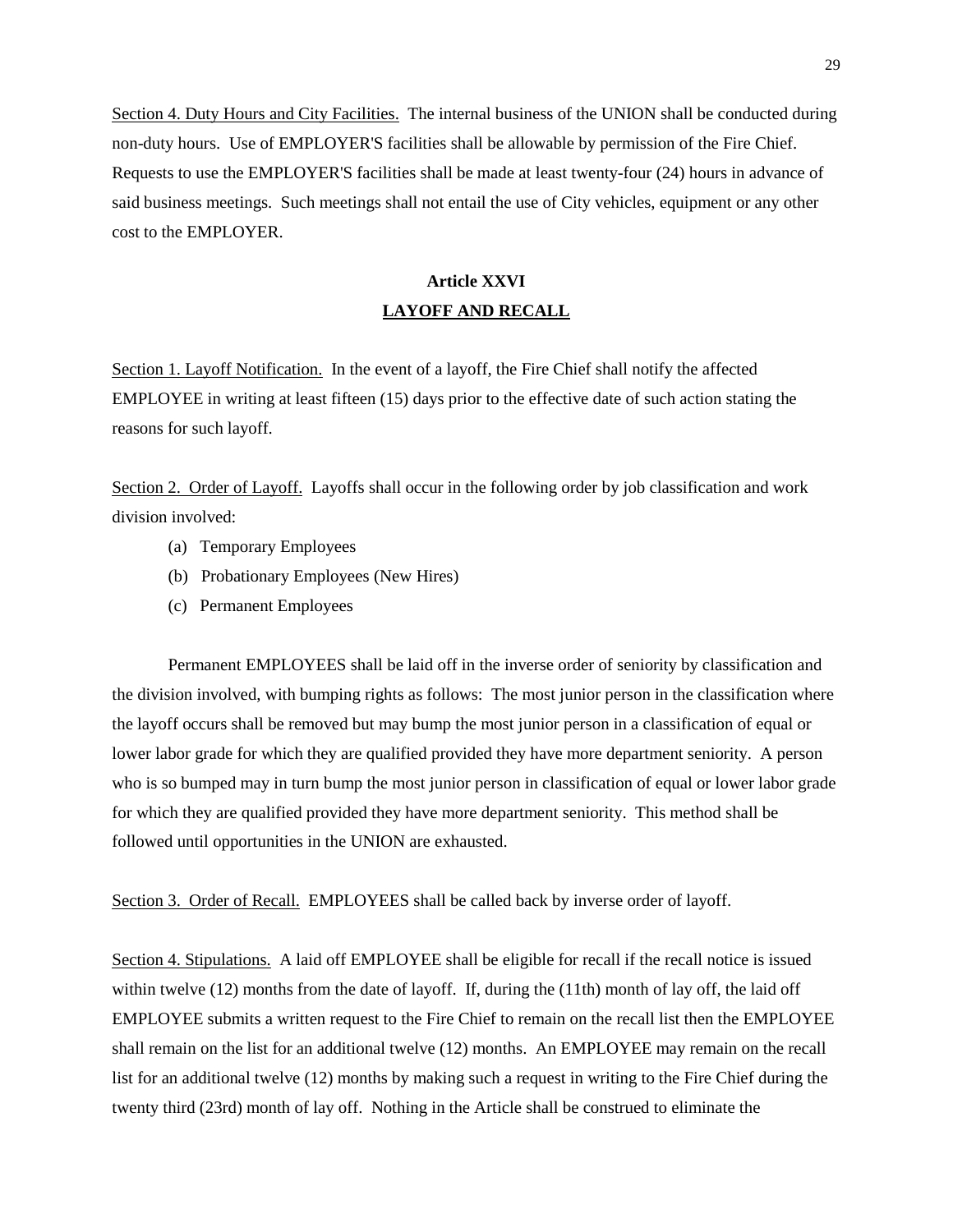requirement of recalled EMPLOYEES to continue to meet job qualifications. Failure by an EMPLOYEE to report to work in accordance with the provisions of recall shall result in loss of all rights of recall.

Section 5. Notification of Recall. EMPLOYEES who are eligible for recall shall be sent a recall notice by registered mail. The EMPLOYEE must notify the Fire Chief within three (3) working days after receiving the notice of recall of their intention to return to work. Failure by the EMPLOYEE to so notify the Fire Chief shall represent a decision not to accept the recall. The EMPLOYER shall be deemed to have fulfilled its obligations under this section by mailing the recall notice by registered mail, return receipt requested, to the last address provided by the EMPLOYEE. It shall be the obligation and responsibility of the EMPLOYEE to immediately notify the Fire Chief of any changes in mailing address during the twelve (12) month period from layoff provided by this section, or extension thereof.

Section 6. Return to Bargaining Unit. An EMPLOYEE who has been promoted out of this bargaining unit, from within this bargaining unit, whose position has been eliminated, may assume any vacant position within the bargaining unit, for which that person is qualified, providing that all promotional rosters within the bargaining unit shall first be exercised resulting in the available vacancy being the lowest classification available.

## **Article XXVII EDUCATIONAL BENEFITS**

Section 1. Payment for Non-Required Courses (Schools of Higher Learning and Other Fire Department Related Courses). The EMPLOYER shall reimburse  $\frac{1}{2}$  of cost up to a \$750.00 limit per fiscal year, the cost of tuition or fee, if any, for non-required, Fire Department related courses taken by EMPLOYEES at Schools of Higher Learning or other Fire Department related courses, certifications, schools, seminars or licensing, and approved in accordance with this Section.\* The reimbursement of such costs or tuition shall be within budgeted funding and not to exceed the maximum amount as determined by the budget process. All courses eligible for payment under this section shall:

- 1. Be reviewed and approved by the Fire Chief or designee prior to enrollment.
- 2. Be initiated and completed while in the employ of the Fire Department.
- 3. Be completed with sufficient evidence to the Fire Chief or designee of a grade of "B" or better, or passing grade in ungraded courses, etc.
- 4. Be attended on the EMPLOYEE'S own time.\*\*

A special effort shall be made by the EMPLOYER to allow EMPLOYEES who wish to attend Fire Department related courses to do so. The EMPLOYEE shall submit a request for the course to the EMS Professional Standards Officer and upon approval complete a Travel/Training submission, if required. The Fire Chief and the designated EMS Professional Standards Officer shall determine approval and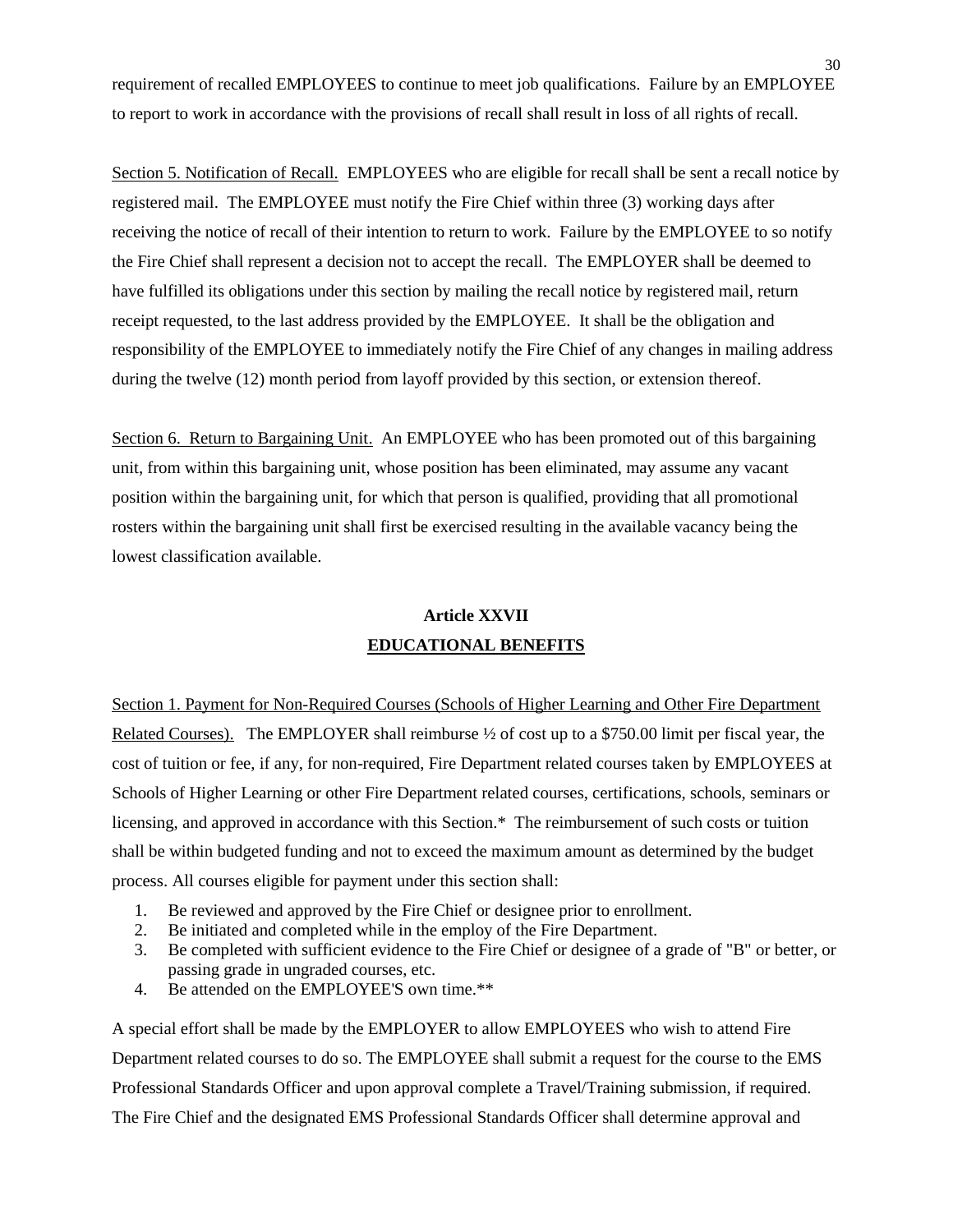expenses allowed, if any, and process a request for reimbursement upon successful completion. Any rejections and/or denials shall be subject to appeal to the Fire Chief.

EMPLOYEE'S may be allowed to utilize annual time in four (4) hour blocks to attend courses at bonafide schools of higher learning when enrolled in a degree program subject to the approval of the Fire Chief.

\* This section does not apply to EMPLOYEE(S) selected and sent to the department sponsored Paramedic Program by the EMPLOYER, which is at the sole discretion of the Fire Chief.

\*\*The EMPLOYER reserves the exclusive right to determine whether or not to allow on-duty EMPLOYEE(S) time off to attend such courses.

Section 2. Payment for Required Courses (Off-Duty). The EMPLOYER shall provide the cost of tuition or fee, if any, the cost of licensing, if any, and compensation per Article XIV, Sections 4 & 7, for required courses, certifications, schools, or seminars which are not issued by the EMPLOYER or provided onduty, when taken by EMPLOYEES and approved in accordance with this Section. The EMPLOYEES are responsible for attending sufficient off-duty opportunities to maintain their certifications and, for completing and submitting the required applications to the Department authority, and for keeping track of pertinent training on a Department supplied verification of training form. All courses, certifications, schools, or seminars, eligible for payment under this section shall:

- 1. Be sponsored by the EMPLOYER.
- 2. Be required by the proper authority with legal jurisdiction in order to maintain the EMPLOYEE'S current position, excluding motor vehicle licenses and similar occupational preconditions of employment. (In the event a Commercial Driver License is required by the proper authority with legal jurisdiction, the Department will provide the necessary training and equipment necessary to acquire the license, however, the license will still be excluded from payment under this subsection.)

In the event that such course, certification, school, or seminars sponsored or required, but not provided at the EMPLOYER'S facilities, takes place in part or in total during on-duty time, arrangements will be made by the EMPLOYER, for the EMPLOYEE(S) to have time off with pay, or to provide attendance by alternative means. No deductions from an EMPLOYEE'S Sick or Annual time shall result from attendance at such courses, certifications, schools or seminars. The provisions of this Section shall not prohibit the EMPLOYER from instituting on-duty training or testing for required courses.

Section 3. On-Duty Training, Testing (Required Courses). The EMPLOYER'S provision of on-duty training and/or testing opportunities for the maintenance of any required certifications such as EMT, EMT-I, EMT-P, etc. shall preclude the EMPLOYER from having to pay expenses related to such training and/or testing taken by the EMPLOYEES during off-duty hours when they were available during on-duty hours. The EMPLOYEES are responsible for attending sufficient on-duty opportunities to maintain their certifications and for processing the related forms.

Section 4. Information Sharing, Instruction. Officers attending any courses, schools, or seminars sponsored or supported by the City may, at the discretion of the Fire Chief, be required to share the data,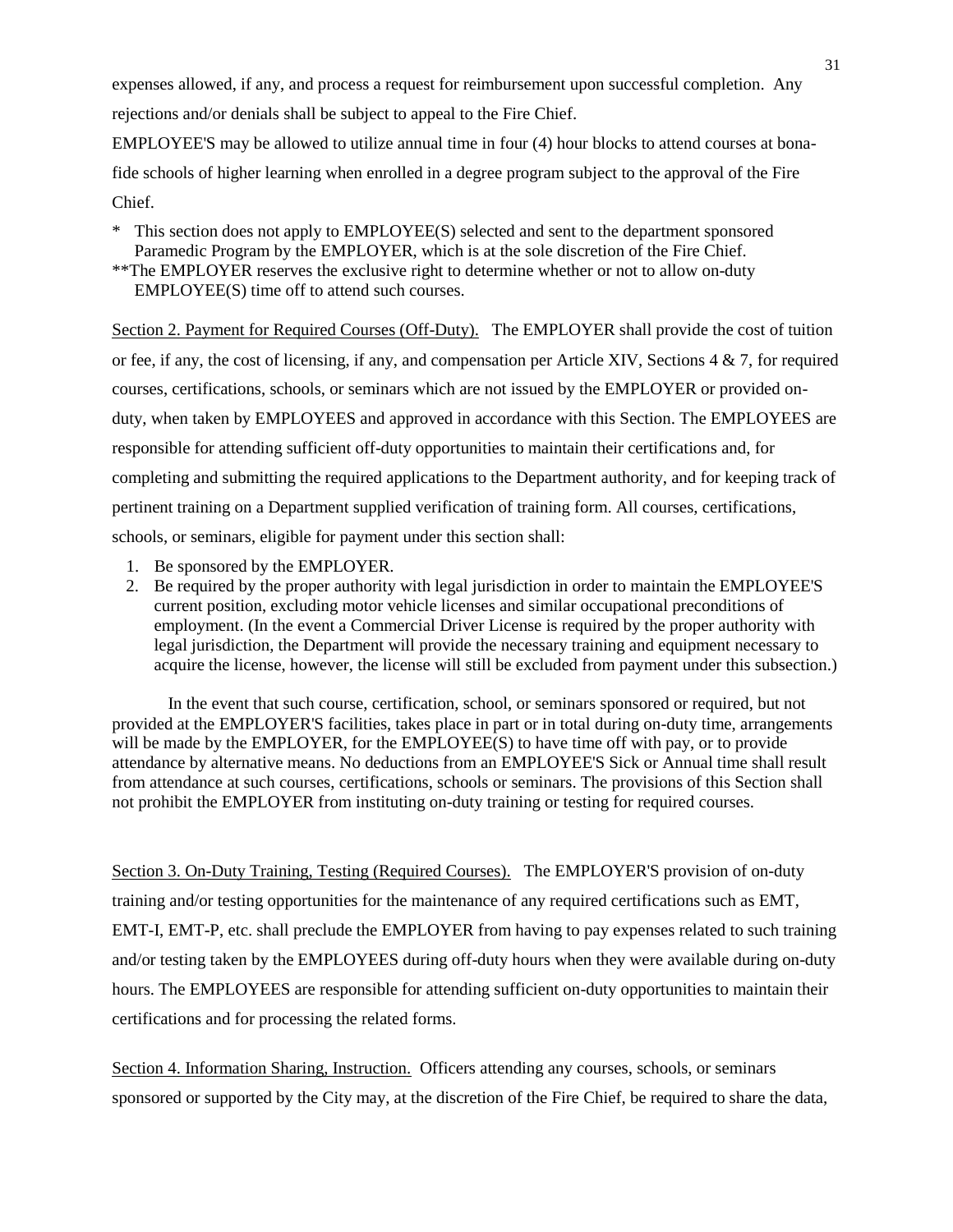information, and learning experience they obtained with the Department personnel in a format and time period determined by the Fire Chief after consultation with the attending Officer(s). Officers attending Train-the-Trainer courses, schools, or seminars will be required to instruct Department personnel in courses, schools, or seminars for which they have become a Trainer in the format required by the courses, schools, or seminars.

#### Section 5. Professional Development.

5.1. The EMPLOYER will make available up to 24 hours of voluntary, additional, off-duty professional development, per suppression EMPLOYEE, per fiscal year.

5.2. The EMPLOYER will make available up to 16 hours of voluntary, additional, off-duty professional development, per non-suppression EMPLOYEE, per fiscal year.

5.3. For purposes of this section, the EMPLOYEE shall obtain prior approval from the EMPLOYER to attend the professional development. The EMPLOYER does not have any responsibility to provide, host or facilitate courses for this professional development.

#### Section 6. Annual Certification Bonus

EMPLOYEES who have successfully obtained certifications or programs as identified below shall be paid an annual bonus of \$75 for up to one certification per EMPLOYEE, so long as they maintain the certification. The annual bonus shall be paid effective on the first pay period following July 1 after receipt of at least one of the following certifications and providing appropriate evidence of such certification. The eligibility date for the incentive shall be July 1 of each year. The following certifications or programs (or their successor title) are eligible for the incentive bonus: (1) Fire and Emergency Services Instructor I; (2) Company Officer I; and (3) Primex's Supervisor's Academy. This list may be amended only by mutual agreement in writing by the Fire Chief and the UNION.

## **Article XXVIII HEALTH AND SAFETY**

Section 1. General. The UNION recognizes the right of the EMPLOYER to provide for safe and sanitary working conditions, as well as the safe, sanitary, and efficient conduct of City business. The EMPLOYER recognizes the right of the UNION to consult with the EMPLOYER and to make recommendations on matters of safety. Accordingly, minutes of the meetings of any UNION safety committee shall be forwarded to the Fire Chief. Likewise, any recommendations as to safety matters to be made by the UNION shall be submitted to the Fire Chief in writing.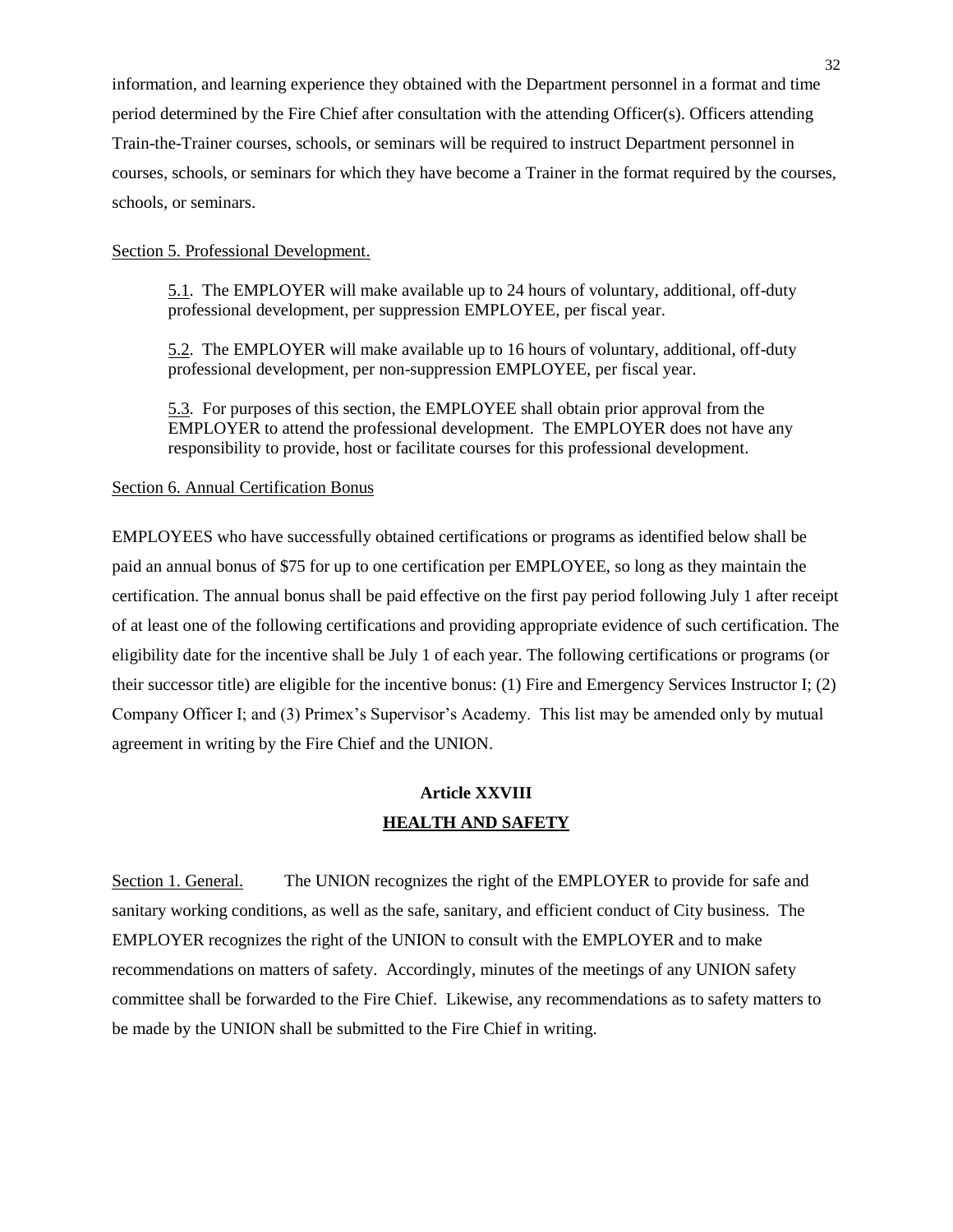Section 2. Safety Committee. There will be a department safety committee. CFOA Local 3195 shall have two (2) members (appointed by the President of the Local) on the department safety committee. The Safety committee will meet on a voluntary basis at no cost to the City.

Section 3. Protective Clothing. The EMPLOYER shall provide to each EMPLOYEE who performs fire ground duties, including Fire Alarm and Fire Prevention Personnel, all articles of protective firefighting clothing which are required by the EMPLOYER provided said articles are unique to the fire service and not suitable for off-duty wear.

Section 4. Work Uniforms – The EMPLOYER shall provide safety boots, or a predetermined cash reimbursement for the purchase of approved safety boots. The EMPLOYER shall provide all articles of work uniforms and equipment which are required by the EMPLOYER provided said articles are unique to the fire service and not suitable for off-duty wear.

Section 4.a – Uniform type and allotment- The EMPLOYER shall provide to all members of the Local, a total of Ten (10) Polo shirts, short and long sleeved of the Employee's choice. Two (2) 100% Cotton Job shirts (sweatshirts) with similar markings, and Four (4) pairs of 100% cotton or NFPA compliant pants. The Uniform shirts and Job shirts will have the employee's Rank identified. An inclement weather jacket shall be provided.

Section 4.b - Uniform Replacement - The EMPLOYER will repair or replace all polo shirts, Job shirts, Pants, and Safety boots as needed to maintain the quantity described in section 4.a. The item needing repair or replacement will be turned in at that time. All department issued garments, including Polo shirts, may not be worn while off duty except when travel from or to a Department function.

Section 4.c. - Uniform Cleaning - The EMPLOYER shall provide a commercial grade washer and dryer (substantially equivalent to that which exists) at each station and shall keep and maintain them at all times. The City will provide appropriate washing detergents for use in these washers.

Section 4.d. - Uniform Wear - The issued Polo shirt will be the official outerwear uniform. The wearing of an issued Job shirt (sweatshirt) over the issued Polo shirt is at the EMPLOYEES discretion. It shall be at the EMPLOYEES discretion whether to wear the long or short sleeved Polo shirt. A Mock neck shirt and Tee shirt that are approved by the EMPLOYER and purchased at the EMPLOYEES expense may be worn as an undergarment.

Section 5. - Class B Uniform - The City shall provide one (1) long-sleeved and one (1) short-sleeved button down uniform shirt to be worn at the EMPLOYERS discretion.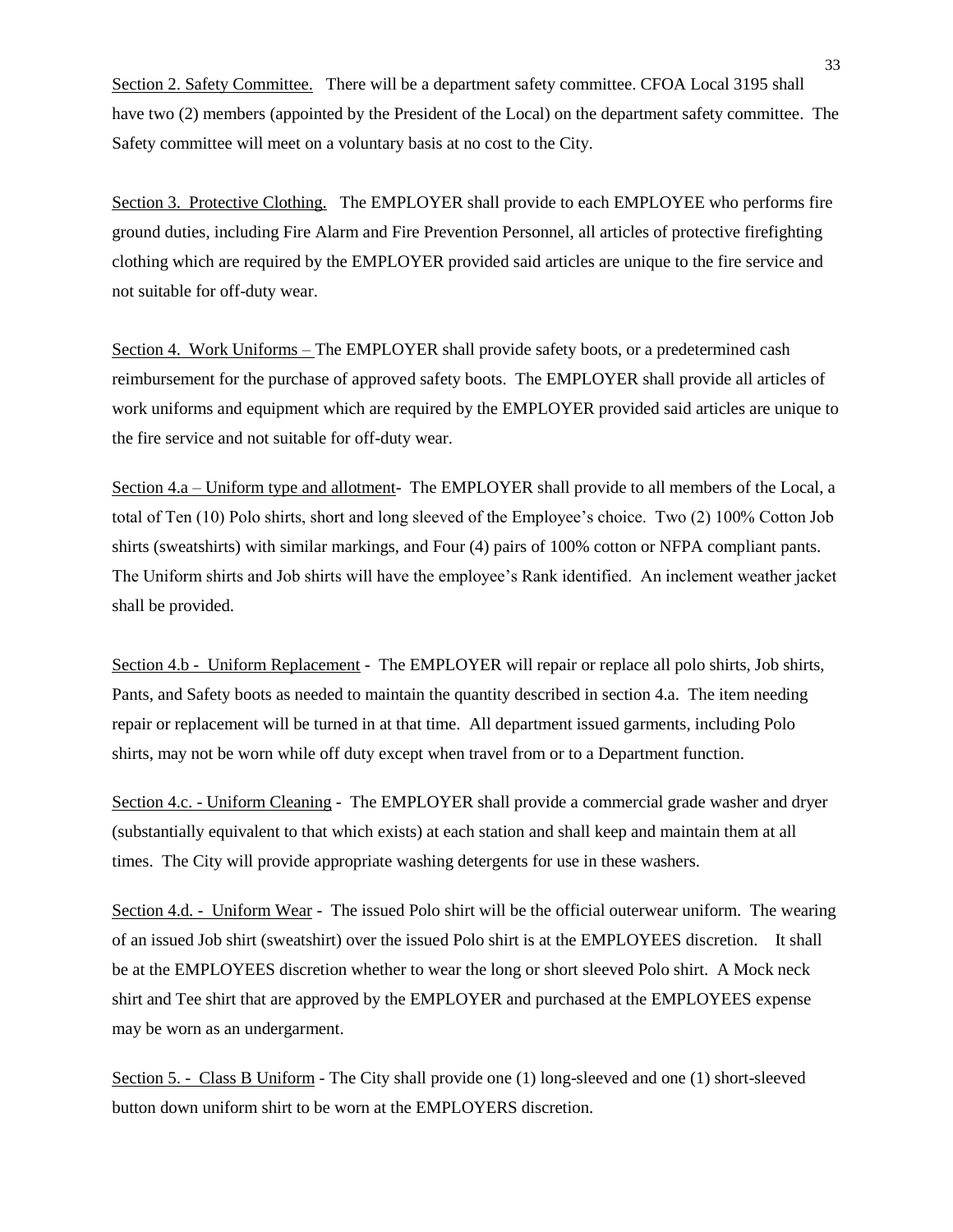Section 6. - Dress Uniforms - Newly promoted members, the EMPLOYER shall arrange to have new rank altered on Jacket and appropriate brass and bell cap ordered no later than Sixty (60) days after date of promotion.

Section 7. Repair and Cleaning. All articles which are damaged in the line of duty shall be repaired by the EMPLOYER. Normal, routine cleaning shall be the responsibility of the EMPLOYEE.

Section 8. Items To Be Returned. EMPLOYEES, at the time of termination of employment, are required to return all articles of Protective Firefighting Clothing, Work Uniforms, Dress Uniforms and Equipment which were provided by the EMPLOYER. Retiring EMPLOYEES are permitted to keep their dress uniform.

#### Section 9. Smoking**.**

a. The UNION and the EMPLOYER agree that all Employees entering a bargaining unit covered position after 7/1/05 shall not smoke on duty. The UNION and the EMPLOYER agree that no tobacco products of any kind shall be used by Employees hired after 7/1/15.

b. Further, the UNION and the EMPLOYER agree that no Employee shall smoke on the scene of an emergency.

Section 10. Wellness Fitness. Employees shall participate in the Wellness program per Attachment # 3.

# **Article XXIX COMMUNICATIONS TO EMPLOYEES**

Section 1. Copies of Agreement. The EMPLOYER shall provide the UNION with three (3) copies of this Agreement within a reasonable time following its ratification and signing. Section 2. Department Rules and Regulations. The EMPLOYER agrees to provide a set of current Concord Fire Department Standard Operating Procedures/Guidelines and Administrative Regulations electronically. Changes to such Standard Operating Procedures/Guidelines and Administrative Regulations shall normally be published electronically at least ten (10) calendar days prior to becoming effective.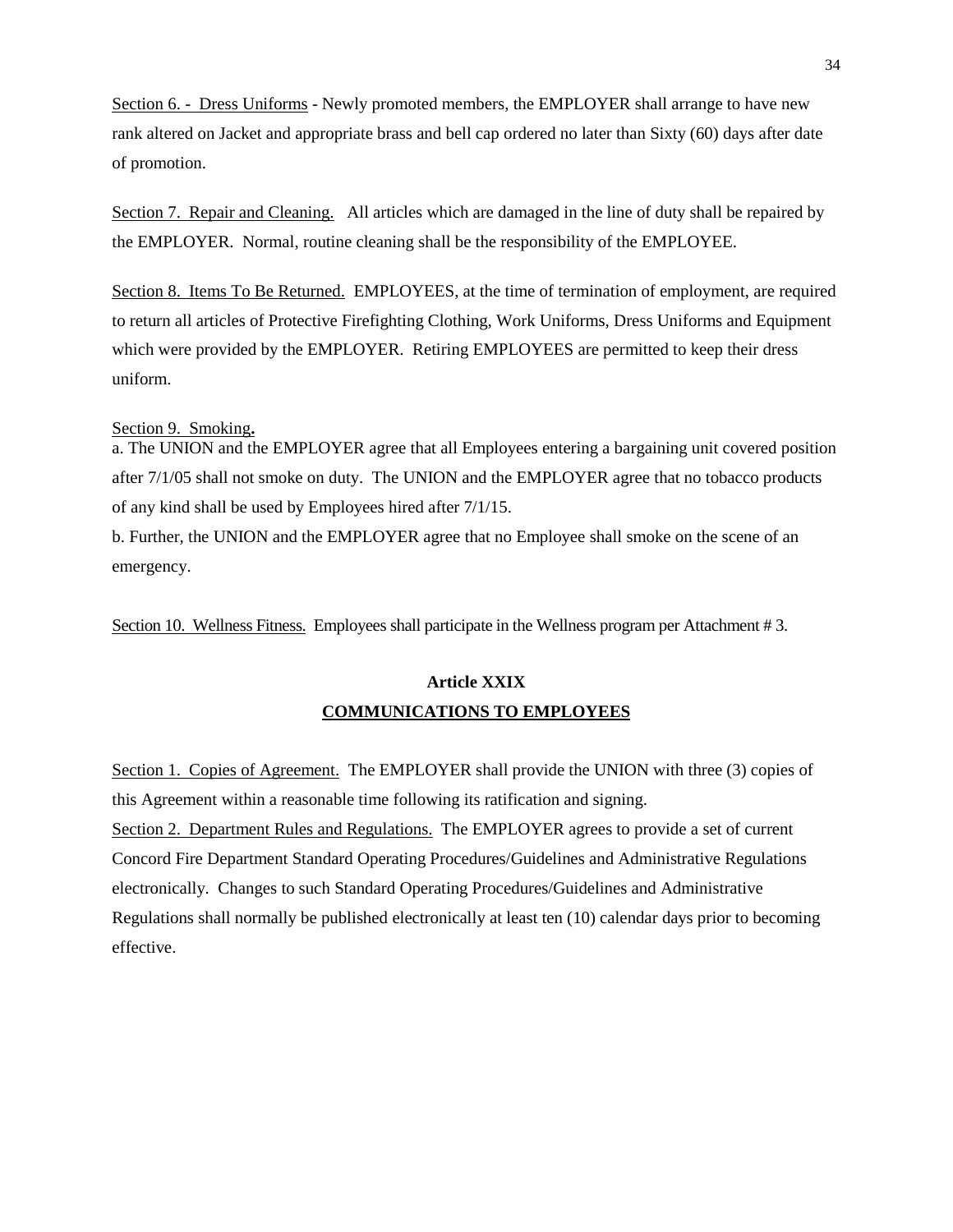## **Article XXX EMPLOYEE RIGHTS**

Section 1. Transportation, Station-to-Station. The EMPLOYER will provide transportation, if necessary, from one station to another station for any EMPLOYEE who has been temporarily detailed from one station to another station during their tour of duty.

Section 2. Housekeeping Duties.

- 2.1 EMPLOYEES shall supervise, oversee and where necessary assist with Housekeeping, Tools and Equipment, Vehicle, and Training Ground duties.
- 2.2 The EMPLOYER will make efforts to provide reasonable training on new technology.
- 2.3 The provisions of this section do not represent an all-inclusive list of work performed.

Section 3. Volunteer Services. EMPLOYEES shall not be compelled to volunteer their services without pay while off-duty.

Section 4. Liability and Indemnification. The EMPLOYER agrees pursuant to New Hampshire RSA 31:105 to indemnify and save harmless for loss of damage any EMPLOYEE from personal financial loss and expense including reasonable legal fees and costs, if any, arising out of any claim, demand, suit or judgment by reason of negligence or other act resulting in accidental injury to a person or accidental damage to or destruction of property if the indemnified person at the time of the accident resulting in the injury, damage or destruction was acting in the scope of their employment.

Section 5. Access to Personnel Files. All personnel files and records pertaining to an EMPLOYEE'S employment including such things as conduct, character and service shall be available for their personal inspection between the hours of 7:00 A.M. and 5:00 P.M. daily with the exception of weekends and holidays.

# **Article XXXI FINAL RESOLUTION**

Section 1. General. The Agreement expressed herein, in writing, constitutes the entire Agreement between the Parties and no oral statement shall add to or supersede any of its provisions.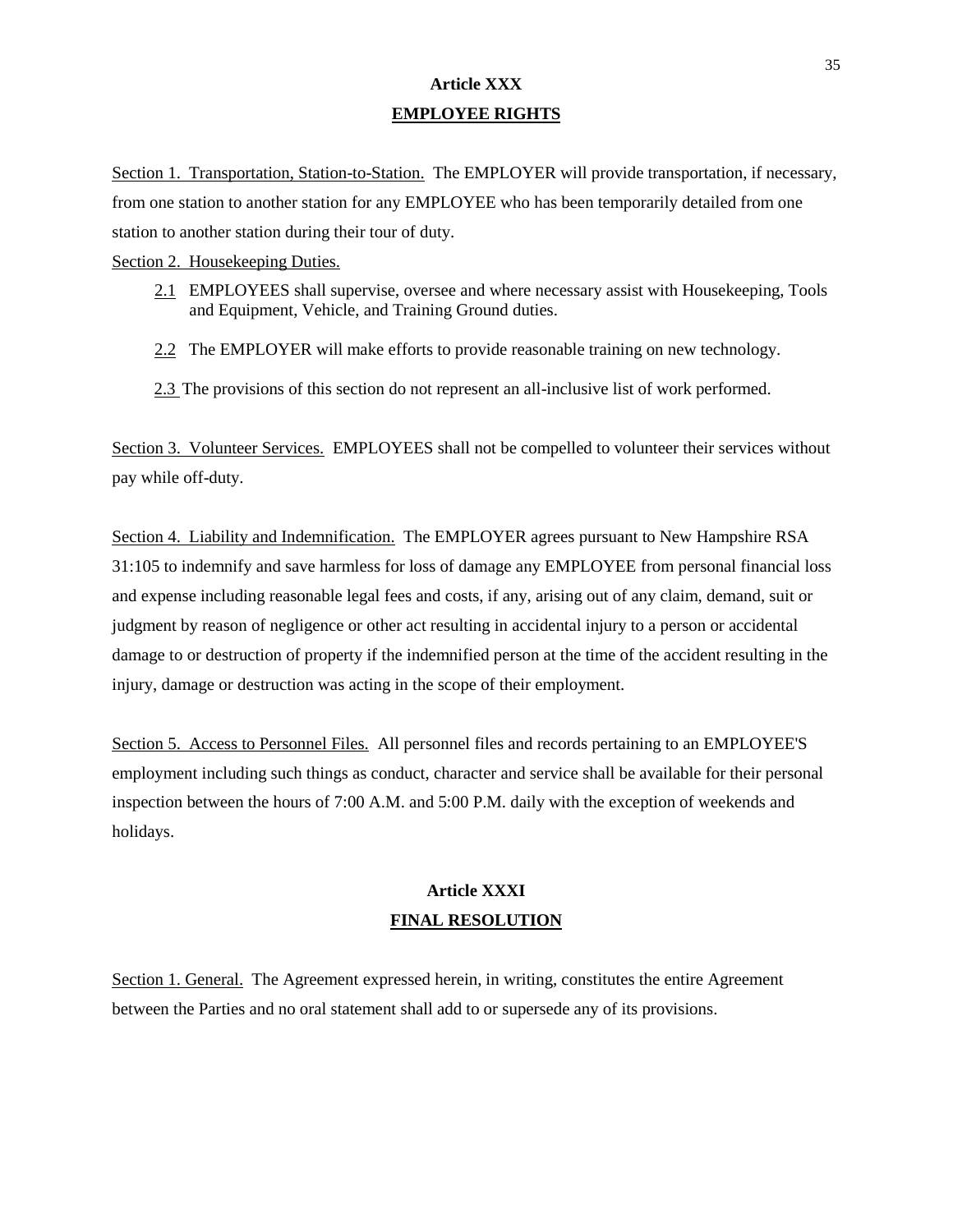## **Article XXXII SEVERABILITY**

Section 1. General. The provisions of this Agreement are declared to be severable and if any section, subsection, sentence, clause, or phrase of this Agreement shall be held to be invalid or unconstitutional by a court of law with jurisdiction, such decision shall not affect the validity of the remaining sections, sentences, clauses and phrases of the Agreement, but they shall remain in effect, it being the intent of the Parties that this Agreement shall stand notwithstanding the invalidity of any part. Upon such invalidation, the Parties agree to meet and negotiate in good faith such sections, subsections, sentences, clauses or phrases affected.

## **Article XXXIII DEFINITIONS**

Section 1. Definitions' Function. Unless otherwise specifically stated in the context of an Article, the definitions of terms contained herein will govern the usage and interpretation of these terms through the Agreement.

DEPARTMENT shall mean the Fire Department of the City of Concord.

DEPARTMENT HEAD shall mean the executive supervisor of the Fire Department or designee.

DIVISION shall mean those divisions of the Fire Department as specified below:

- (a) Fire Alarm Traffic/Communications Division
- (b) Fire Prevention
- (c) Fire Suppression and Emergency Medical Service

EMPLOYEE shall mean any person permanently employed by the City of Concord on a full-time basis and occupying any of the positions recognized in Article II, RECOGNITION, of this Agreement.

EMPLOYER shall mean the City of Concord, New Hampshire as set forth in Article I, PREAMBLE, of this Agreement.

NET WAGE shall mean regular weekly wage minus the mandatory deductions.

SHIFT shall be the work time from 0700 hours to 0700 hours the following calendar day. For the purpose of sick and annual leave, the shift may be broken down into two work periods. The term "shift" is also used in this document when referring to a work group or Battalion.

TOUR shall mean an eight-day work cycle comprised of a twenty-four-hour shift, followed by 48 hours covering, followed by a twenty-four-hour shift, followed by 96 hours off.

UNION shall mean the Concord Fire Officer's Association as set forth in Article II, RECOGNITION, of this Agreement.

WORK PERIOD shall be defined as:

Day Work Period: 0700-1900 hours Night work Period: 1900-0700 hours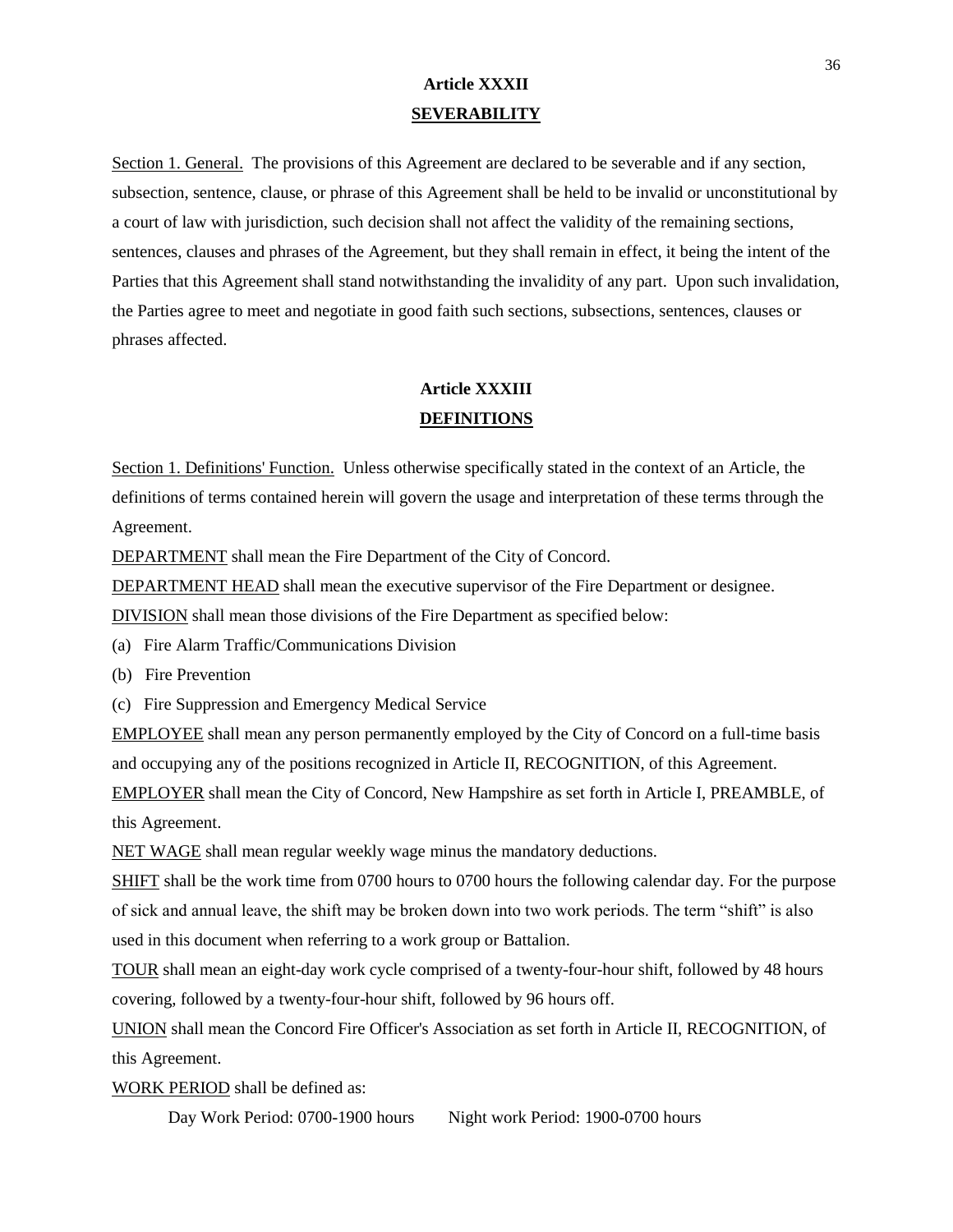## **Article XXXIV DURATION OF AGREEMENT**

Section 1. Duration. This agreement as executed by the parties shall take full force and effect beginning July 1, 2021 and ending at 11:59 P.M. on June 30, 2024.

Section 2. Renegotiation. Renegotiation of this agreement will commence by January 10, 2024 if written notification is received by December 15, 2023 by one party as required by 273-A, as amended.

IN WITNESS WHEREOF, the parties hereunto caused their names to be hereunto affixed and to a duplicate hereof by the duly authorized officers, as of the  $\frac{|q\tau h|}{\tau}$  day of April, 2021. Both such copies shall be considered originals.

Witness:

Wath Milal

Witness:

The City of Concord By:

 $\sqrt{2}$ 

The Concord Fire Officers Association Local #3195, IAFF By:

Jennyler Johnston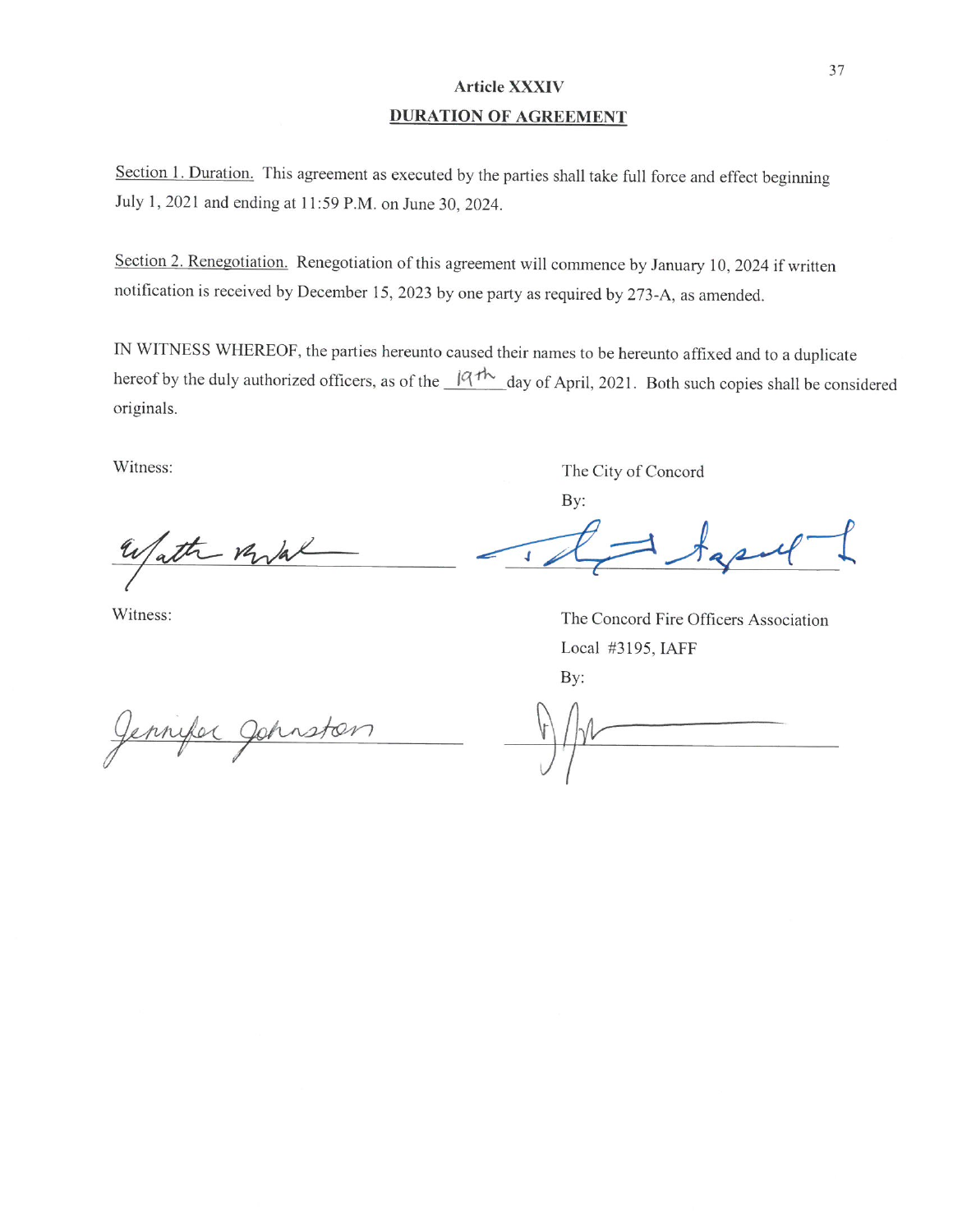| Grade                                                                                                                                                                                                                |            | B                       |             |            |                                                                                                                                                 |            | G          | H                                                                                               |            |            |            |                       | М          | N          | $\circ$                                                                                                                                                                  | D            |
|----------------------------------------------------------------------------------------------------------------------------------------------------------------------------------------------------------------------|------------|-------------------------|-------------|------------|-------------------------------------------------------------------------------------------------------------------------------------------------|------------|------------|-------------------------------------------------------------------------------------------------|------------|------------|------------|-----------------------|------------|------------|--------------------------------------------------------------------------------------------------------------------------------------------------------------------------|--------------|
| 18                                                                                                                                                                                                                   | \$26.93    | \$27.61                 | \$28.31     | \$29.01    | \$29.76                                                                                                                                         | \$30.50    | \$31.25    | \$32.02                                                                                         | \$32.82    | \$33.65    | \$34.48    | \$35.35               | \$36.24    | \$37.13    | \$38.08                                                                                                                                                                  | \$39.01      |
| 40 Hr.                                                                                                                                                                                                               | \$1.077.20 | \$1.104.40              | \$1.132.40  | \$1.160.40 | \$1.190.40                                                                                                                                      | \$1,220.00 | \$1,250.00 | \$1,280.80                                                                                      | \$1,312.80 | \$1.346.00 | \$1,379.20 | \$1,414.00            | \$1.449.60 | \$1,485.20 | \$1,523.20                                                                                                                                                               | \$1,560.40   |
| ALSO                                                                                                                                                                                                                 |            | \$56,014.40 \$57,428.80 |             |            | \$58,884.80 \$60,340.80 \$61,900.80 \$63,440.00                                                                                                 |            |            | \$65,000.00 \$66,601.60 \$68,265.60 \$69,992.00 \$71,718.40 \$73,528.00 \$75,379.20 \$77,230.40 |            |            |            |                       |            |            | \$79,206.40                                                                                                                                                              | \$81,140.80  |
| 20                                                                                                                                                                                                                   | \$29.76    | \$30.50                 | \$31.25     | \$32.02    | \$32.82                                                                                                                                         | \$33.65    | \$34.48    | \$35.35                                                                                         | \$36.24    | \$37.13    | \$38.08    | \$39.01               | \$40.00    | \$40.98    | \$42.01                                                                                                                                                                  | \$43.07      |
| 40 Hr.                                                                                                                                                                                                               | \$1.190.40 | \$1.220.00              | \$1.250.00  | \$1.280.80 | \$1.312.80                                                                                                                                      | \$1,346.00 | \$1,379.20 | \$1,414.00                                                                                      | \$1,449.60 | \$1,485.20 | \$1.523.20 | \$1,560.40            | \$1.600.00 | \$1.639.20 | \$1,680.40                                                                                                                                                               | \$1,722.80   |
| LSO/Com Sup/FATS   \$61,900.80   \$63,440.00   \$65,000.00   \$66,601.60   \$68,265.60   \$69,992.00   \$71,718.40   \$73,528.00   \$75,379.20   \$77,230.40   \$79,206.40   \$83,200.00   \$83,200.00   \$85,238.40 |            |                         |             |            |                                                                                                                                                 |            |            |                                                                                                 |            |            |            |                       |            |            | \$87,380.80                                                                                                                                                              | \$89,585.60  |
|                                                                                                                                                                                                                      |            |                         |             |            |                                                                                                                                                 |            |            |                                                                                                 |            |            |            |                       |            |            |                                                                                                                                                                          |              |
| 18                                                                                                                                                                                                                   | \$26.93    | \$27.61                 | \$28.31     | \$29.01    | \$29.76                                                                                                                                         | \$30.50    | \$31.25    | \$32.02                                                                                         | \$32.82    | \$33.65    | \$34.48    | \$35.35               | \$36.24    | \$37.13    | \$38.08                                                                                                                                                                  | \$39.01      |
| 42 Hr.                                                                                                                                                                                                               | \$1.131.06 | \$1,159.62              | \$1.189.02  | \$1.218.42 | \$1.249.92                                                                                                                                      | \$1.281.00 | \$1.312.50 | \$1,344.84                                                                                      | \$1,378.44 | \$1.413.30 | \$1.448.16 | \$1.484.70            | \$1.522.08 | \$1.559.46 | \$1.599.36                                                                                                                                                               | \$1,638.42   |
| LT.                                                                                                                                                                                                                  |            | \$58,815.12 \$60,300.24 |             |            | \$61,091.92 \$63,357.84 \$64,995.84 \$66,612.00 \$68,250.00 \$69,931.68 \$71,678.88 \$73,491.60 \$75,304.32 \$77,204.40 \$79,148.16 \$81,091.92 |            |            |                                                                                                 |            |            |            |                       |            |            | \$83,166.72                                                                                                                                                              | \$85,197.84  |
| 19                                                                                                                                                                                                                   | \$28.31    | \$29.01                 | \$29.76     | \$30.50    | \$31.25                                                                                                                                         | \$32.02    | \$32.82    | \$33.65                                                                                         | \$34.48    | \$35.35    | \$36.24    | \$37.13               | \$38.08    | \$39.01    | \$40.00                                                                                                                                                                  | \$40.98      |
| 42 Hr.                                                                                                                                                                                                               | \$1,189.02 | \$1.218.42              | \$1.249.92  | \$1.281.00 | \$1.312.50                                                                                                                                      | \$1.344.84 | \$1.378.44 | \$1.413.30                                                                                      | \$1.448.16 | \$1.484.70 |            | \$1.522.08 \$1.559.46 | \$1.599.36 | \$1.638.42 | \$1,680.00                                                                                                                                                               | \$1,721.16   |
| P/Lt                                                                                                                                                                                                                 |            | \$61,829.04 \$63,357.84 | \$64.995.84 |            | \$66,612.00 \$68,250.00 \$69,931.68 \$71,678.88 \$73,491.60 \$75,304.32 \$77,204.40 \$79,148.16 \$81,091.92 \$83,166.72 \$85,197.84             |            |            |                                                                                                 |            |            |            |                       |            |            | \$87,360.00                                                                                                                                                              | \$89,500.32  |
| 20                                                                                                                                                                                                                   | \$29.76    | \$30.50                 | \$31.25     | \$32.02    | \$32.82                                                                                                                                         | \$33.65    | \$34.48    | \$35.35                                                                                         | \$36.24    | \$37.13    | \$38.08    | \$39.01               | \$40.00    | \$40.98    | \$42.01                                                                                                                                                                  | \$43.07      |
| 42 Hr.                                                                                                                                                                                                               | \$1,249.92 | \$1.281.00              | \$1.312.50  | \$1,344.84 | \$1.378.44                                                                                                                                      | \$1.413.30 | \$1,448.16 | \$1.484.70                                                                                      | \$1.522.08 | \$1,559.46 | \$1.599.36 | \$1.638.42            | \$1.680.00 | \$1,721.16 | \$1.764.42                                                                                                                                                               | \$1,808.94   |
| Captain                                                                                                                                                                                                              |            | \$64,995.84 \$66,612.00 |             |            | \$68,250.00 \$69,931.68 \$71,678.88 \$73,491.60 \$75,304.32 \$77,204.40 \$79,148.16 \$81,091.92 \$83,166.72 \$85,197.84 \$87,360.00 \$89,500.32 |            |            |                                                                                                 |            |            |            |                       |            |            | \$91,749.84                                                                                                                                                              | \$94,064.88  |
| 21                                                                                                                                                                                                                   | \$32.82    | \$33.65                 | \$34.48     | \$35.35    | \$36.24                                                                                                                                         | \$37.13    | \$38.08    | \$39.01                                                                                         | \$40.00    | \$40.98    | \$42.01    | \$43.07               | \$44.16    | \$45.24    | \$46.38                                                                                                                                                                  | \$47.53      |
| 42 Hr.                                                                                                                                                                                                               | \$1,378.44 | \$1.413.30              | \$1,448.16  | \$1.484.70 | \$1.522.08                                                                                                                                      | \$1.559.46 | \$1,599.36 | \$1,638.42                                                                                      | \$1.680.00 | \$1.721.16 | \$1.764.42 | \$1.808.94            | \$1.854.72 | \$1,900.08 | \$1.947.96                                                                                                                                                               | \$1,996.26   |
| B/C                                                                                                                                                                                                                  |            | \$71.678.88 \$73.491.60 |             |            |                                                                                                                                                 |            |            |                                                                                                 |            |            |            |                       |            |            | \$75,304.32  \$77,204.40  \$79,148.16  \$81,091.92  \$83,166.72  \$85,197.84  \$87,360.00  \$89,500.32  \$91,749.84  \$94,064.88  \$96,445.44  \$98,804.16  \$101,293.92 | \$103,805.52 |

**ATTACHMENT 1A- Wage Schedule-2021** 2.75% COLA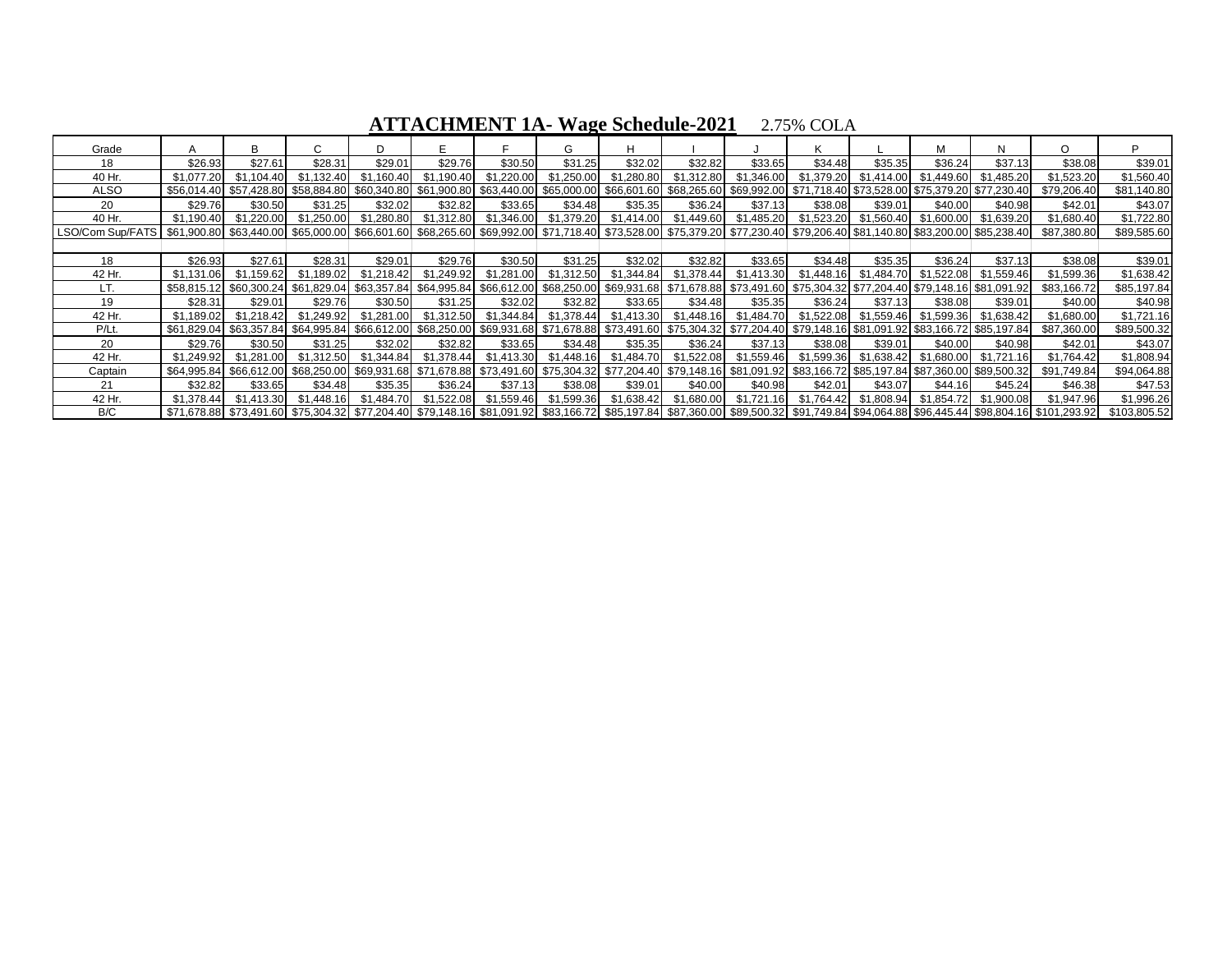## ATTACHMENT 2

### CONCORD FIRE DEPARTMENT

### **VERBAL WARNING**

### **DATE:**

Employee Name: Title: Title: Title: Title: Title: Title: Title: Title: Title: Title: Title: Title: Title: Title: Title: Title: Title: Title: Title: Title: Title: Title: Title: Title: Title: Title: Title: Title: Title: Titl

Incident(s) giving rise to warning – (dates, times, locations, witnesses, etc.):

Specific Violation – (law, rule, policy, regulation, procedure, directive, lawful order:)

Specific action to follow if Violation(s) persist:

Additional violations will result in further disciplinary action up to and including termination.

|                                                                                                                                    | date |  |
|------------------------------------------------------------------------------------------------------------------------------------|------|--|
| Employee:<br><u> 1989 - Johann Stein, mars fyrstu og fyrir og fyrir og fyrir og fyrir og fyrir og fyrir og fyrir og fyrir og f</u> | date |  |

Original to file, copy to employee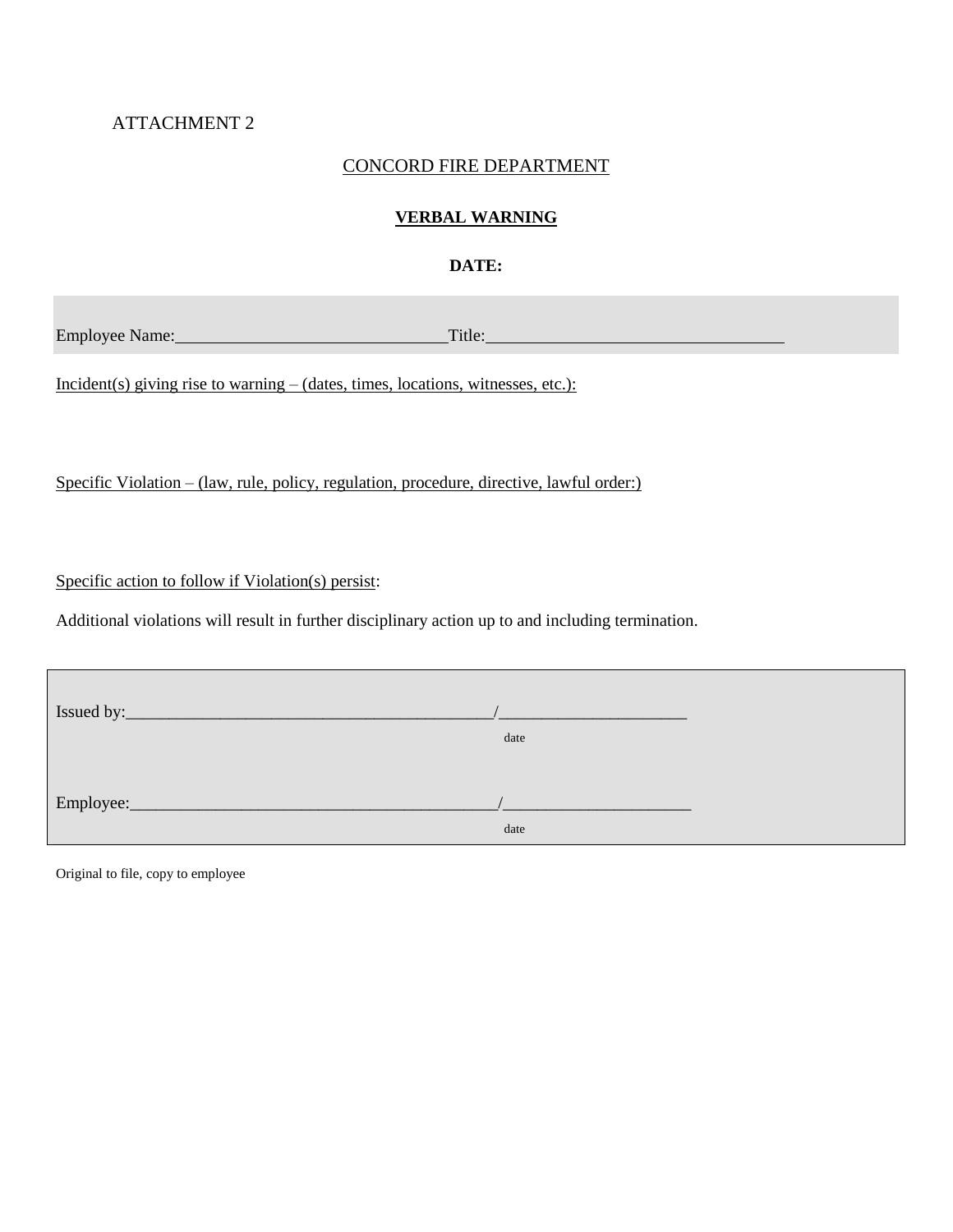## **ATTACHMENT 3**

#### **LETTER OF UNDERSTANDING BETWEEN THE CITY OF CONCORD AND THE CONCORD FIRE OFFICERS ASSOCIATION LOCAL 3195, IAFF, AFL-CIO, CLC**

#### **CONCERNING THE CITY'S WELLFLEX PROGRAM**

#### **Intent**

The intent of the Joint Labor Management Wellness/Fitness Program is to have employee's mental and physical health quality the best it can be in order for those employees to effectively meet their personal and work responsibilities, goals, and challenges, both now and into their retirement. Although participation in the Wellflex program is not a condition of employment, it is the intent of the parties for purposes of Worker's Compensation, that an employee's participation in the physical fitness portion will be deemed in the course of his/her employment as long as the Administrative Regulation 113.10 as revised is followed.

#### **Overview**

Well flex was created to be a positive process for both the City and its employees through an overall wellness/fitness system by being holistic, positive, rehabilitating, and educational.

Wellness activities include a wide range of health education programs and exercise activities offered either on-site, through a partnership with the City's health insurance carriers and Concord Hospital's Center for Health Promotion, or are available through other approved health education providers statewide.

The components of such a program consist of the following:

- o Beneflex education sessions;
- o Health risk appraisals currently every other year;
- o Your choice of health education programs;
- o Your choice of physical exercise activities;
- o On-site health screenings.

#### **Program**

All employees shall participate in the City sponsored Wellflex program as issued by the Personnel Department and as identified below.

The following components are compulsory:

- Attend a Beneflex education session.
- Complete a Wellflex Program Registration Form.
- This allows the health insurance carrier to report participation data. No personal health information will be released.
- Participate in at least one on-site health screening. No personal results will be shared. The City receives group summary data only.
- Complete 4 units of combined health education programs and exercise activities.
	- One unit must be a health education program;
	- Two units must include exercise activity;
	- One remaining unit is your choice of either health education programs or exercise activities.

The following component is offered every other year:

- Complete a Health Risk Appraisal (HRA).
	- Questionnaire is used to assess the employee's current health status, risk factors, and opportunities for behavior modification. It is also used to identify areas for wellness program development.

All program activity must occur within the Wellflex Program Year - employees cannot roll over exercise activity or education credit into the next year.